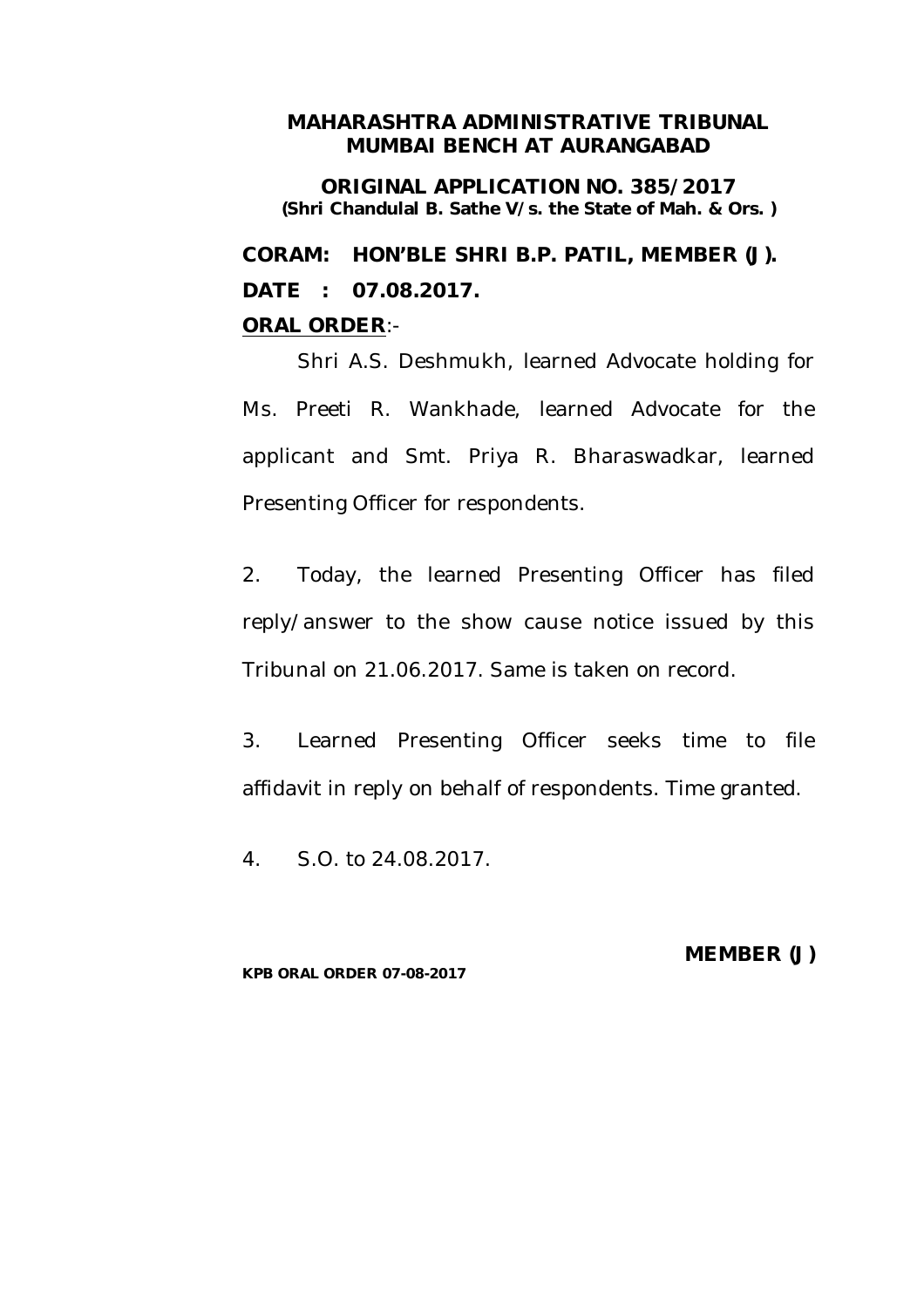**ORIGINAL APPLICATION NO. 398/2017 (Shri Devendra D. Joshi V/s. the State of Mah. & Ors. )**

**CORAM: HON'BLE SHRI B.P. PATIL, MEMBER (J). DATE : 07.08.2017.**

## **ORAL ORDER**:-

Shri P.D. Bachate, learned Advocate for the applicant and Shri M.S. Mahajan, learned Chief Presenting Officer for respondents.

2. Learned Chief Presenting Officer seeks time to file affidavit in reply on behalf of respondents. Time granted.

3. S.O. to 04.09.2017. Interim relief granted earlier to continue till then.

**KPB ORAL ORDER 07-08-2017**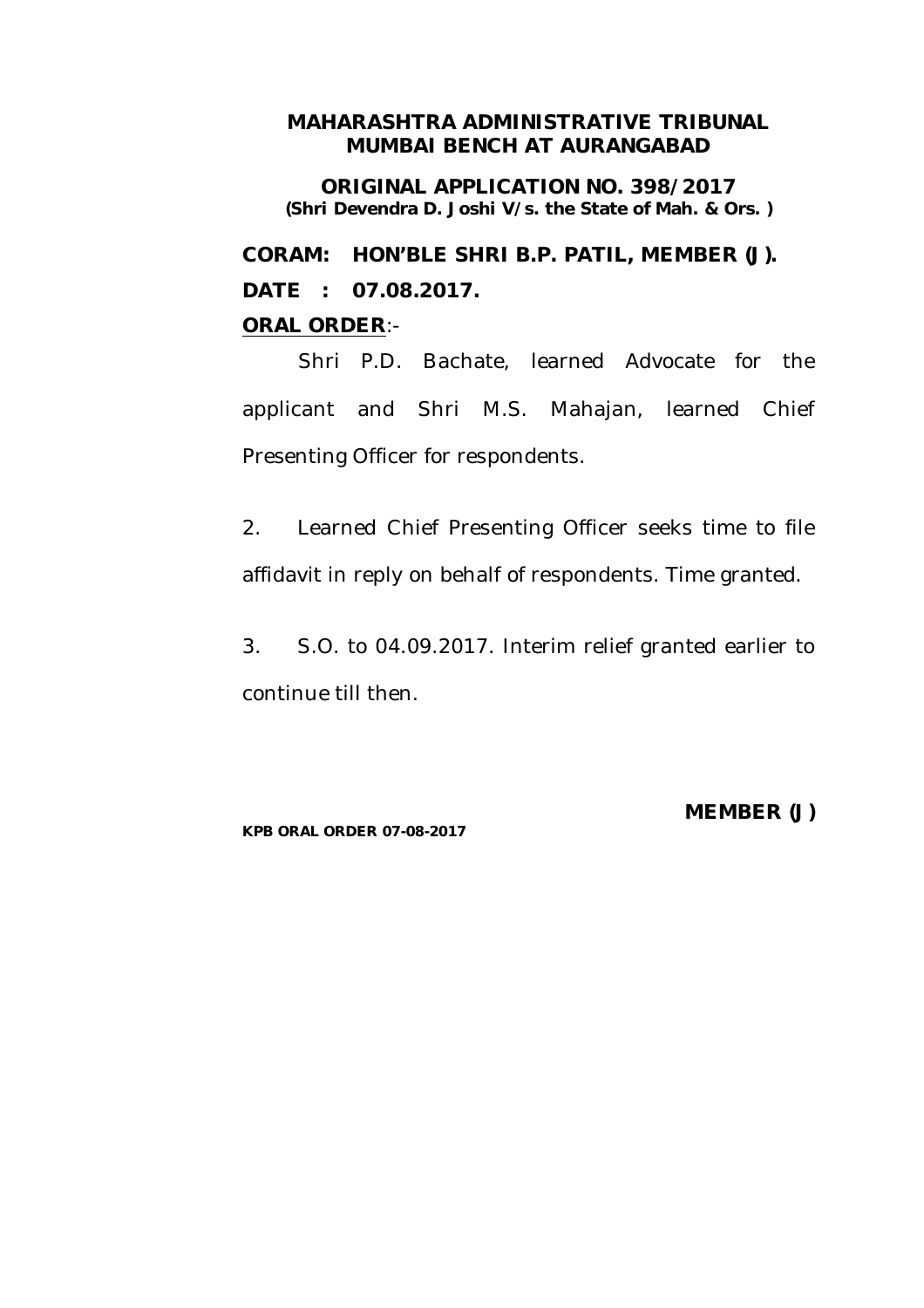**ORIGINAL APPLICATION NO. 463/2017 (Shri Raosaheb B. Awhad V/s. the State of Mah. & Ors. )**

**CORAM: HON'BLE SHRI B.P. PATIL, MEMBER (J). DATE : 07.08.2017.**

## **ORAL ORDER**:-

Shri A.S. Deshmukh, learned Advocate for the applicant and Shri M.S. Mahajan, learned Chief Presenting Officer for respondents.

2. Learned Chief Presenting Officer seeks time to file affidavit in reply on behalf of respondents. Time granted.

3. S.O. to 07.09.2017.

**KPB ORAL ORDER 07-08-2017**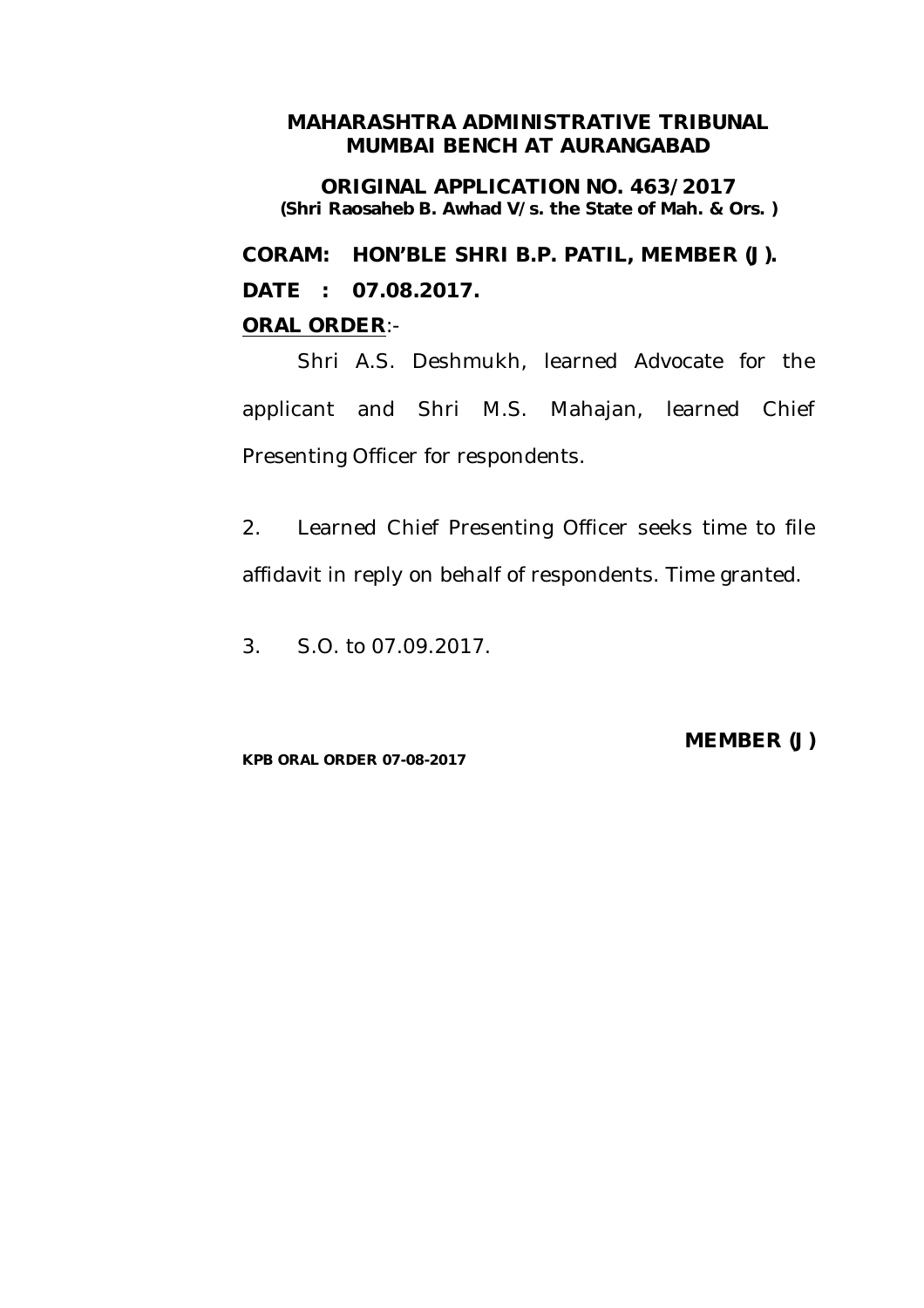**ORIGINAL APPLICATION NO. 464/2017 (Shri Rajendra D. Kirtikar V/s. the State of Mah. & Ors. )**

**CORAM: HON'BLE SHRI B.P. PATIL, MEMBER (J). DATE : 07.08.2017.**

## **ORAL ORDER**:-

Shri A.S. Deshmukh, learned Advocate for the applicant and Shri M.P. Gude, learned Presenting Officer for respondents.

2. Learned Presenting Officer seeks time to file affidavit in reply on behalf of respondents. Time granted.

3. S.O. to 07.09.2017.

**KPB ORAL ORDER 07-08-2017**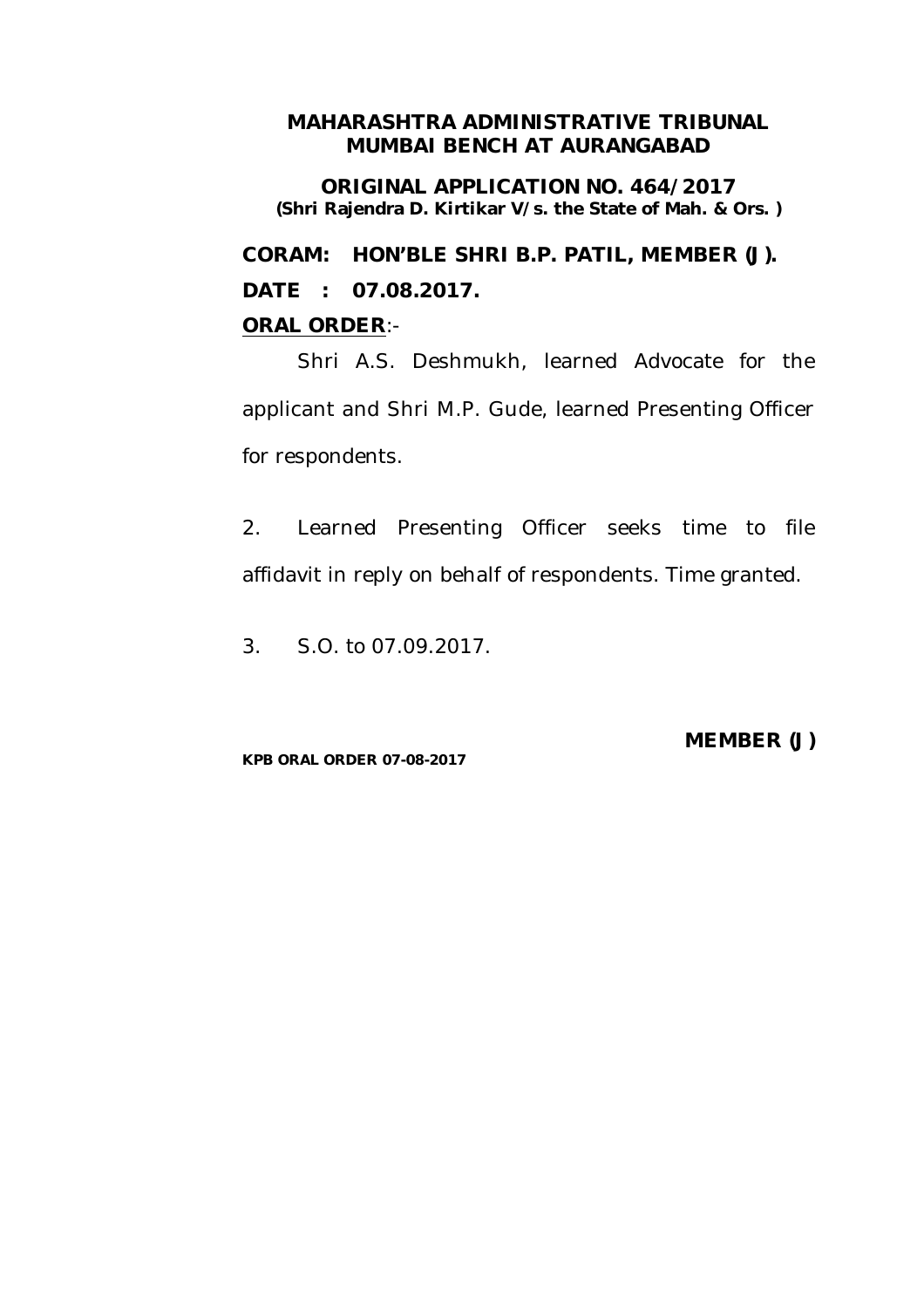**ORIGINAL APPLICATION NO. 465/2017 (Shri Ashok R. Barade V/s. the State of Mah. & Ors. )**

**CORAM: HON'BLE SHRI B.P. PATIL, MEMBER (J). DATE : 07.08.2017.**

## **ORAL ORDER**:-

Shri A.S. Deshmukh, learned Advocate for the applicant and Shri I.S. Thorat, learned Presenting Officer for respondents.

2. Learned Presenting Officer seeks time to file affidavit in reply on behalf of respondents. Time granted.

3. S.O. to 07.09.2017.

**KPB ORAL ORDER 07-08-2017**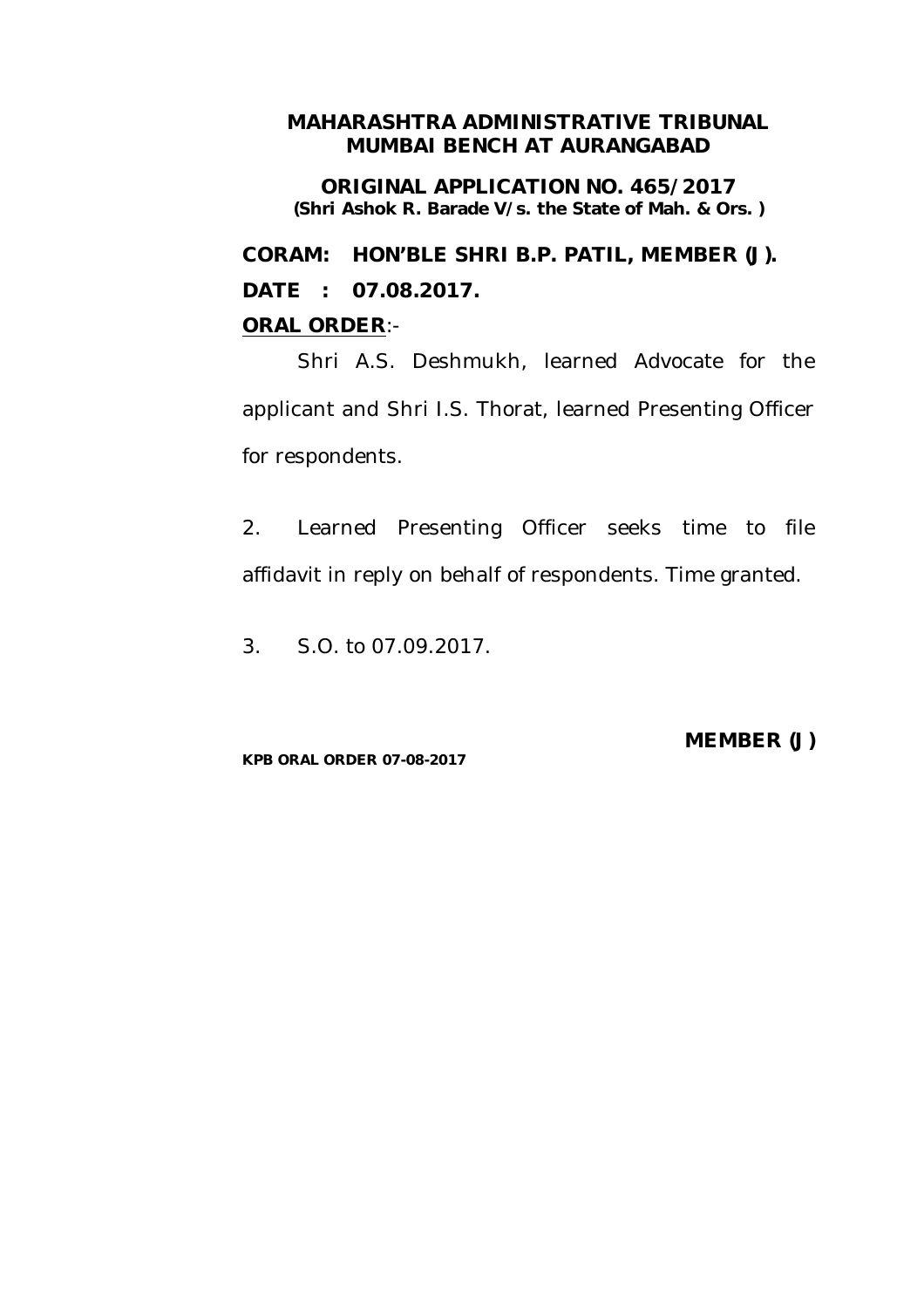**M.A. No. 50/2017 in O.A. St. No. 107/2017 (Shri Niwrutee K. Suradkar V/s. the State of Mah. & Ors. )**

**CORAM: HON'BLE SHRI B.P. PATIL, MEMBER (J). DATE : 07.08.2017.**

## **ORAL ORDER**:-

Shri V.G. Salgare, learned Advocate for the applicant (**Absent**). Shri M.P. Gude, learned Presenting Officer for respondents, present.

2. Learned Presenting Officer seeks time to file affidavit in reply on behalf of respondents in M.A.. Time granted.

3. S.O. to 01.09.2017.

**KPB ORAL ORDER 07-08-2017**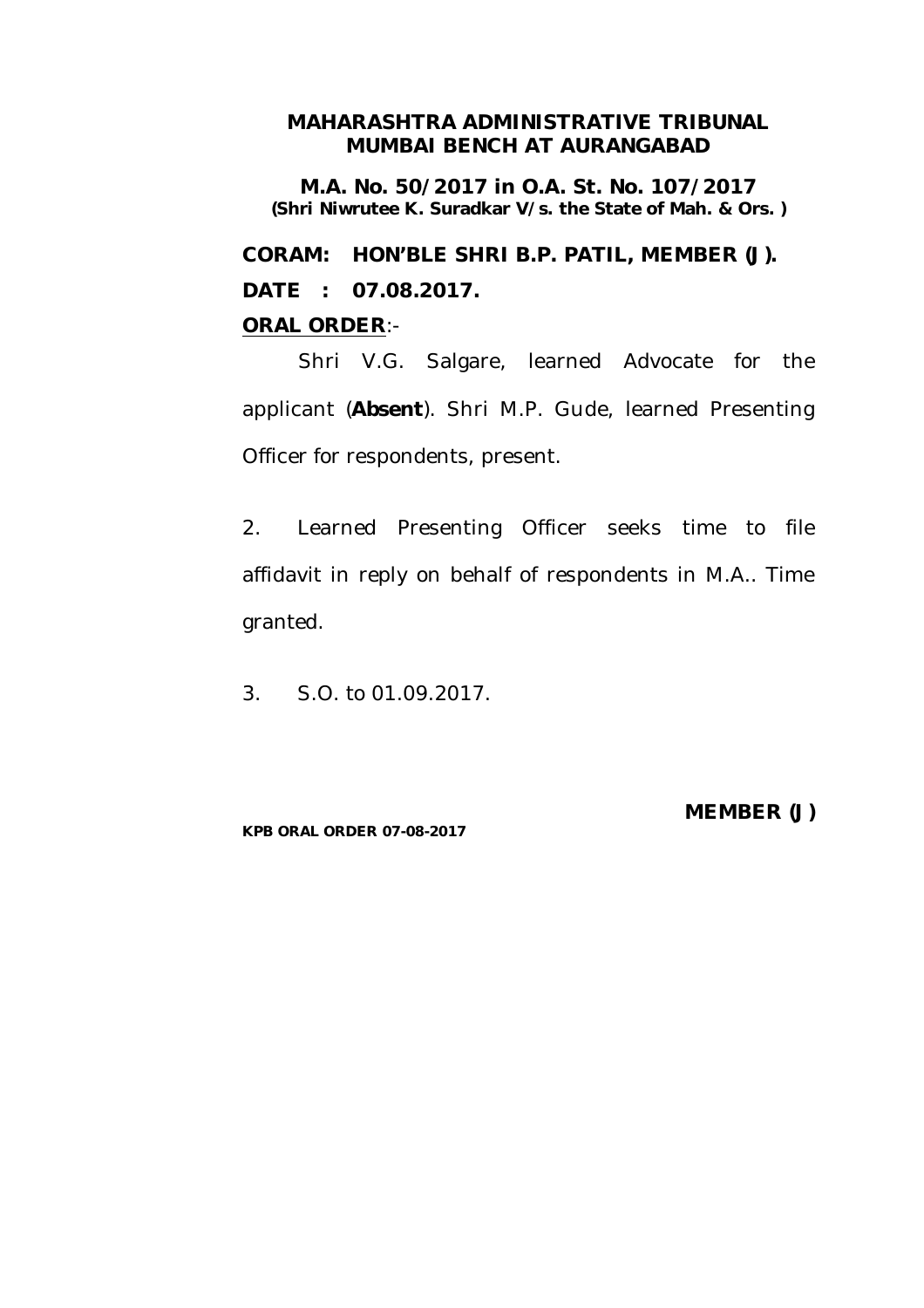**ORIGINAL APPLICATION NO. 848/2016 (Shri Kishor A. Bagul V/s. the State of Mah. & Ors. )**

**CORAM: HON'BLE SHRI B.P. PATIL, MEMBER (J). DATE : 07.08.2017.**

## **ORAL ORDER**:-

Shri A.B. Katkar/A.C. Deshpande, learned Advocate for the applicant (**Absent**). Shri N.U. Yadav, learned Presenting Officer for respondents, present.

2. As none present for the applicant, S.O. to 04.09.2017 for passing necessary orders.

**KPB ORAL ORDER 07-08-2017**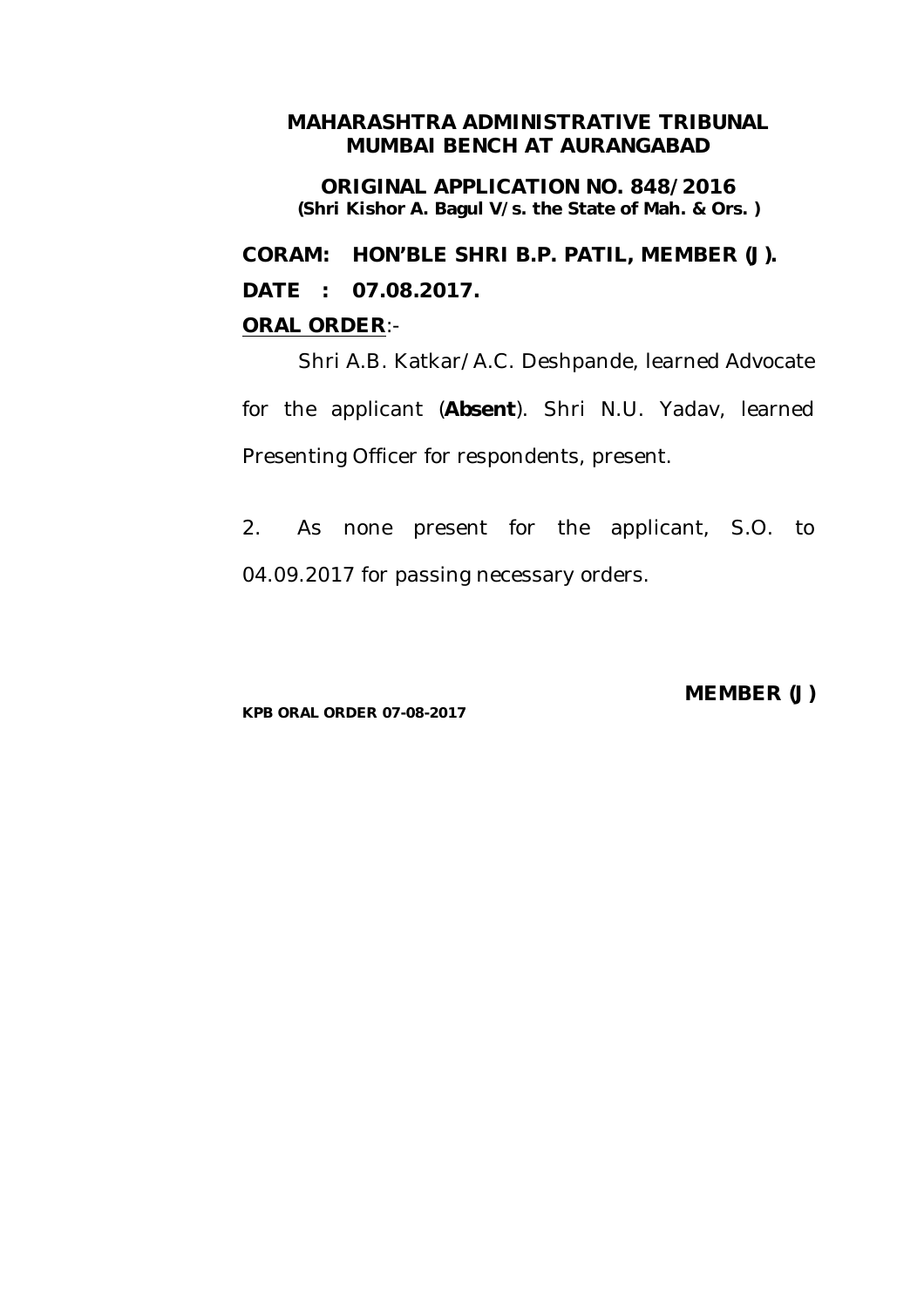**M.A. No. 167/2017 In O.A. No. 647/2013 (The State of Maharashtra & Ors. Vs. Shri D.M. Kulkarni)**

**CORAM: HON'BLE SHRI B.P. PATIL, MEMBER (J). DATE : 07.08.2017.**

## **ORAL ORDER**:-

Heard Shri S.K. Shirse, learned Presenting Officer for applicants/original respondents and Shri V.B. Wagh, learned Advocate for the Respondent/applicant.

2. Learned Presenting Officer has filed additional affidavit in reply on behalf of applicant/original respondent nos. 1 to 3 in view of the direction given by this Tribunal on 3.5.2017. Same is taken on record and the copy thereof has been served on the learned Advocate for the respondent/original applicant.

3. The O.A. No. 647/2013 has been decided by the Hon'ble Shri J.D. Kulkarni, Vice Chairman (then Member (J)), therefore, the learned Advocate for respondent/original applicant has prayed to place the matter before the Hon'ble Shri J.D. Kulkarni, Vice Chairman on 23.08.2017.

4. Hence, S.O. to 23.08.2017.

**MEMBER (J)**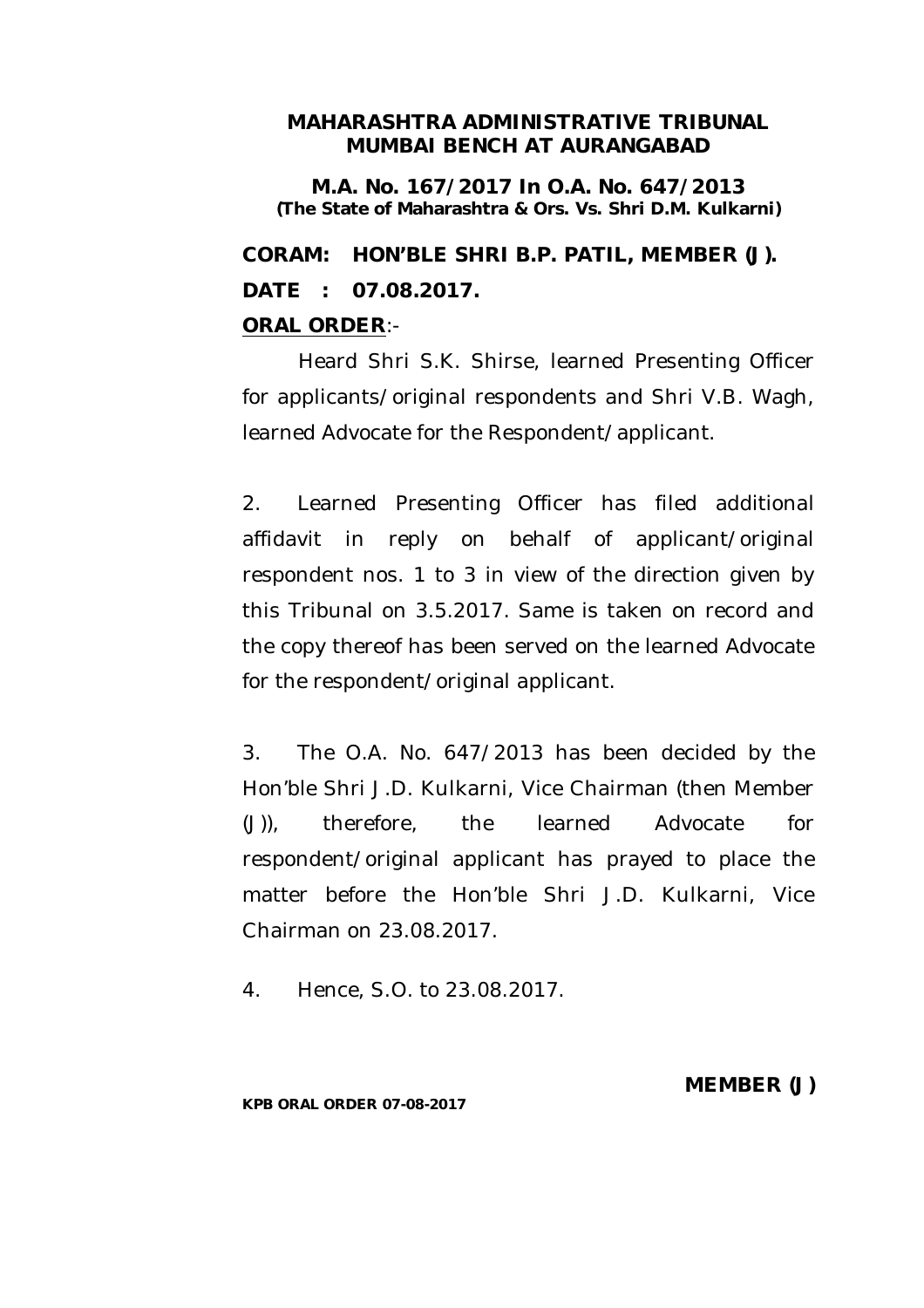**ORIGINAL APPLICATION NO. 528/2017 (Shri Prakash T. Vaichale V/s. the State of Mah. & Ors. ) CORAM: HON'BLE SHRI B.P. PATIL, MEMBER (J). DATE : 07.08.2017. ORAL ORDER**:-

Heard Shri A.S. Deshmukh, learned Advocate for the applicant and Shri M.S. Mahajan, learned Chief Presenting Officer for respondents.

2. Learned Chief Presenting Officer sought time to file affidavit in reply and to take instruction from the respondents as directed by this Tribunal on 4.8.2017. He has placed on record a copy of communication dated 5.8.2017, received to him from the Joint Secretary, Maharashtra State, Mumbai.

3. Learned Advocate for the applicant has submitted that the applicant's transfer is mid-term and mid-tenure transfer and without any just reason, he has been transferred. He has submitted that the applicant is not yet relieved from the present post of Ahmednagar. He has submitted that the applicant has kept in-charge of the post of Dhule also and discharging duties accordingly.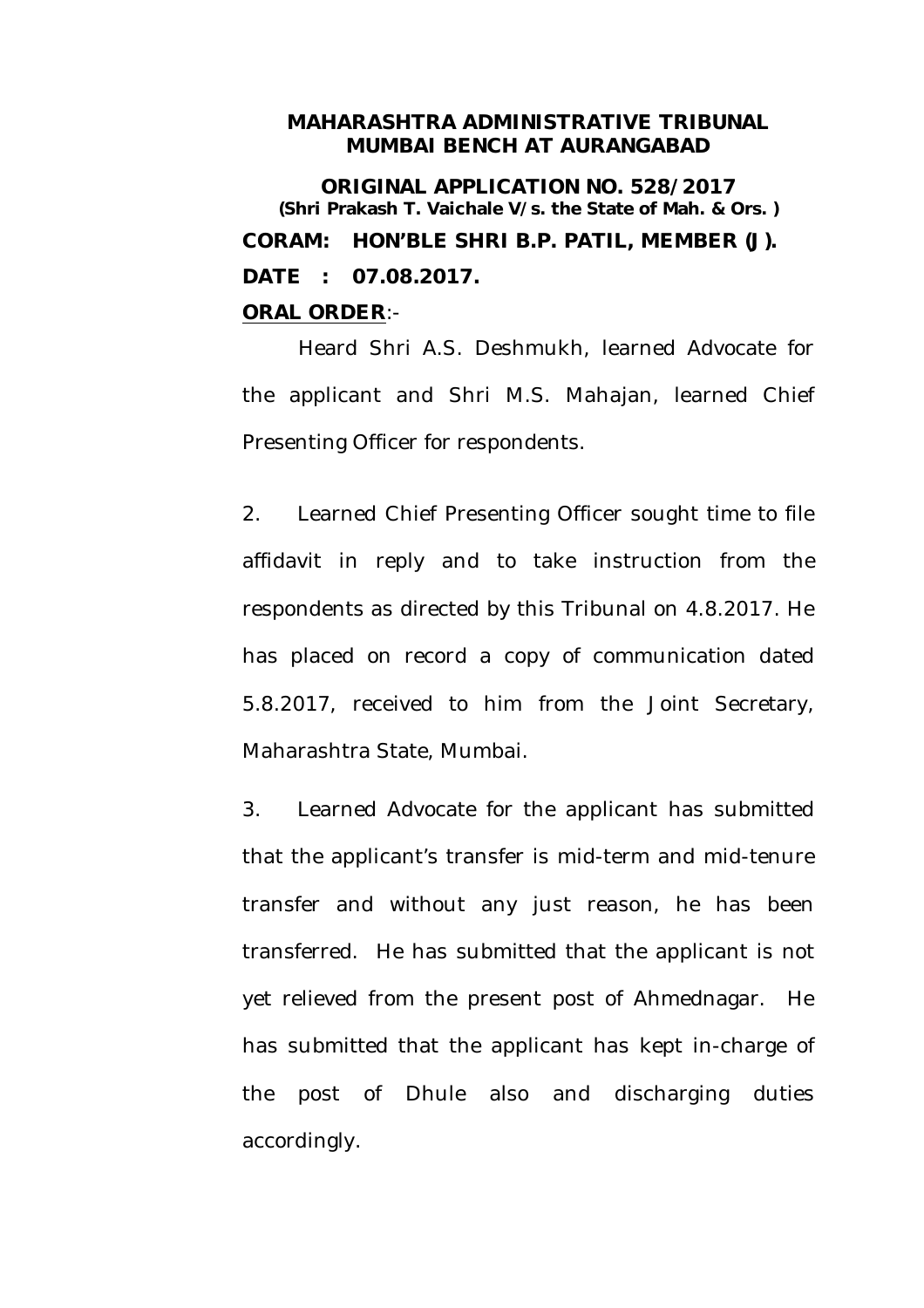4. Learned Chief Presenting Officer had admitted the fact that the applicant has not been relieved.

5. In these circumstance, it is just and proper to stay the execution of impugned order till filing of the affidavit in reply by the respondents. Therefore, the respondents are directed not to relieve the applicant from the present post till filing of the affidavit in reply of the respondents.

6. In the mean time, issue notices to the respondents, returnable on 22.08.2017.

8. Tribunal may take the case for final disposal at this stage and separate notice for final disposal shall not be issued.

9. Applicant is authorized and directed to serve on respondents intimation/notice of date of hearing duly authenticated by Registry, along with complete paper book of the case. Respondents are put to notice that the case would be taken up for final disposal at the stage of admission hearing.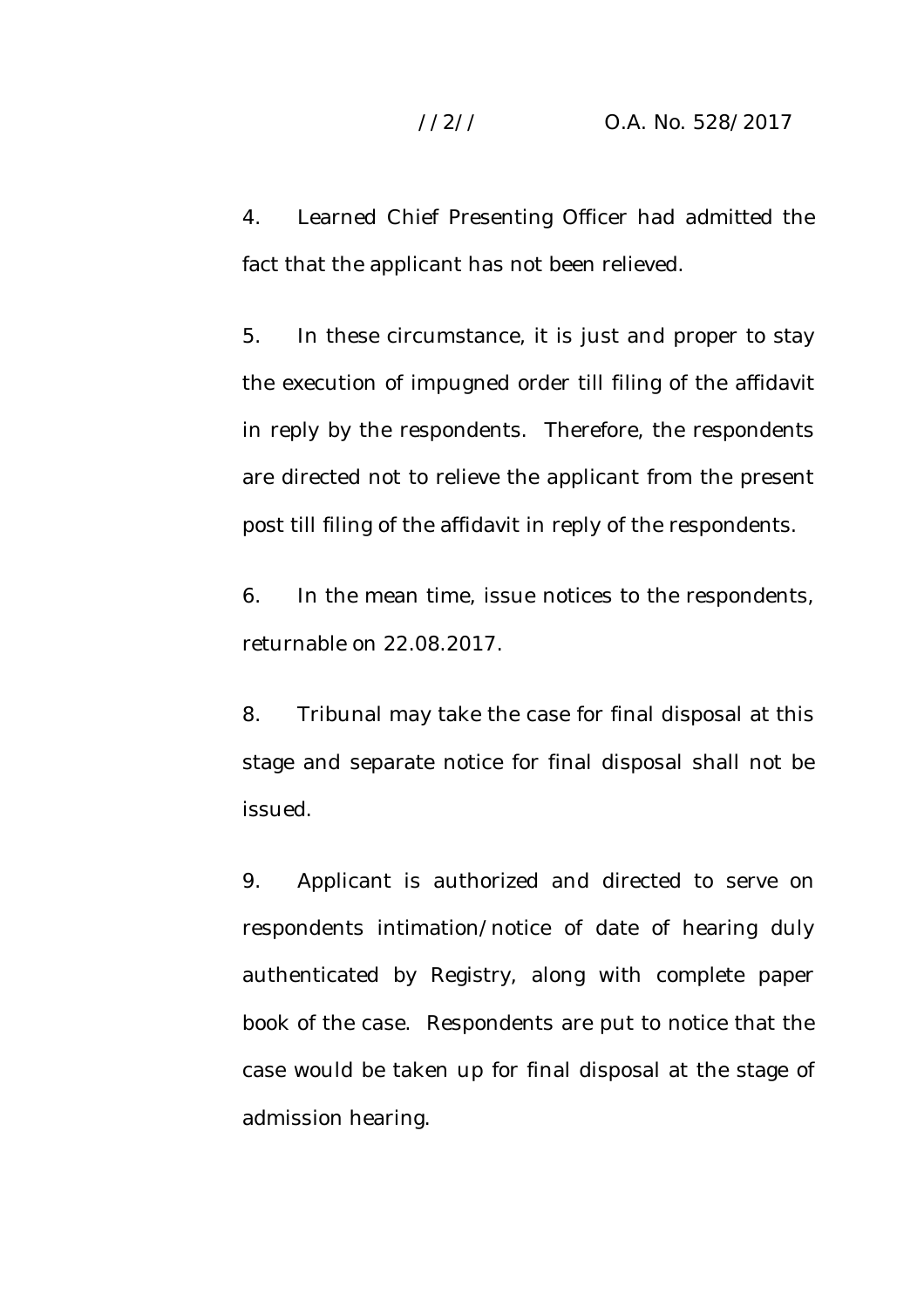## //3// O.A. No. 528/2017

10. This intimation/notice is ordered under Rule 11 of the Maharashtra Administrative Tribunal (Procedure) Rules, 988, and the questions such as limitation and alternate remedy are kept open.

11. The service may be done by hand delivery, speed post, courier and acknowledgment be obtained and produced along with affidavit of compliance in the Registry before due date. Applicant is directed to file affidavit of compliance and notice.

12. S.O.to 22-08-2017.

13. Steno copy and Hamdast is allowed to both parties.

**KPB ORAL ORDER 07-08-2017**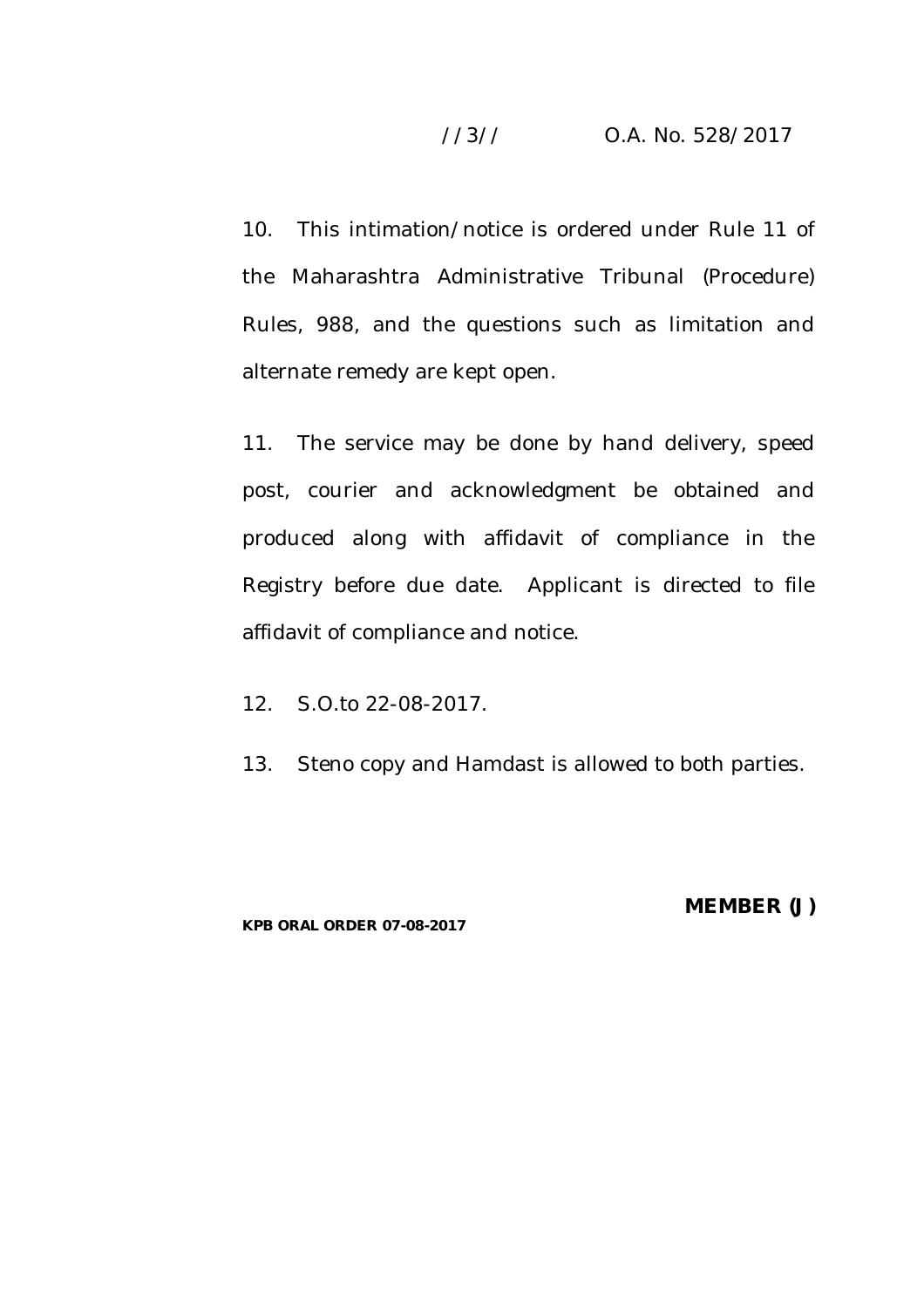**ORIGINAL APPLICATION NO. 574/2016 (Smt. Jyoti D. Siddhewar V/s. the State of Mah. & Ors. )**

**CORAM: HON'BLE SHRI B.P. PATIL, MEMBER (J). DATE : 07.08.2017.**

## **ORAL ORDER**:-

Heard Shri A.S. Deshmukh, learned Advocate for the applicant and Shri I.S. Thorat, learned Presenting Officer for respondents.

2. Learned Advocate for the applicant seeks time to produce on record a copy of G.R. dated 11.09.1996 and the decision of the Hon'ble High Court. Time granted.

3. S.O. to 24.08.2017.

**KPB ORAL ORDER 07-08-2017**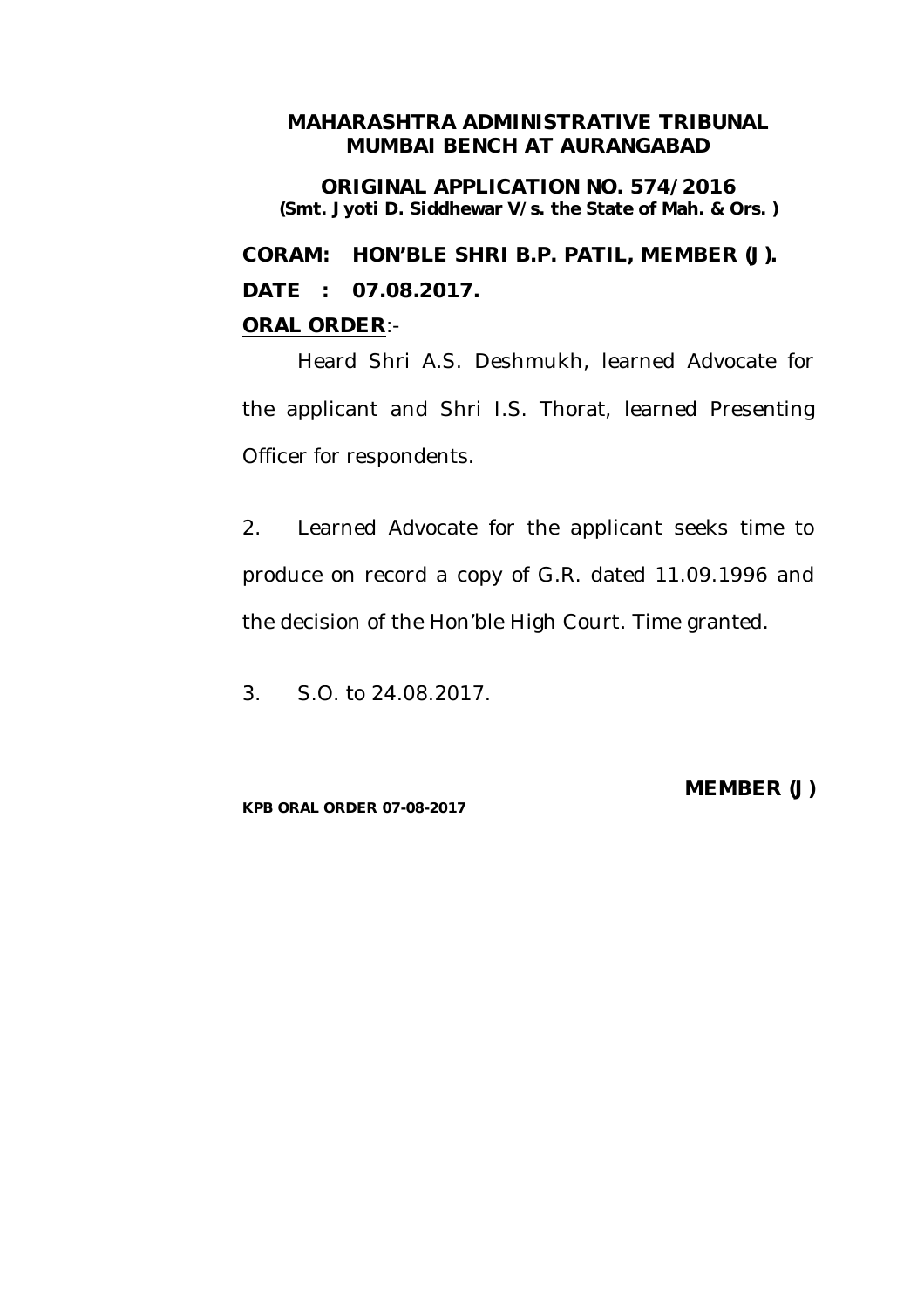**ORIGINAL APPLICATION NO. 500/2016 (Shri Saleem Khan Maseed Khan Sukede V/s. the State of Mah. & Ors.)**

**CORAM: HON'BLE SHRI B.P. PATIL, MEMBER (J). DATE : 07.08.2017.**

### **ORAL ORDER**:-

Heard Shri Kakasaheb B. Jadhav, learned Advocate for the applicant and Shri M.S. Mahajan, learned Presenting Officer for respondent nos. 1 & 2 and Shri S.B. Mene, learned Advocate for respondent no. 3.

2. Learned Chief Presenting Officer seeks time to produce entire record regarding recruitment process and to keep Sub Divisional Officer, Sillog, Dist. Aurangabad present. Time granted.

3. S.O. to 21.08.2017.

4. Steno copy allowed to the learned Chief Presenting Officer at his request.

**KPB ORAL ORDER 07-08-2017**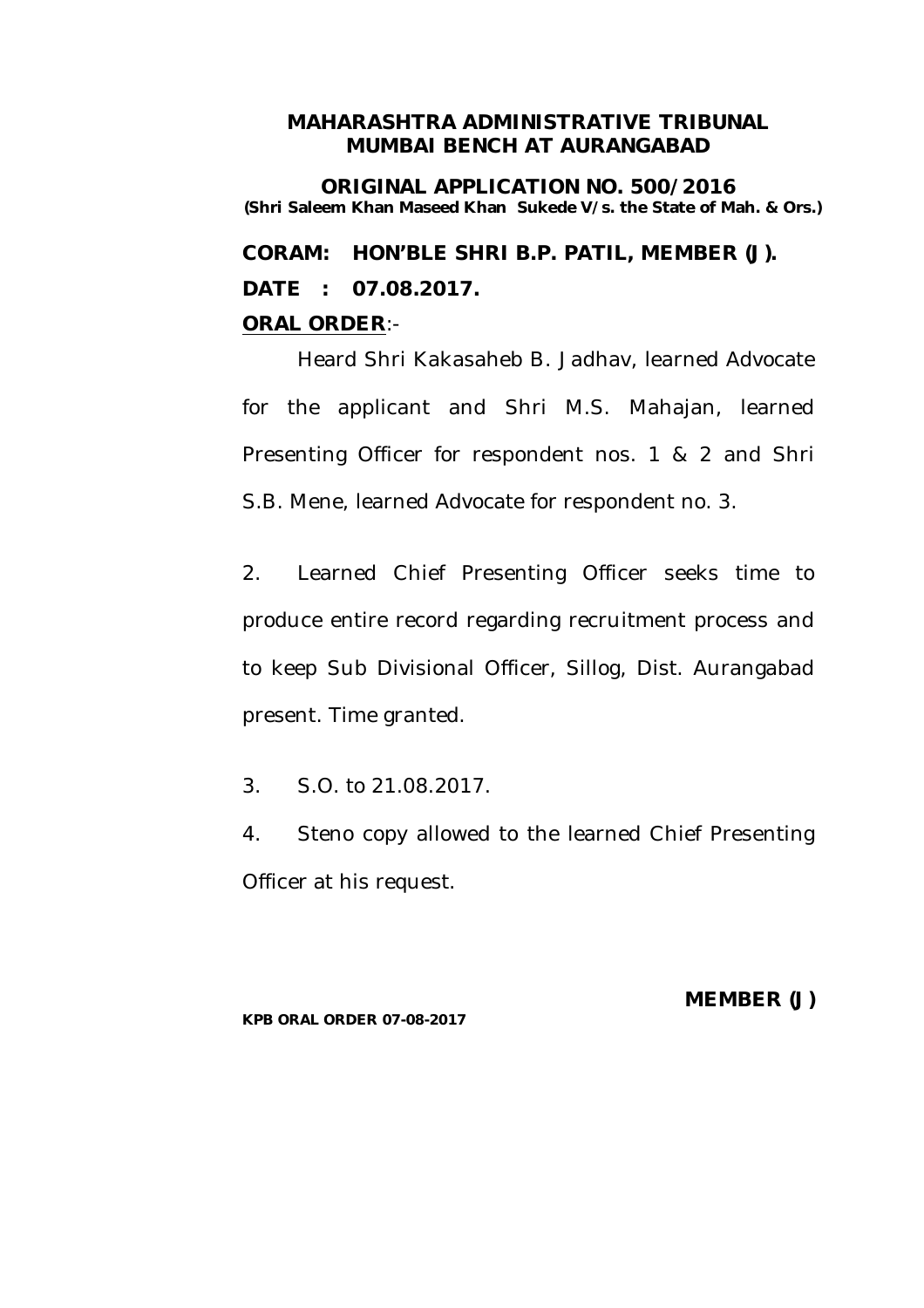**ORIGINAL APPLICATION NO. 826/2016 (Shri Laxman B. Parandkar V/s. the State of Mah. & Ors. )**

**CORAM: HON'BLE SHRI B.P. PATIL, MEMBER (J). DATE : 07.08.2017.**

## **ORAL ORDER**:-

Heard Shri A.S. Deshmukh, learned Advocate for the applicant and Shri V.R. Bhumkar, learned Presenting Officer for respondents.

2. Learned Presenting Officer seeks time to file short affidavit in reply on behalf of respondent no. 2 in view of the direction given by this Tribunal on 14.07.2017. Time granted.

3. S.O. to 22.08.2017.

**KPB ORAL ORDER 07-08-2017**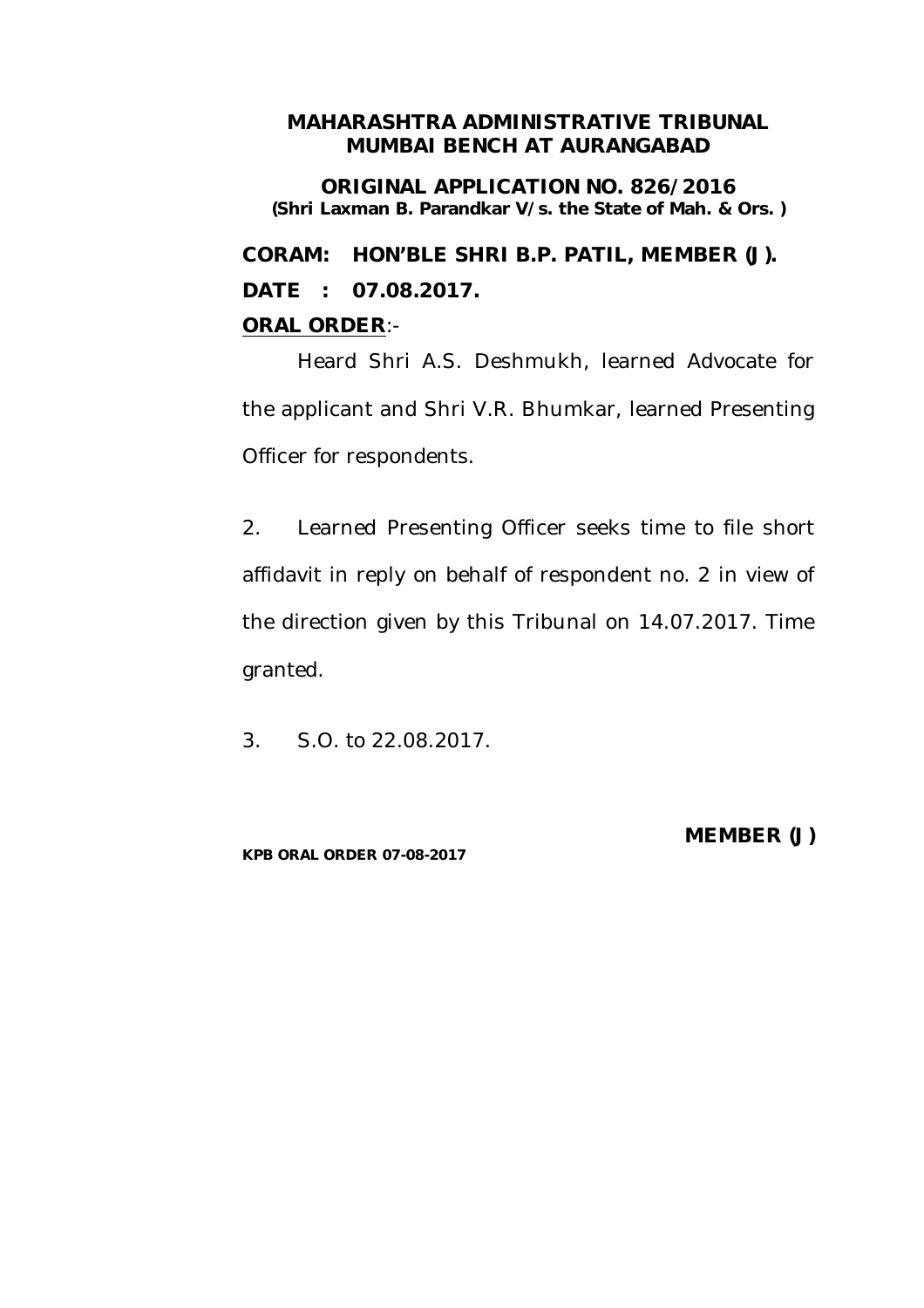# **MAHARASHTRA ADMINISTRATIVE TRIBUNAL MUMBAI BENCH AT AURANGABAD.. MA NO. 300/2016 IN OA ST.NO.1459/2016. (Shri Vs. State of Mah. & Ors.)**

**CORAM**: **Hon Shri Justice M. T. Joshi, Vice Chairman**.

**DATE** : 07-08-2017

#### **ORAL ORDER**:-

Heard Shri A. D. Sugdare learned Advocate for the applicant and Shri D. R. Patil learned Presenting Officer for the respondents.

2. The learned P. O. seeks time for taking instructions on the line of the order dated 18.07.2017. At his request, S. O. to 23.08.2017 for taking instructions.

## **VICE CHAIRMAN.**

#### **ORAL ORDERS 07-08-2017-ATP**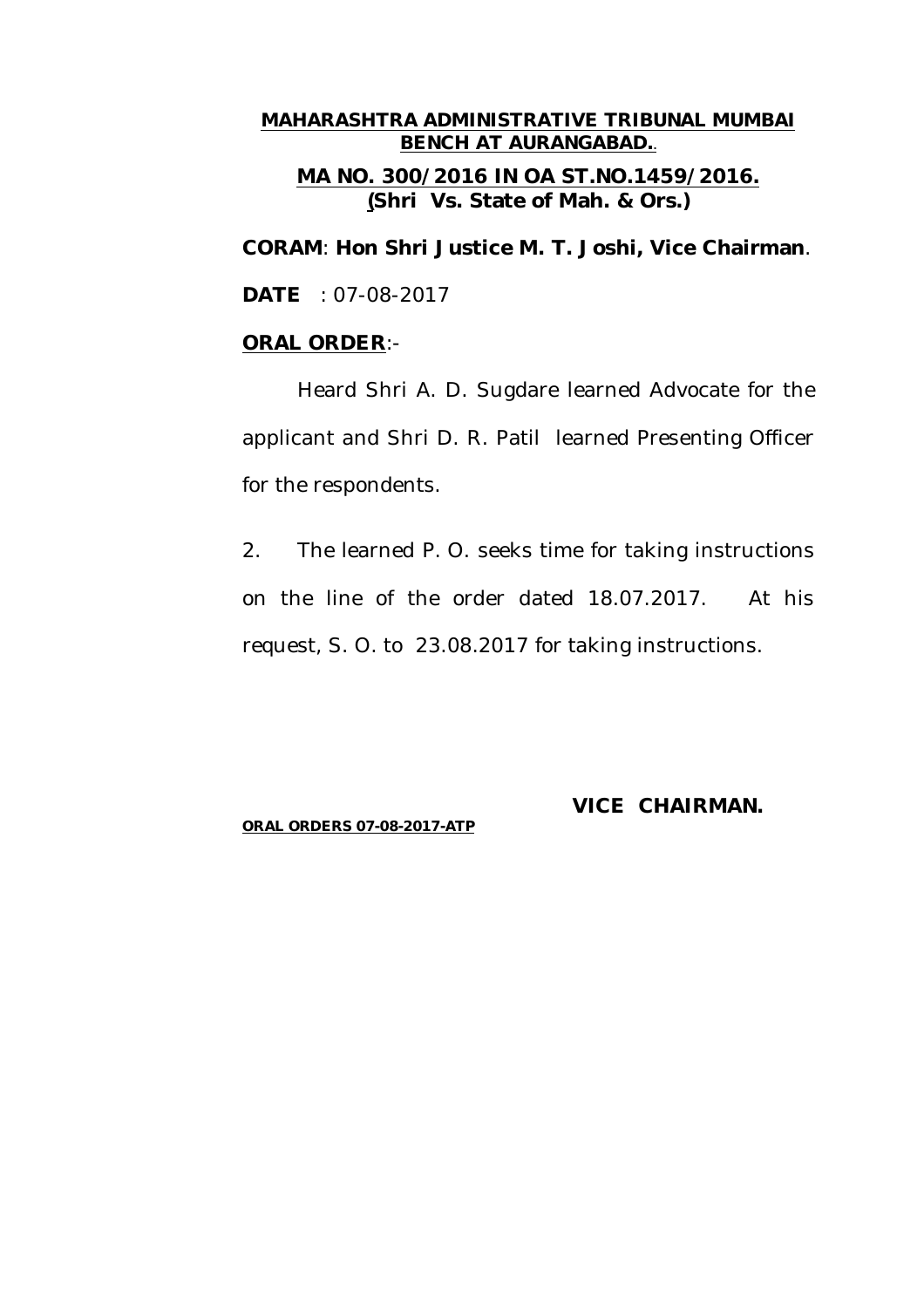# **MAHARASHTRA ADMINISTRATIVE TRIBUNAL MUMBAI BENCH AT AURANGABAD.. MA NO.464/2016 IN OA ST.NO.2012/2016. (Shri S. V. Bharti Vs. State of Mah. & Ors.)**

**CORAM**: **Hon Shri Justice M. T. Joshi, Vice Chairman**.

**DATE** : 07-08-2017

### **ORAL ORDER**:-

Heard Shri S. B. Ghute learned Advocate for the applicant and Shri M. P. Gude learned Presenting Officer for the respondents.

2. For the reasons stated in the misc. application it is allowed and disposed of without any order as to costs and delay of 71 days caused in filing the accompanying O.A. is hereby condoned.

3. The Office to register the O.A. after due scrutiny.

#### **ORAL ORDERS 07-08-2017-ATP**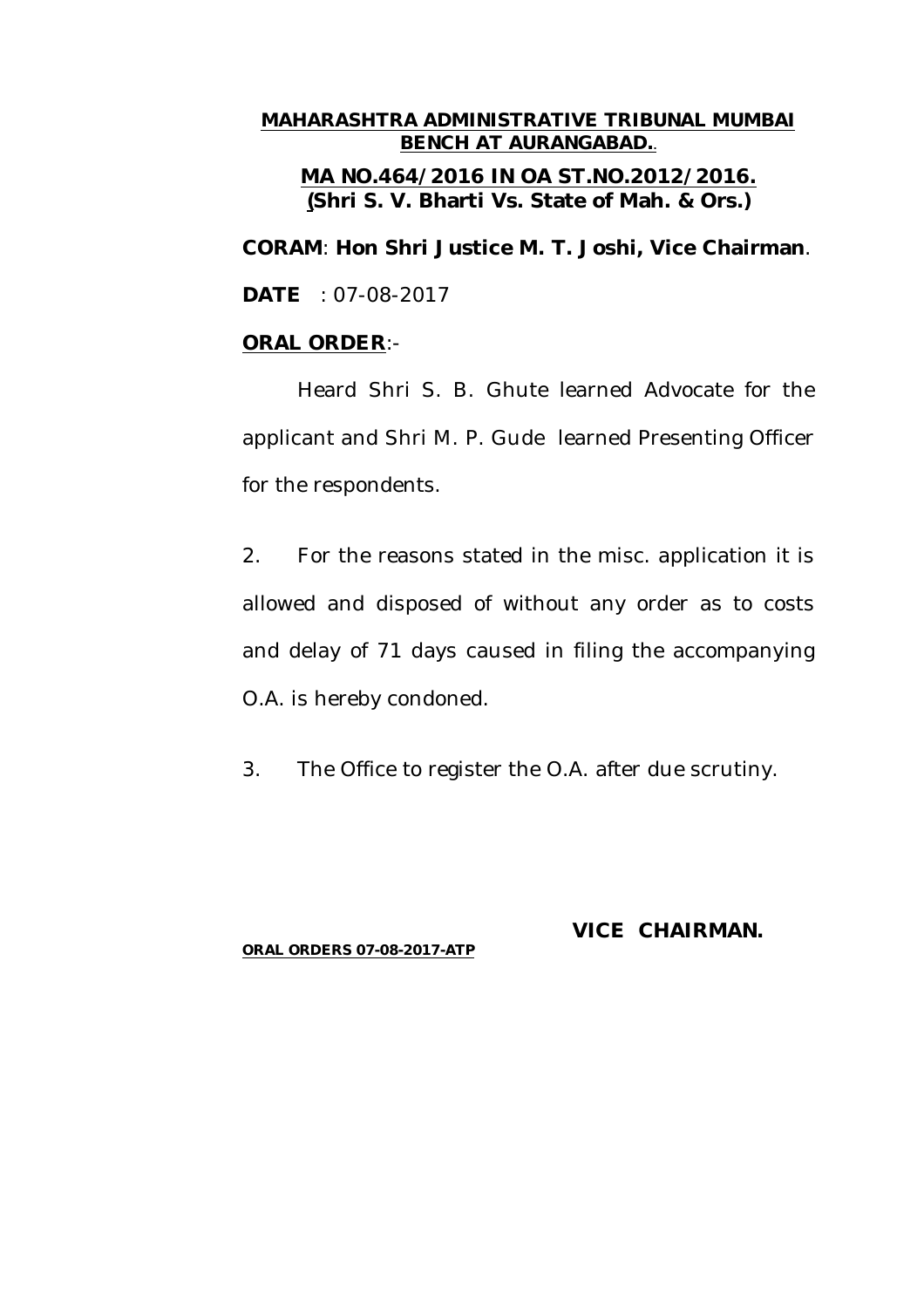## **OA ST.NO.2012/2016. (Shri S. V. Bharti Vs. State of Mah. & Ors.)**

**CORAM**: **Hon Shri Justice M. T. Joshi, Vice Chairman**. **DATE** : 07-08-2017

# **ORAL ORDER**:-

Shri S. B. Ghute learned Advocate for the applicant and Shri M. P. Gude learned Presenting Officer for the respondents.

2. Heard both sides on the point of maintainability of the Original Application.

3. It would reveal that, while applicant was appointed as a Police Patil, lastly on 22.11.2000 (Exh.A-5, page 16) and the tenure of the post of Police Patil as per rules remains 10 years. Now, since the applicant is said to be acquitted from the criminal case, which was registered against him, and which was cause of his removal has ended in his acquittal.

4. However, in view of the lapse of the period of more …..2..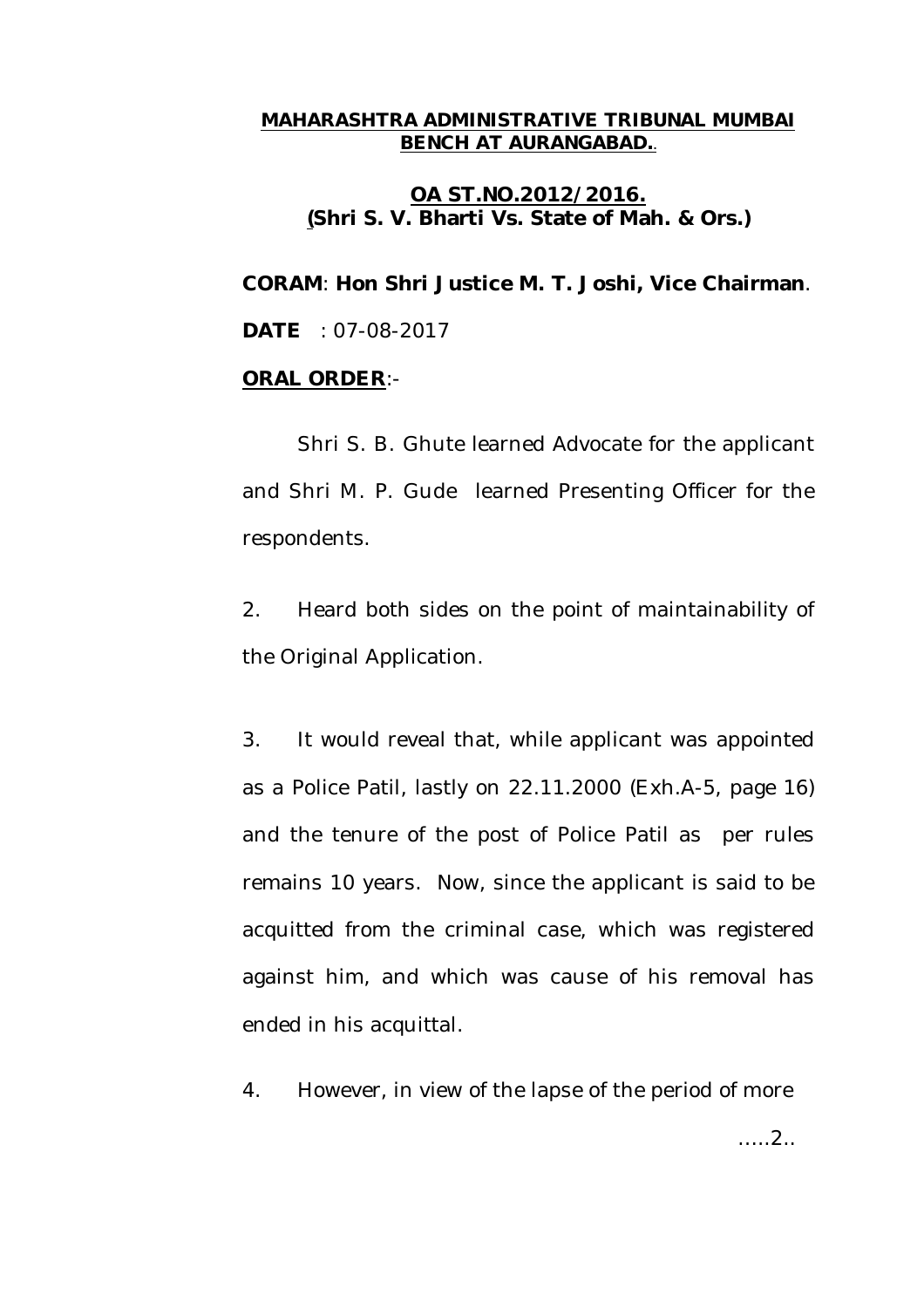## -2- **OA ST.NO.2012/2016**

than 10 years the present O. A. has become infructuous. In the circumstances, the same is disposed of, without any order as to costs.

**VICE CHAIRMAN.**

**ORAL ORDERS 07-08-2017-ATP**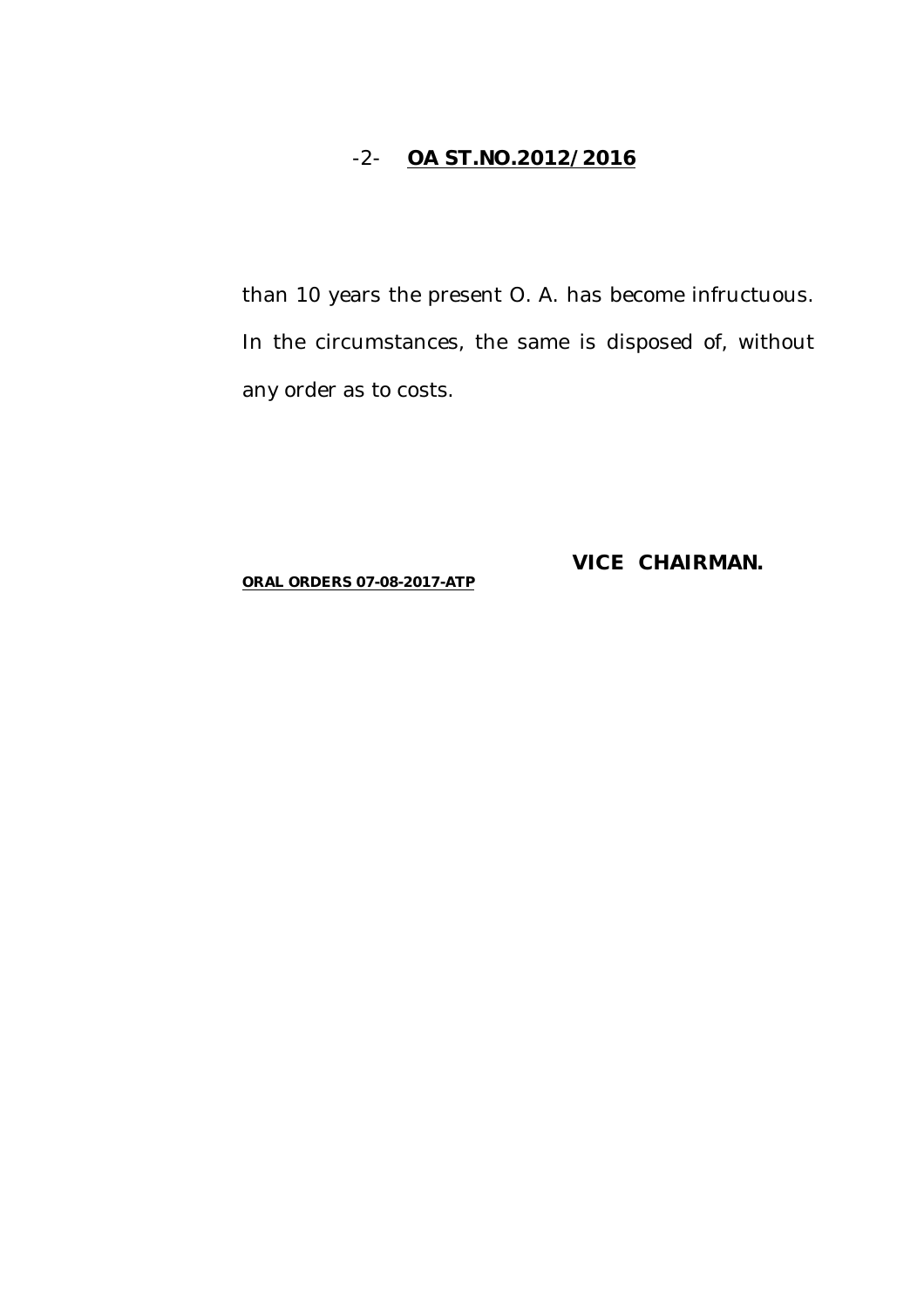### **ORIGINAL APPLICATION NO.512/2017. (Shri N. G. Jadhav Vs. State of Mah. & Ors.)**

**CORAM**: **Hon Shri Justice M. T. Joshi, Vice Chairman**. (This matter is placed before the Single Bench due to non-availability of Division Bench.)

**DATE** : 07-08-2017

### **ORAL ORDER**:-

Heard Shri A. S. Shejwal learned Advocate for the applicant and Smt P. R. Bharaswadkar learned Presenting Officer for the respondents.

2. S. O. to 08.08.2017. Be placed before the Hon'ble Member (J) Shri B. P. Patil, who dealt with the matter as a Member of the Division Bench.

#### **ORAL ORDERS 07-08-2017-ATP**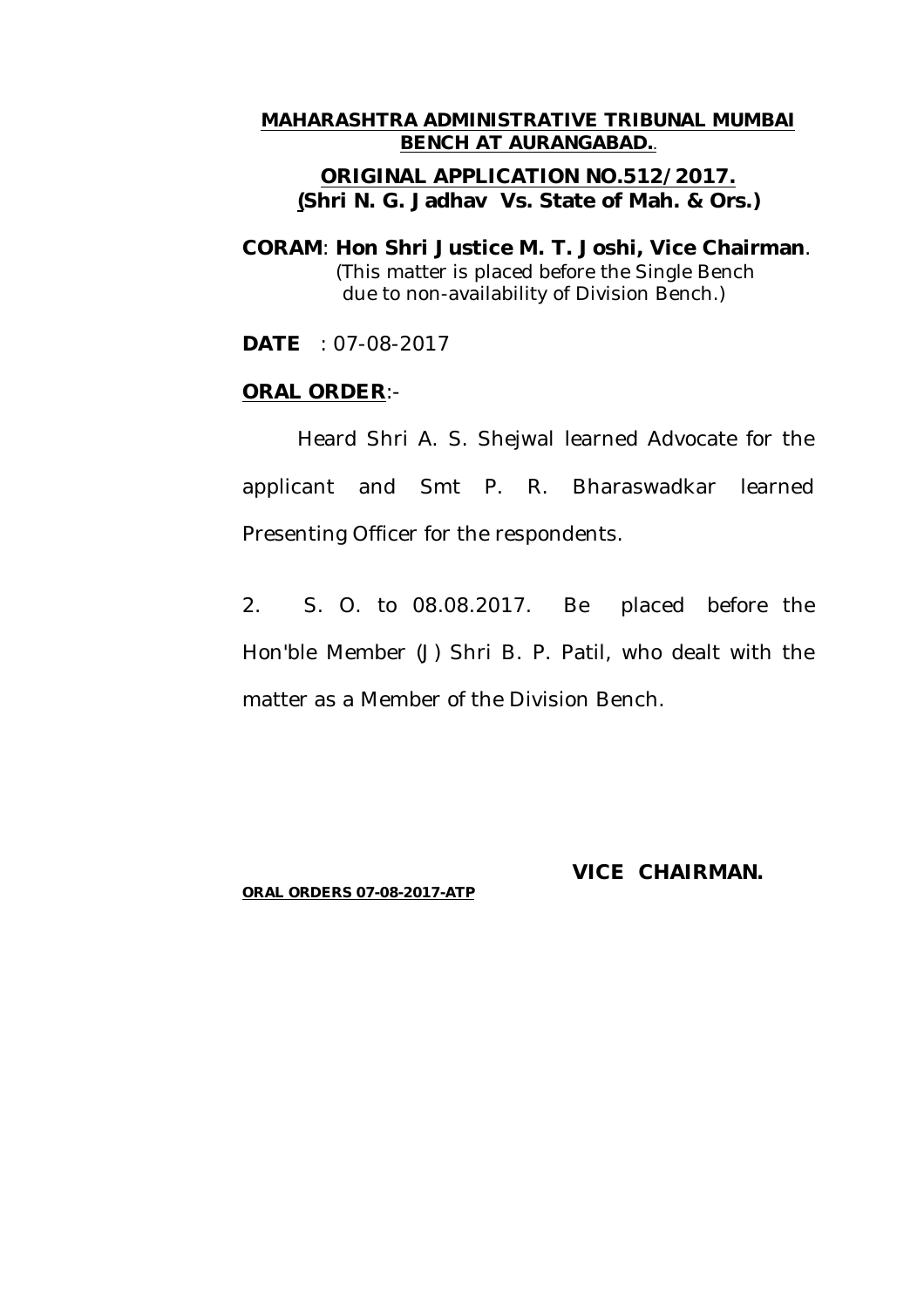## **ORIGINAL APPLICATION NO.678/2013. (Shri S. R. Hajare Vs. State of Mah. & Ors.)**

**CORAM**: **Hon Shri Justice M. T. Joshi, Vice Chairman**. (This matter is placed before the Single Bench due to non-availability of Division Bench.)

**DATE** : 07-08-2017

## **ORAL ORDER**:-

None present for the applicant. Heard Shri I. S. Thorat learned Presenting Officer for the respondents.

2. Read order dated 19.07.2017, which would show that, the present application has become infructuous. As the learned Advocate for the applicant was not present on the last date the case was posted today for passing necessary order.

3. In the circumstances, the application is disposed of without any order as to costs, being infructuous.

## **ORAL ORDERS 07-08-2017-ATP**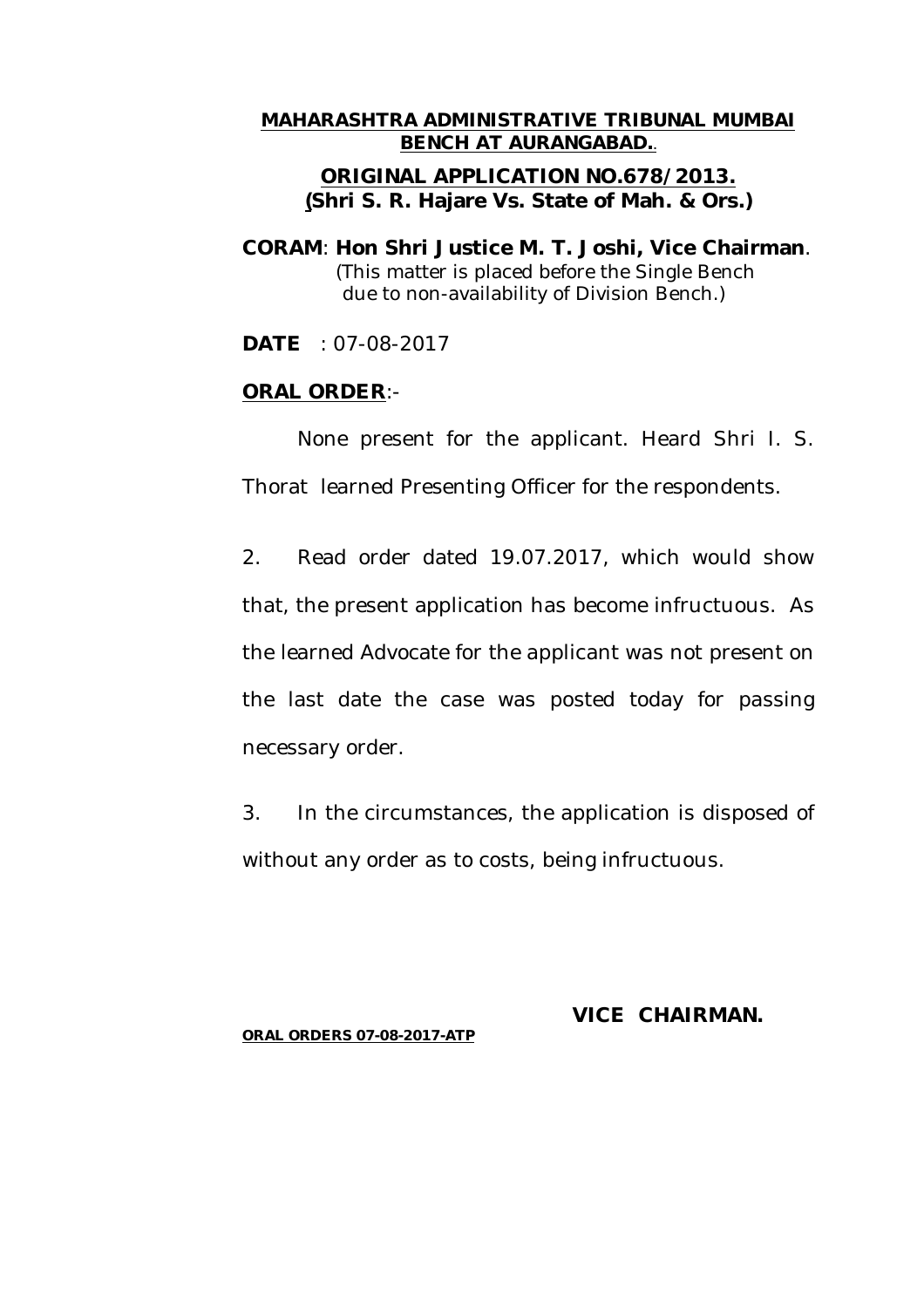## **ORIGINAL APPLICATION NO.167/2014. (Shri A. S. Salunke & Ors. Vs. State of Mah. & Ors.)**

**CORAM**: **Hon Shri Justice M. T. Joshi, Vice Chairman**. (This matter is placed before the Single Bench due to non-availability of Division Bench.)

**DATE** : 07-08-2017

#### **ORAL ORDER**:-

None present for the applicants. Heard Shri I. S. Thorat learned Presenting Officer for the respondents.

2. The applicants by the present application have prayed that, their services shall not be terminated by the Respondents and in their places nobody shall be appointed and therefore, they have also challenged the advertisement issued by the Respondents in this regard.

3. From the record it appears that, no interim relief is granted. The O.A. is of the year 2014. The learned P.O. therefore, seeks time to take instructions regarding the further development, if any, in the termination of the applicants from the respective posts.

….2...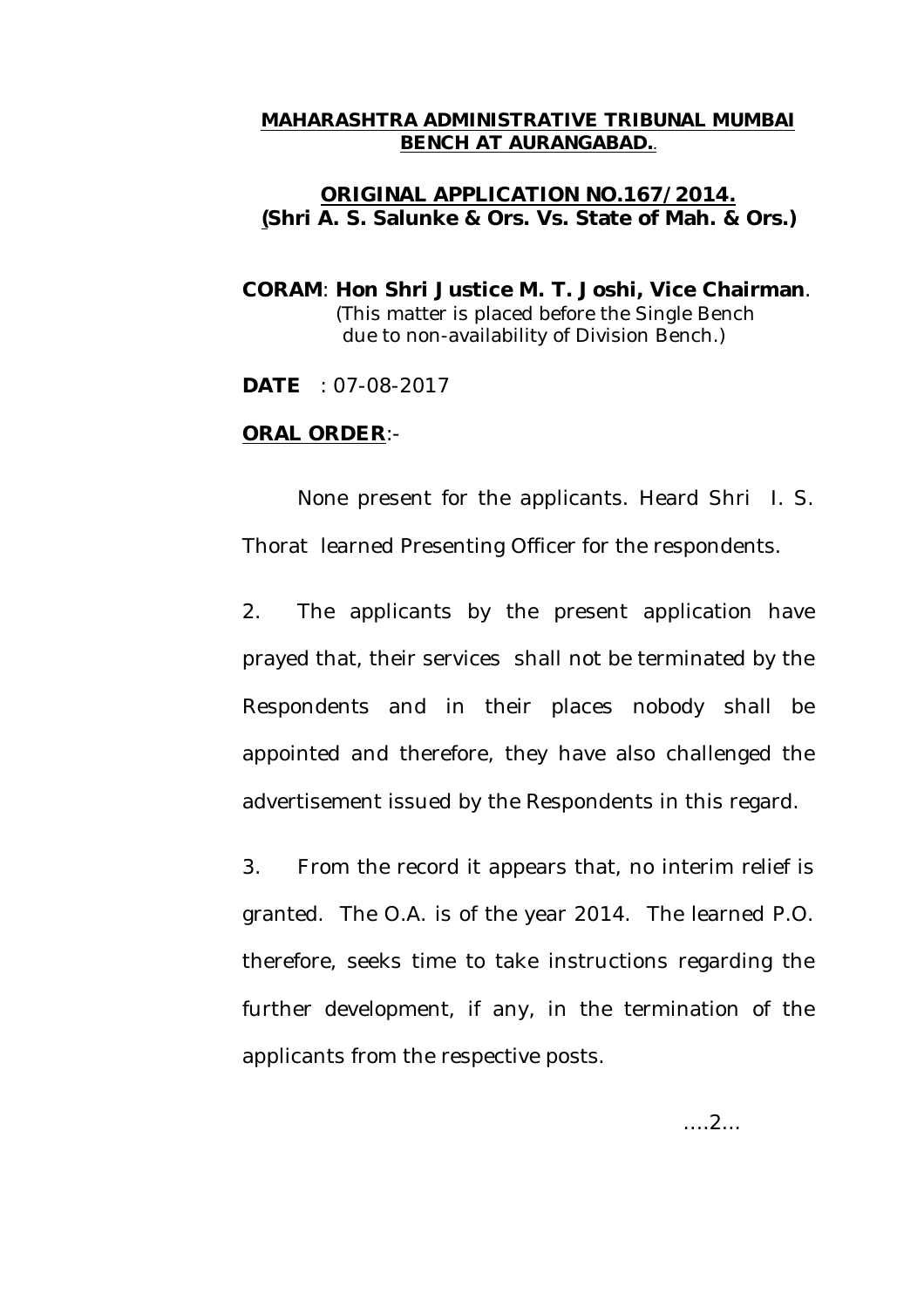## -2- **ORIGINAL APPLICATION NO.167/2014**

4. S.O. to 13.09.2017 for taking instructions by the learned P.O.

5. The learned P.O. is directed to act on the Steno copy of this order.

**ORAL ORDERS 07-08-2017-ATP**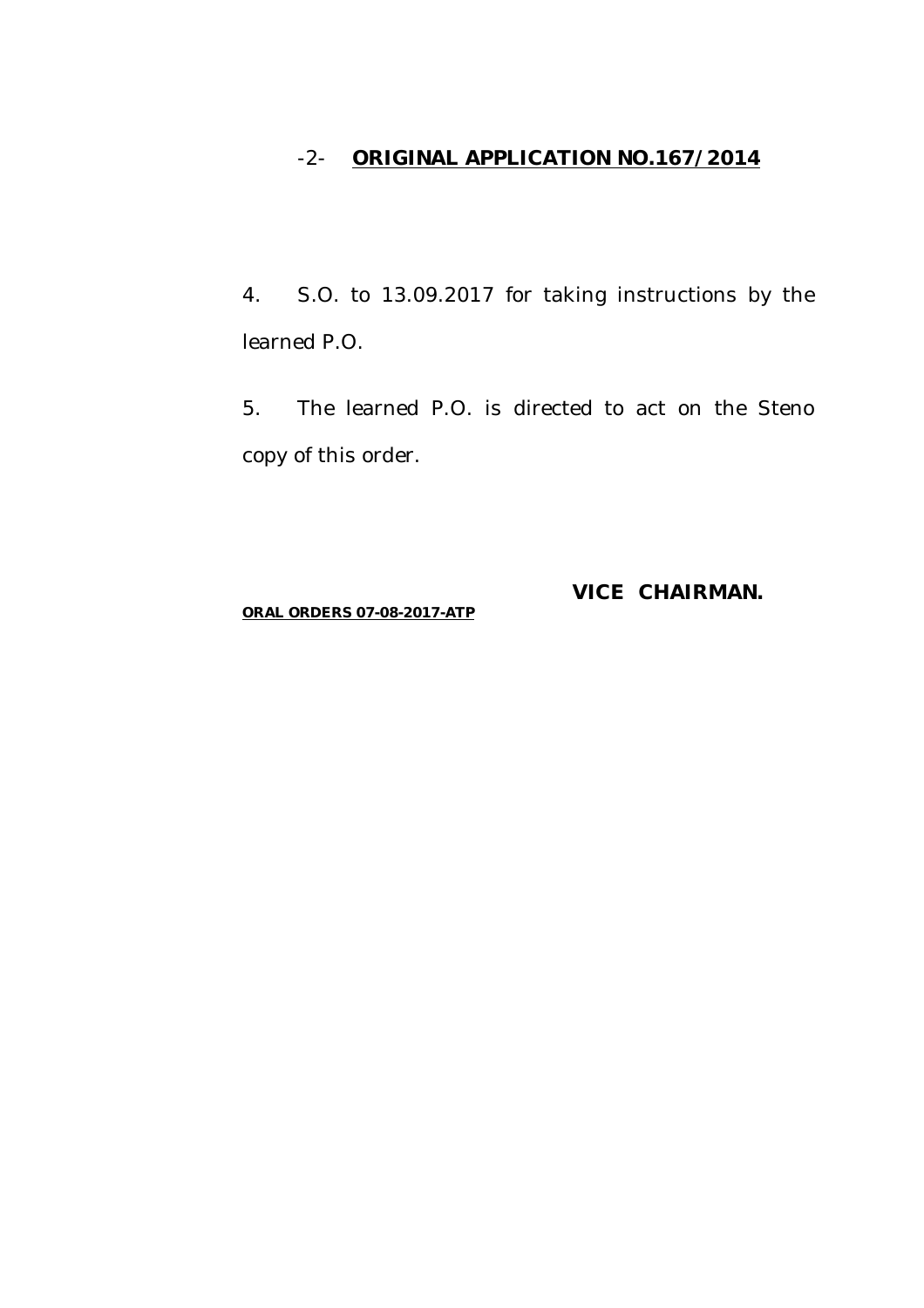# **ORIGINAL APPLICATION NO.250/2014.**

(The Karyakari Adhikari Sanghatana RTO through its Joint Secretary Vs.The State of Mahaharashtra & Ors.)

**CORAM**: **Hon Shri Justice M. T. Joshi, Vice Chairman**. (This matter is placed before the Single Bench due to non-availability of Division Bench.)

**DATE** : 07-08-2017

## **ORAL ORDER**:-

Heard Shri A. S. Deshmukh learned Advocate for the applicant and Shri M. S. Mahajan learned Chief Presenting Officer for the respondents.

2. The learned C.P.O. submits that, the affidavit in reply of Respondent no.3 remained to be filed. The same is now received by him. Allowed to file the same. Copy be served on the other side.

3. The learned Advocate for the applicant seeks time to go through the affidavit in reply. At his request, S. O. to 07.09.2017.

# **ORAL ORDERS 07-08-2017-ATP**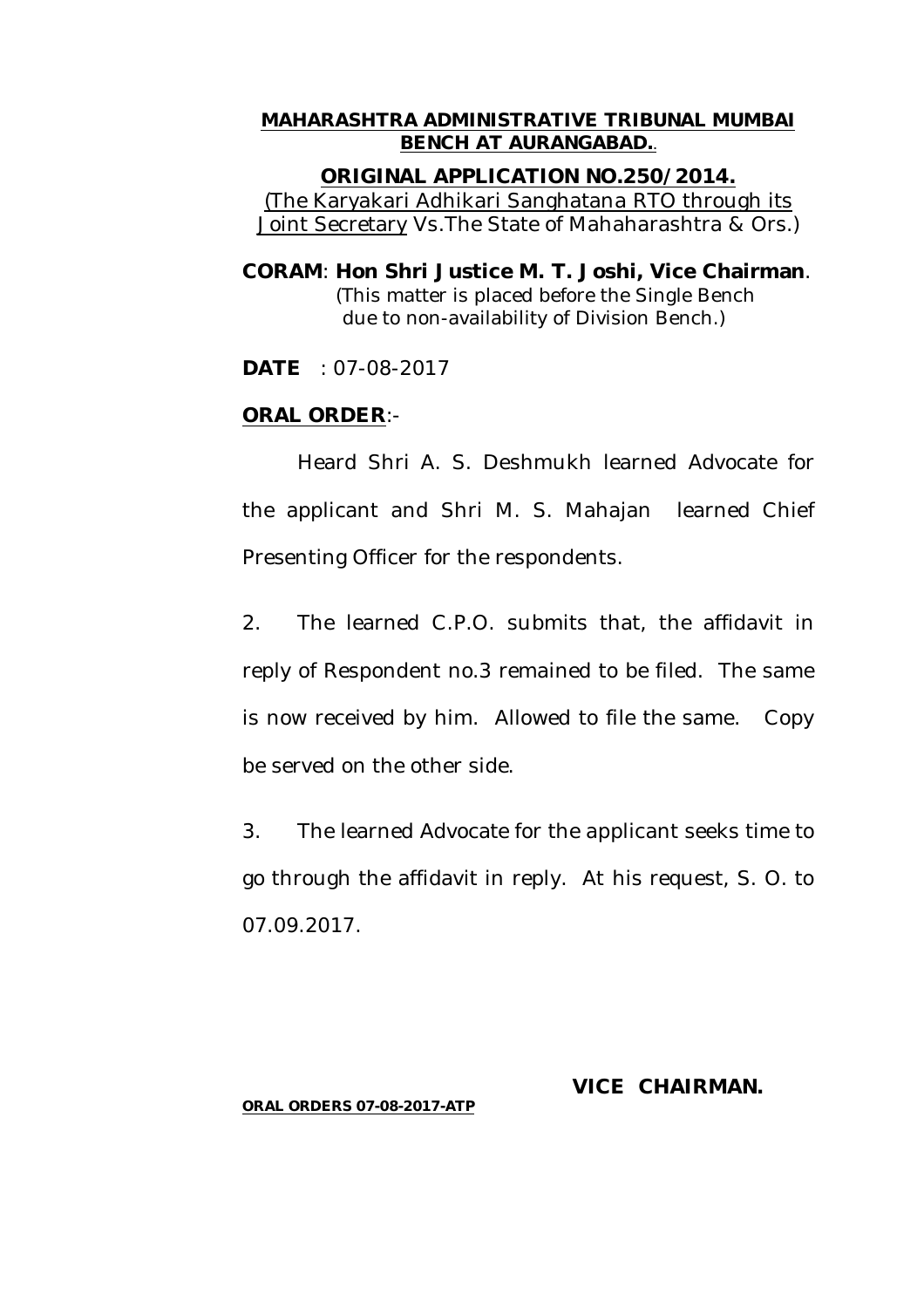## **ORIGINAL APPLICATION NO.930/2016. (Shri C. D. Pawar Vs. State of Mah. & Ors.)**

**CORAM**: **Hon Shri Justice M. T. Joshi, Vice Chairman**. (This matter is placed before the Single Bench due to non-availability of Division Bench.)

**DATE** : 07-08-2017

## **ORAL ORDER**:-

Heard Shri Shrikant Patil learned Advocate for the applicant and Shri I. S. Thorat learned Presenting Officer for the respondents.

2. The learned P.O. files affidavit in reply on behalf of

Respondent no.2. The same is taken on record. Its copy is served on the other side.

3. S. O. to 12.09.2017.

#### **ORAL ORDERS 07-08-2017-ATP**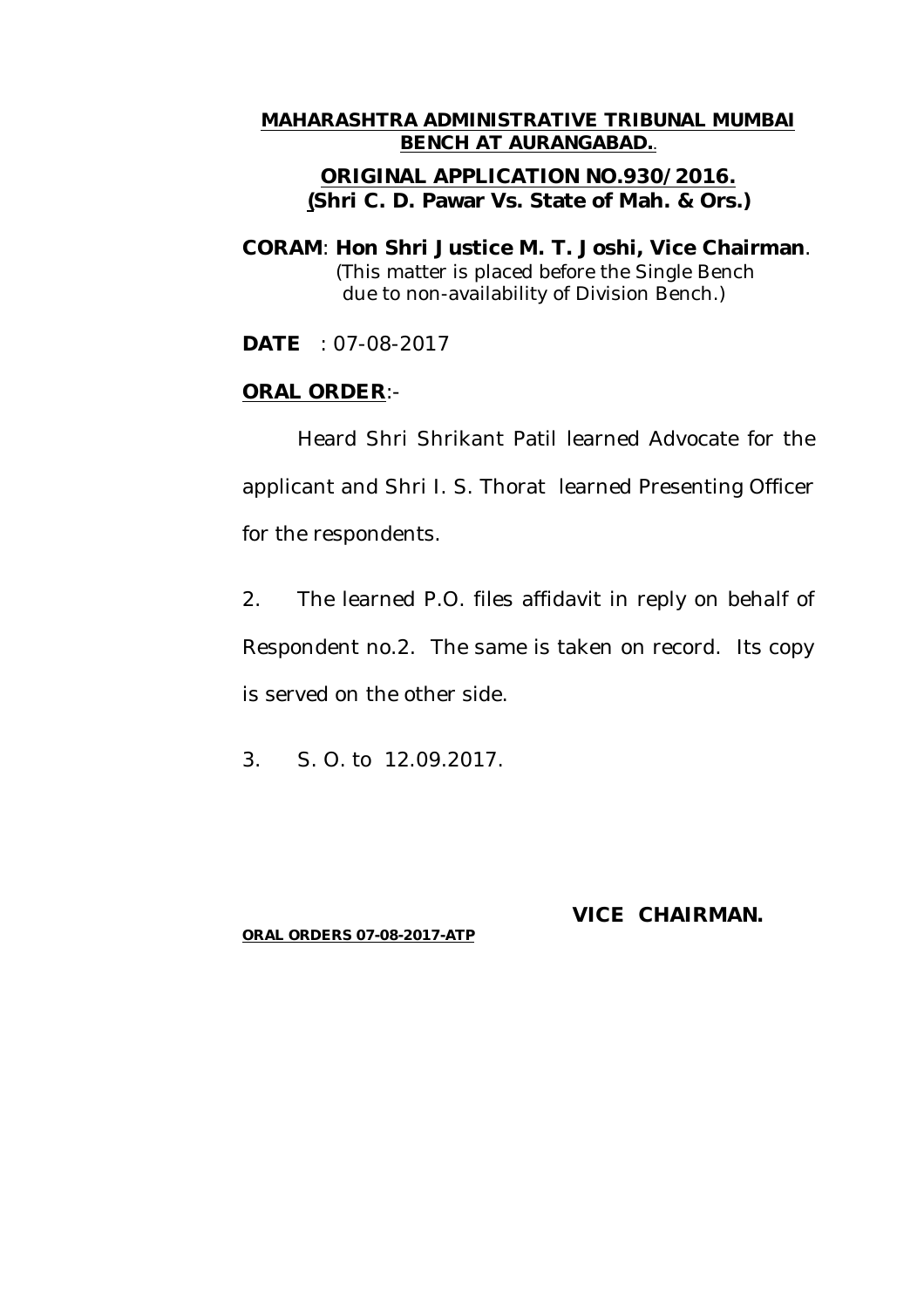## **ORIGINAL APPLICATION NO.931/2016. (Shri C. D. Pawar Vs. State of Mah. & Ors.)**

**CORAM**: **Hon Shri Justice M. T. Joshi, Vice Chairman**. (This matter is placed before the Single Bench due to non-availability of Division Bench.)

**DATE** : 07-08-2017

## **ORAL ORDER**:-

Heard Shri Shrikant Patil learned Advocate for the applicant and Shri I. S. Thorat learned Presenting Officer for the respondents.

2. The learned P.O. seeks time to file reply to the

amended O. A. At his request, S. O. to 12.09.2017.

#### **ORAL ORDERS 07-08-2017-ATP**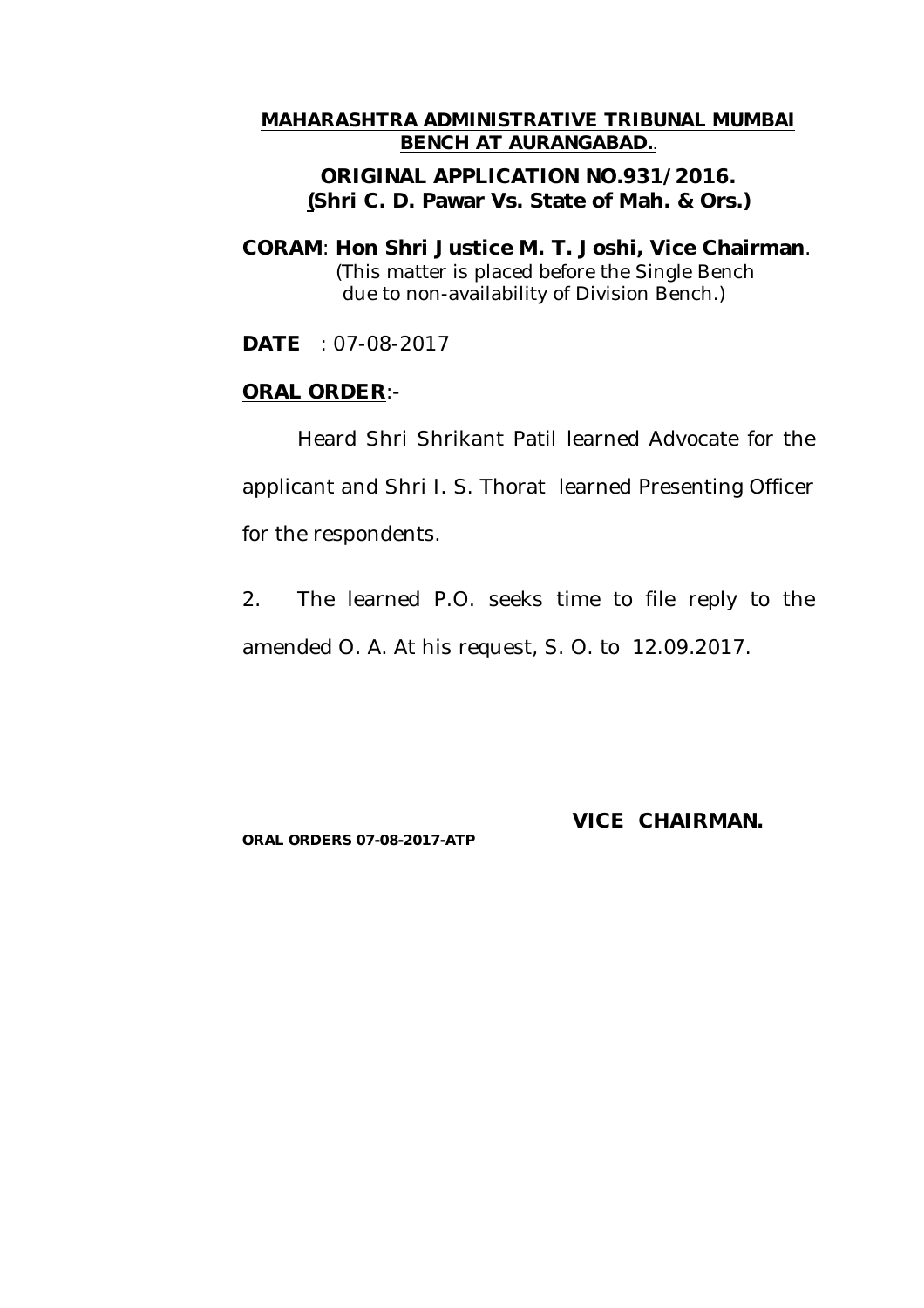## **ORIGINAL APPLICATION NO.254/2014. (Shweta Kashinath Kulikarni Vs. State of Mah. & Ors.)**

**CORAM**: **Hon Shri Justice M. T. Joshi, Vice Chairman**. (This matter is placed before the Single Bench due to non-availability of Division Bench.)

**DATE** : 07-08-2017

## **ORAL ORDER**:-

Heard Shri D. T. Devane learned Advocate holding for Shri M. B. Kolpe learned Advocate for the applicant, Shri N. U. Yadav learned Presenting Officer for the respondents no.1 to 4 Shri V. B. Wagh learned Advocate for the Respondents no.14 & 18. None present for the remaining respondents.

2. Shri D. T. Devane learned Advocate holding for Shri M. B. Kolpe learned Advocate for the applicant seeks time to take instructions. At his request, S. O. to 11.09.2017.

#### **ORAL ORDERS 07-08-2017-ATP**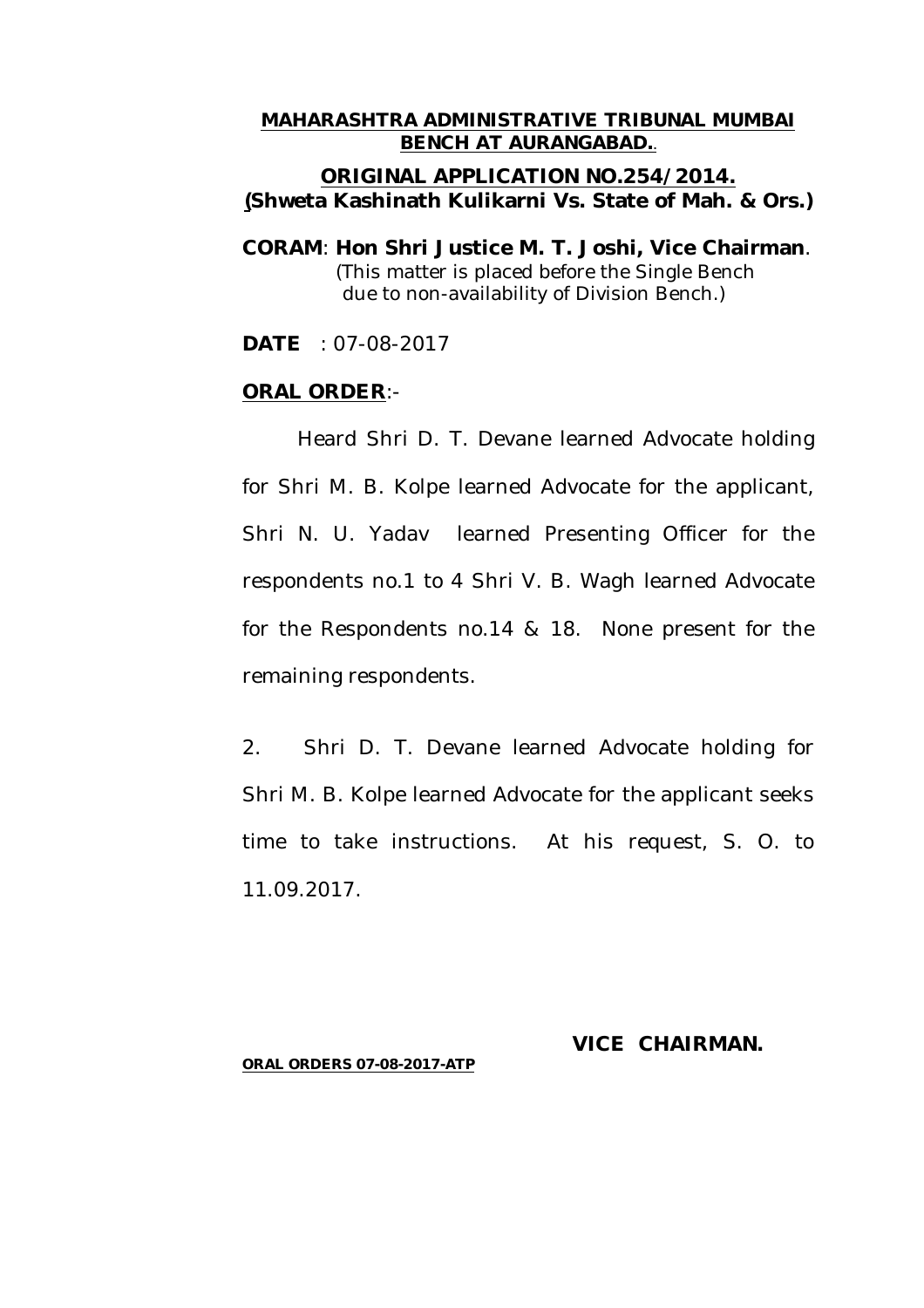## **ORIGINAL APPLICATION NO.843/2016. (Shri S. G. Wagatkar Vs. State of Mah. & Ors.)**

**CORAM**: **Hon Shri Justice M. T. Joshi, Vice Chairman**. (This matter is placed before the Single Bench due to non-availability of Division Bench.)

**DATE** : 07-08-2017

## **ORAL ORDER**:-

None present for the applicant. Heard Shri V. R. Bhumkar learned Presenting Officer for the respondents.

2. The learned P. O. submits that, presently the affidavit in reply of Respondent no.3 is not required. In the circumstances, place for hearing on admission on 06.09.2017.

3. S. O. to 06.09.2017.

#### **ORAL ORDERS 07-08-2017-ATP**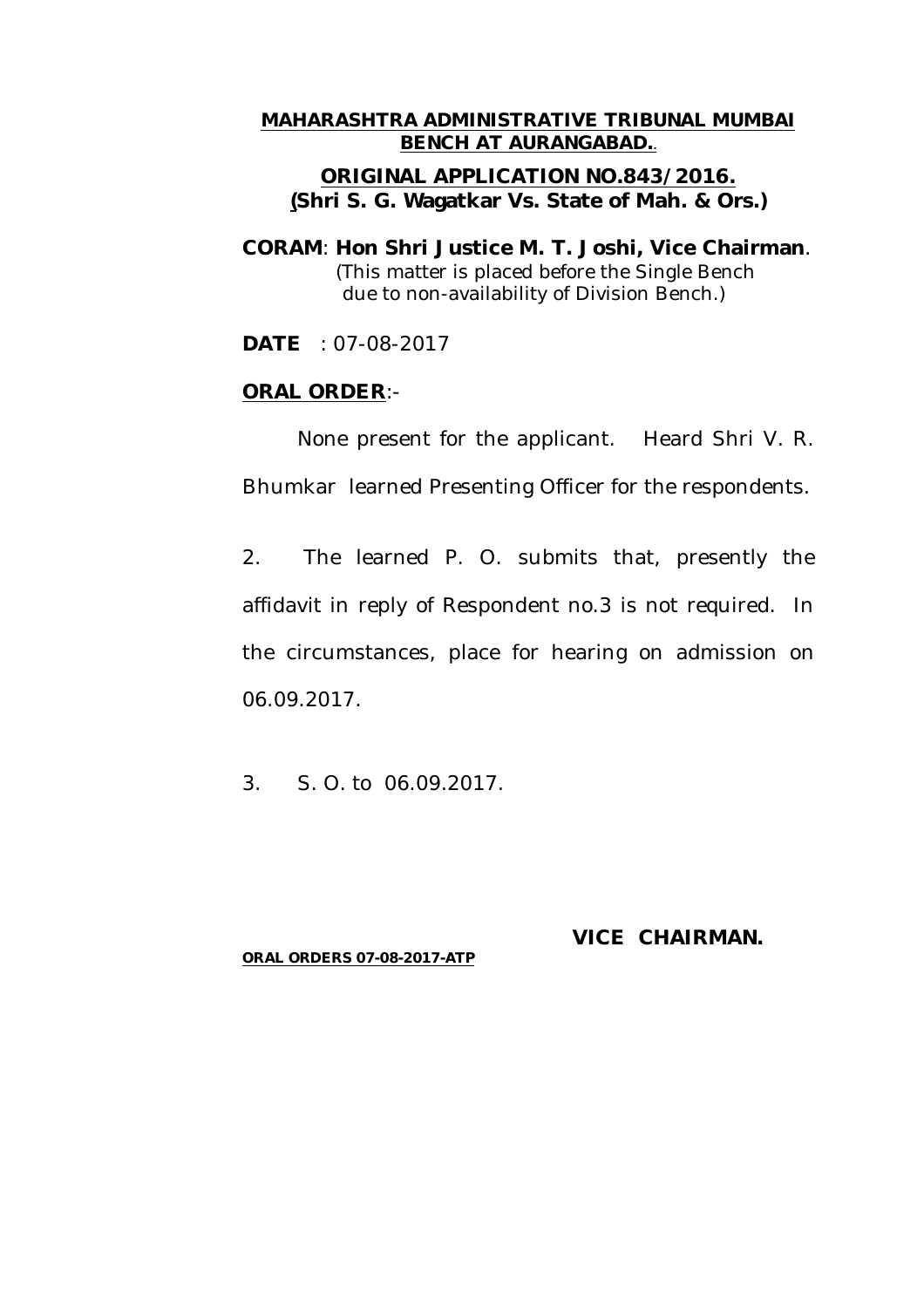## **ORIGINAL APPLICATION NO.267/2014. (Shri Vs. State of Mah. & Ors.)**

**CORAM**: **Hon Shri Justice M. T. Joshi, Vice Chairman**. (This matter is placed before the Single Bench due to non-availability of Division Bench.)

### **DATE** : 07-08-2017

### **ORAL ORDER**:-

None present for the applicant. Shri N. U. Yadav learned Presenting Officer for the respondents.

2. It appears that, decision on merit would be required. Remove from the board. Be placed for the final hearing as and when the Division Bench would be available.

#### **ORAL ORDERS 07-08-2017-ATP**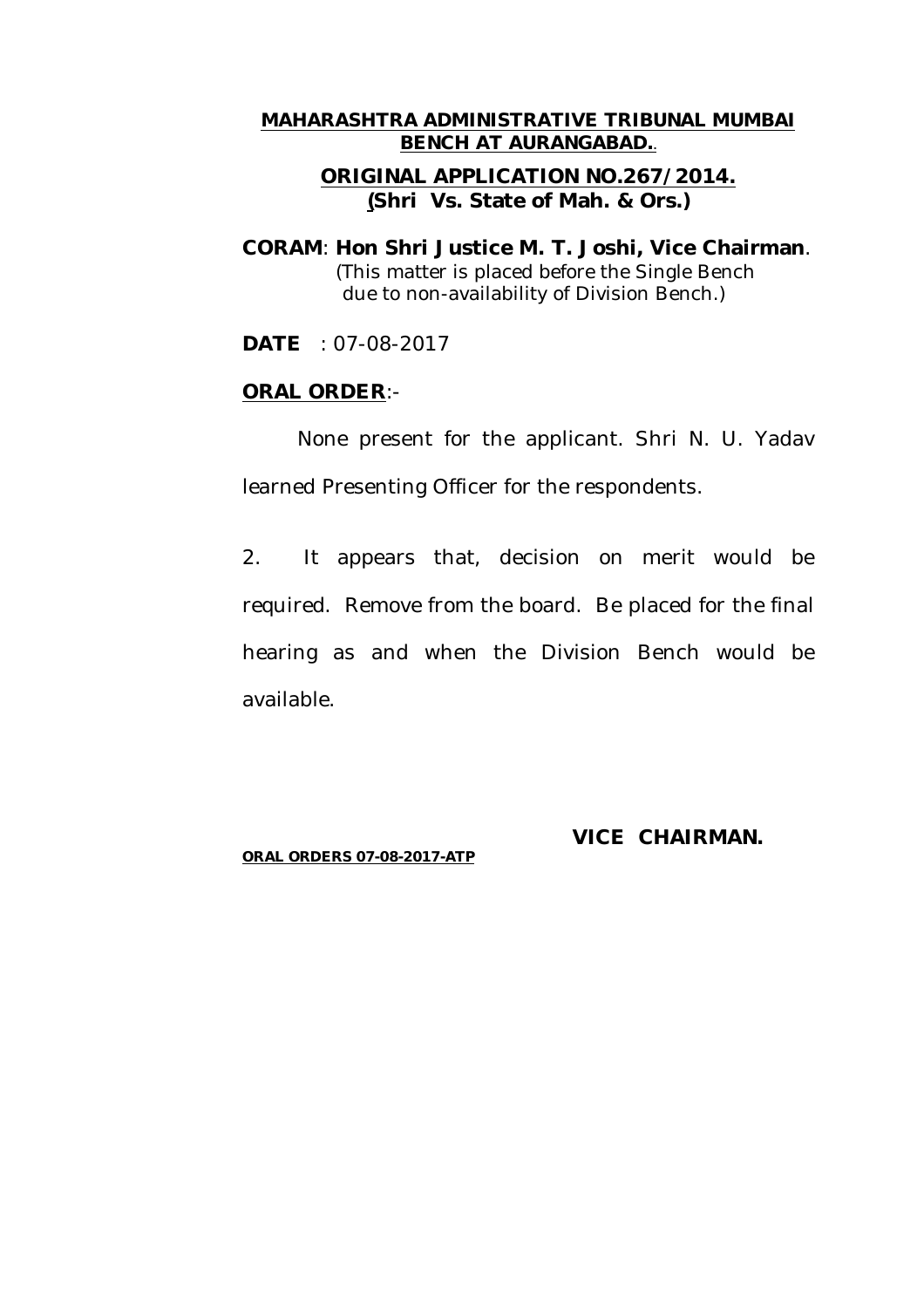## **ORIGINAL APPLICATION NO.967/2017. (Shri S. G. Jade Vs. State of Mah. & Ors.)**

**CORAM**: **Hon Shri Justice M. T. Joshi, Vice Chairman**. (This matter is placed before the Single Bench due to non-availability of Division Bench.)

**DATE** : 07-08-2017

## **ORAL ORDER**:-

Heard Shri V. B. Wagh learned Advocate for the applicant and Smt D. S. Deshpande learned Presenting Officer for the respondents.

2. The learned Advocate for the applicant seeks time to satisfy on the issue of limitation. At his request, S. O. to 22.08.2017.

#### **ORAL ORDERS 07-08-2017-ATP**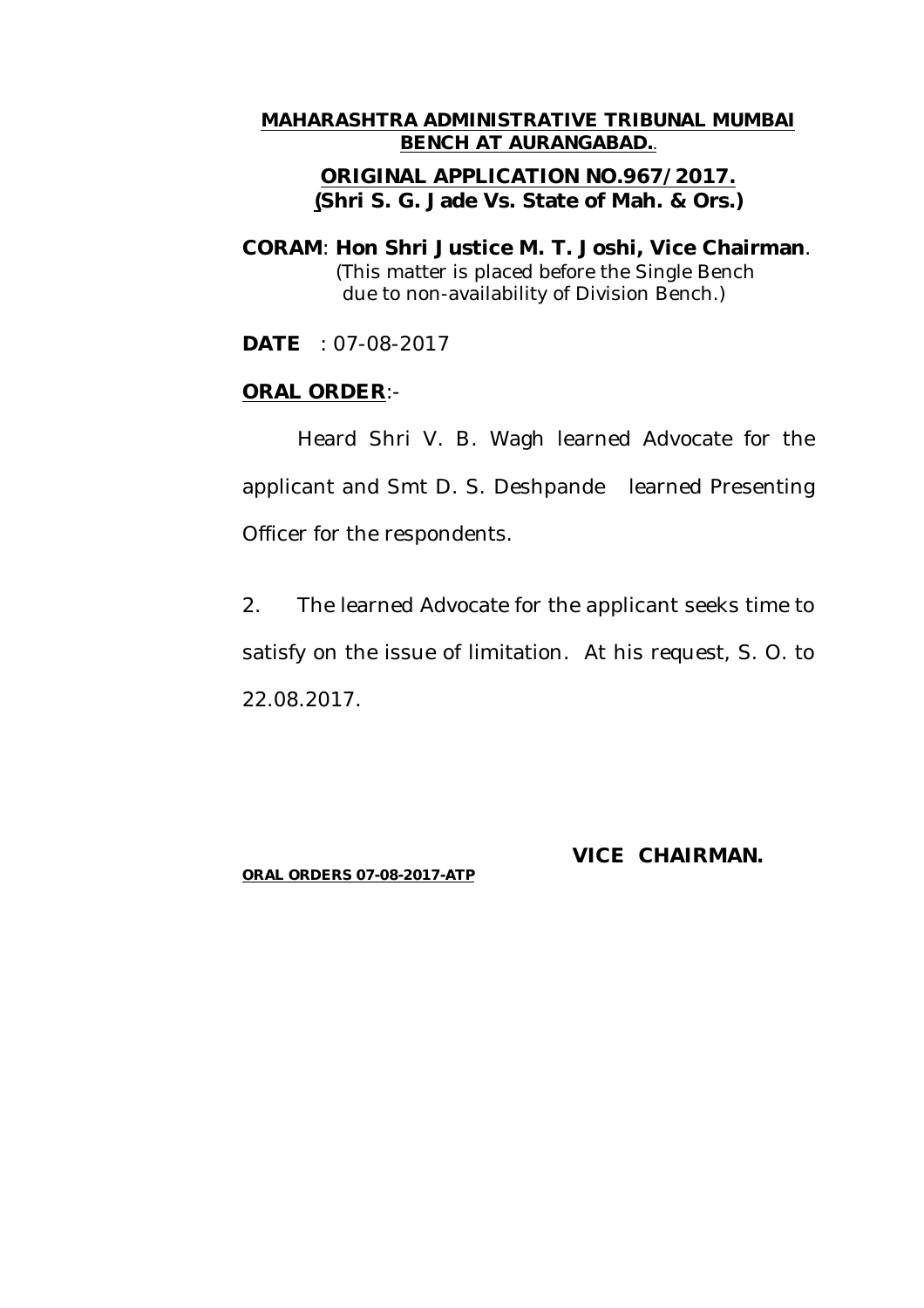**ORIGINAL APPLICATION NO.36/2017**

(Shri Kamlakar Vyavahare V/s. The State of Maharashtra & Ors.)

CORAM: Hon'ble Shri B. P. Patil, Member (J)

DATE : 07-08-2017

### **ORAL ORDER**:-

Heard Shri Sachin K. Vyavahare learned Advocate for the applicant and Shri N.U.Yadav learned Presenting Officer for the respondents.

2. At the request of learned Advocate for the applicant, S.O.08-09-2017.

YUK ORAL ORDER 07-08-2017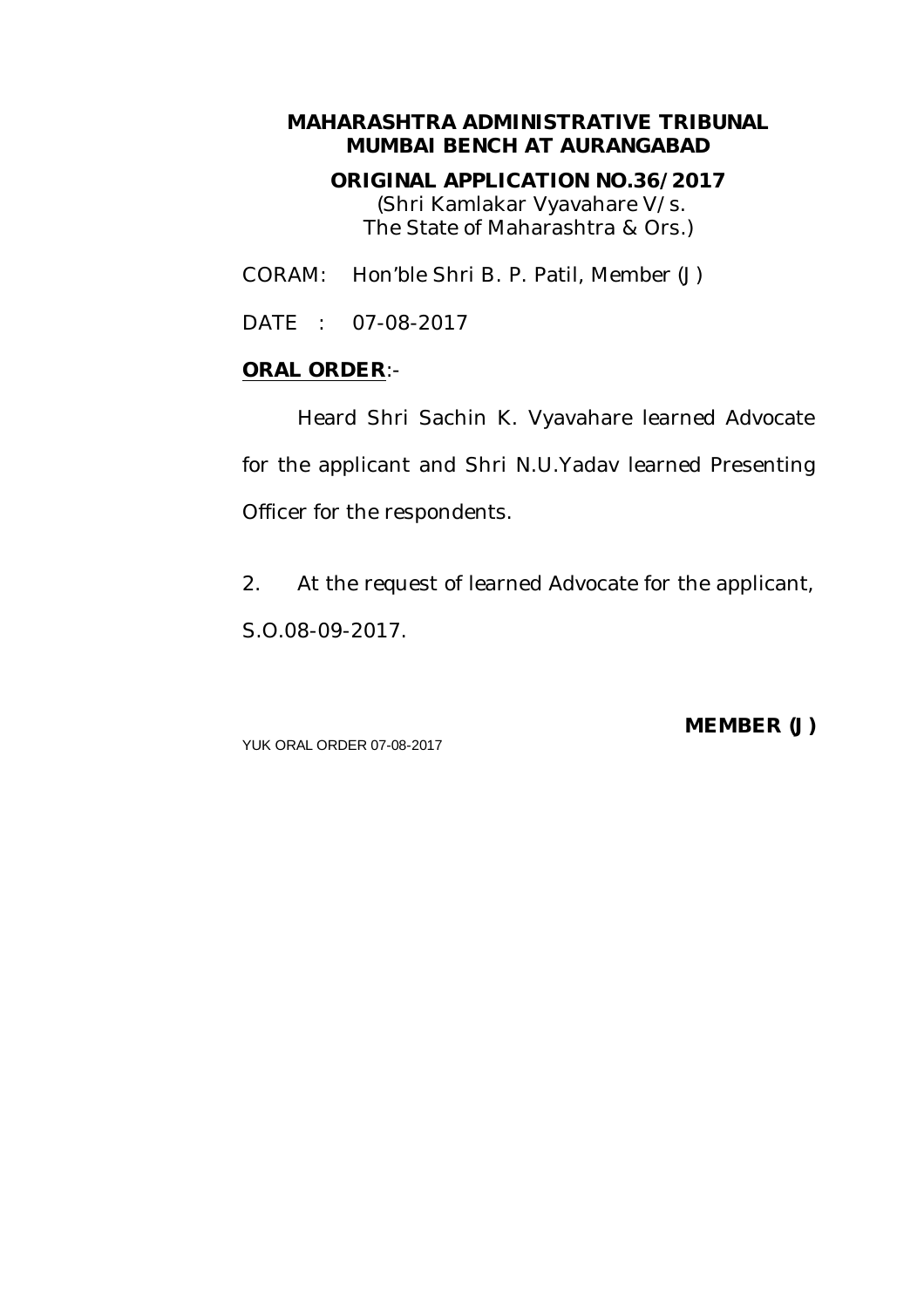**ORIGINAL APPLICATION NO.561/2016**

(Shri Sukhdev Chitte V/s. The State of Mah. & Ors.)

CORAM: Hon'ble Shri B. P. Patil, Member (J)

DATE : 07-08-2017

## **ORAL ORDER**:-

Heard Shri Amit Dhongde learned Advocate holding for Shri S.D.Dhongde learned Advocate for the applicant and Shri M.P.Gude learned Presenting Officer for the respondents.

2. At the request of learned Advocate for the applicant, S.O.08-09-2017.

YUK ORAL ORDER 07-08-2017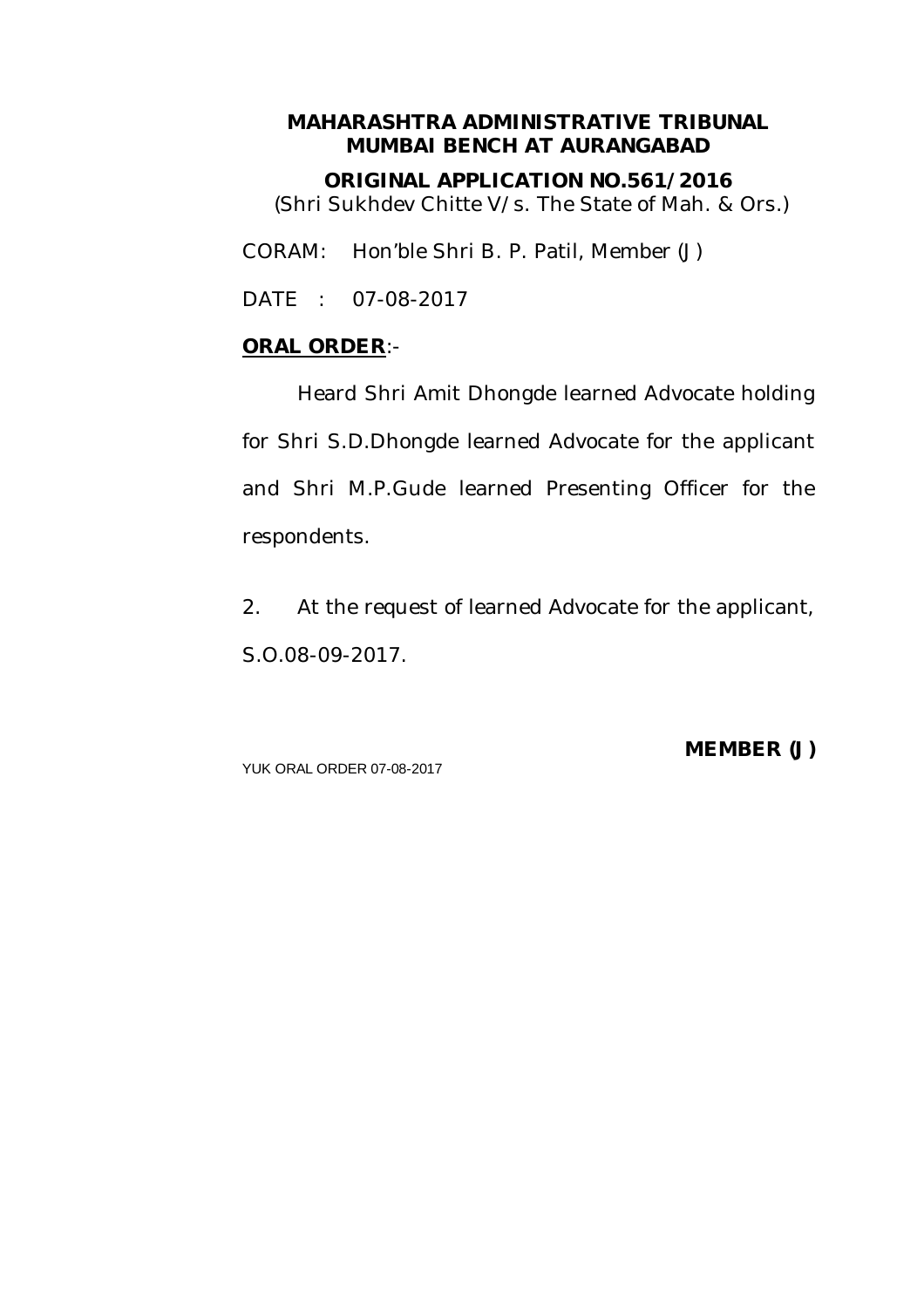**ORIGINAL APPLICATION NO.203/2017**

(Shri Shamrao Wagatkar V/s. The State of Mah. & Ors.)

CORAM: Hon'ble Shri B. P. Patil, Member (J)

DATE : 07-08-2017

### **ORAL ORDER**:-

Heard Shri Amit Dhongde learned Advocate holding for Shri S.D.Dhongde learned Advocate for the applicant and Shri V.R.Bhumkar learned Presenting Officer for the respondents.

2. Issue fresh notices to the respondents in the M.A., returnable on 08-09-2017.

3. Tribunal may take the case for final disposal at this stage and separate notice for final disposal shall not be issued.

4. Applicant is authorized and directed to serve on respondents intimation/notice of date of hearing duly authenticated by Registry, along with complete paper book of the case. Respondents are put to notice that the case would be taken up for final disposal at the stage of admission hearing.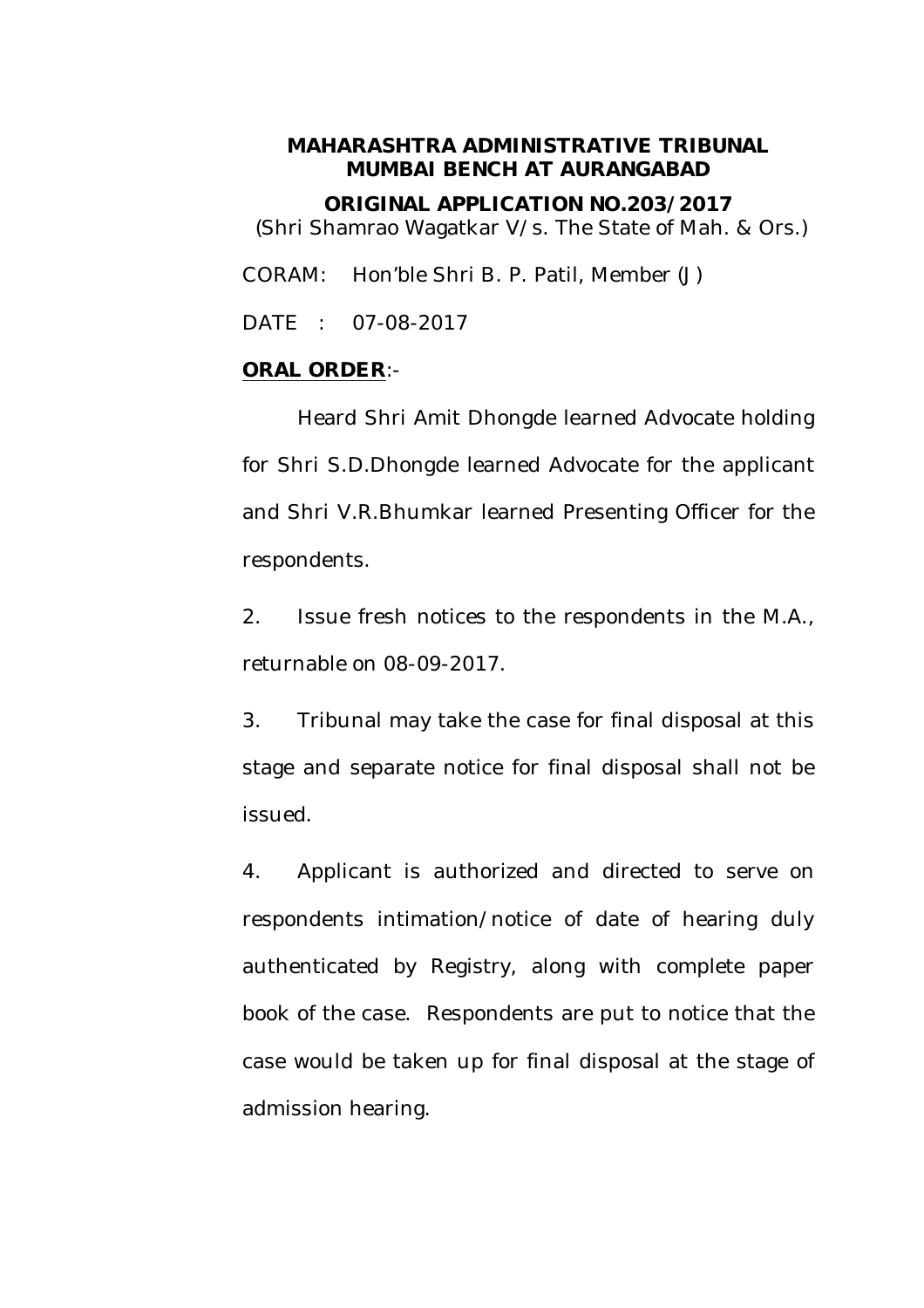5. This intimation/notice is ordered under Rule 11 of the Maharashtra Administrative Tribunal (Procedure) Rules, 1988, and the questions such as limitation and alternate remedy are kept open.

6. The service may be done by hand delivery, speed post, courier and acknowledgment be obtained and produced along with affidavit of compliance in the Registry before due date. Applicant is directed to file affidavit of compliance and notice.

7. S.O.to 08-09-2017.

8. Steno copy and Hamdast is allowed to both parties.

YUK ORAL ORDER 07-08-2017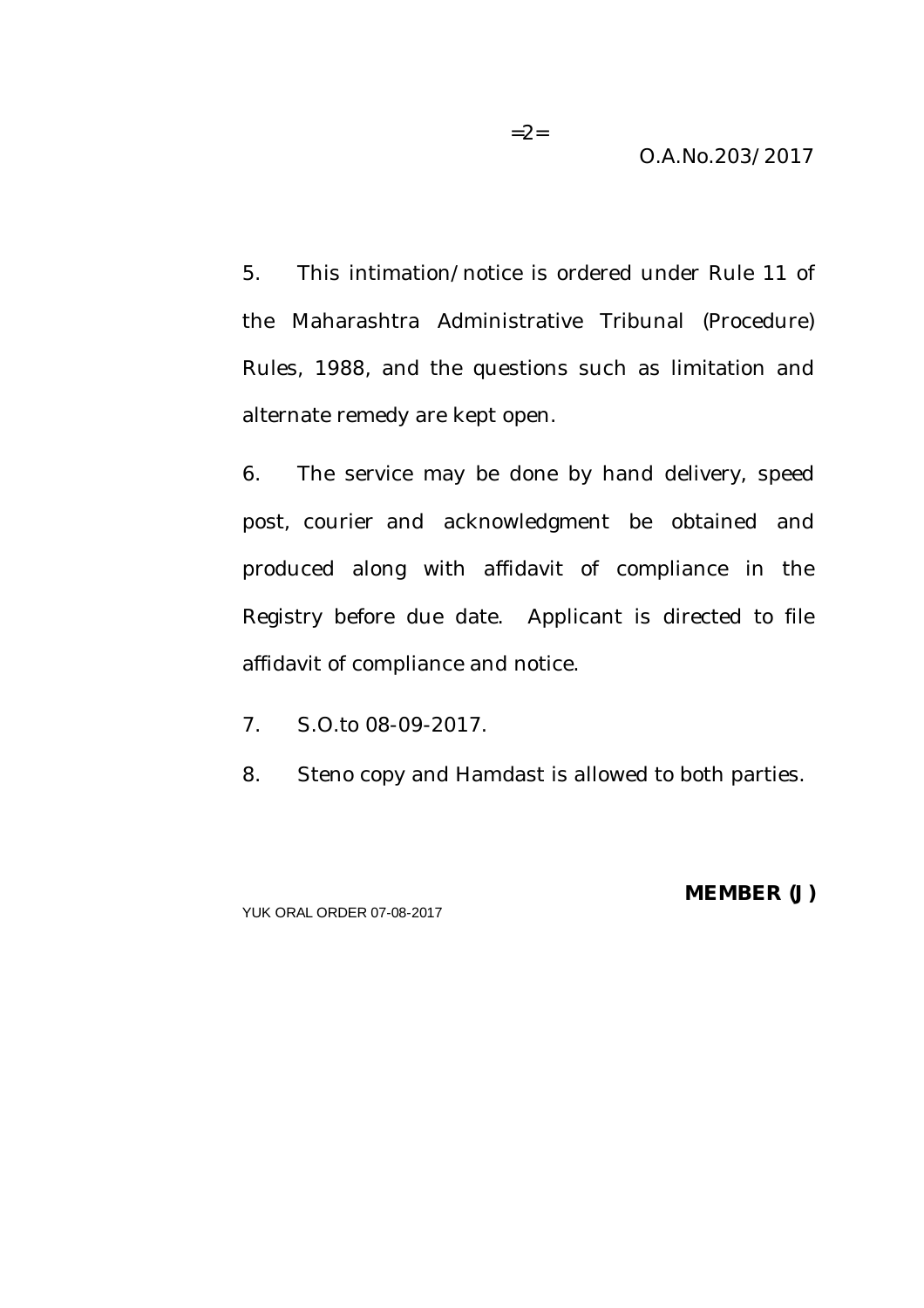**M.A.No.290/2017 IN O.A.St.No.816/2017** (Shri Kaisas Patil V/s. The State of Mah. & Ors.)

CORAM: Hon'ble Shri B. P. Patil, Member (J)

DATE : 07-08-2017

#### **ORAL ORDER**:-

Shri C.T.Jadhav learned Advocate for the applicant is **absent**. Shri M.S.Mahajan learned Chief Presenting Officer for the respondents is present.

2. Issue notices to the respondents in the M.A., returnable on 13-09-2017.

3. Tribunal may take the case for final disposal at this stage and separate notice for final disposal shall not be issued.

4. Applicant is authorized and directed to serve on respondents intimation/notice of date of hearing duly authenticated by Registry, along with complete paper book of the case. Respondents are put to notice that the case would be taken up for final disposal at the stage of admission hearing.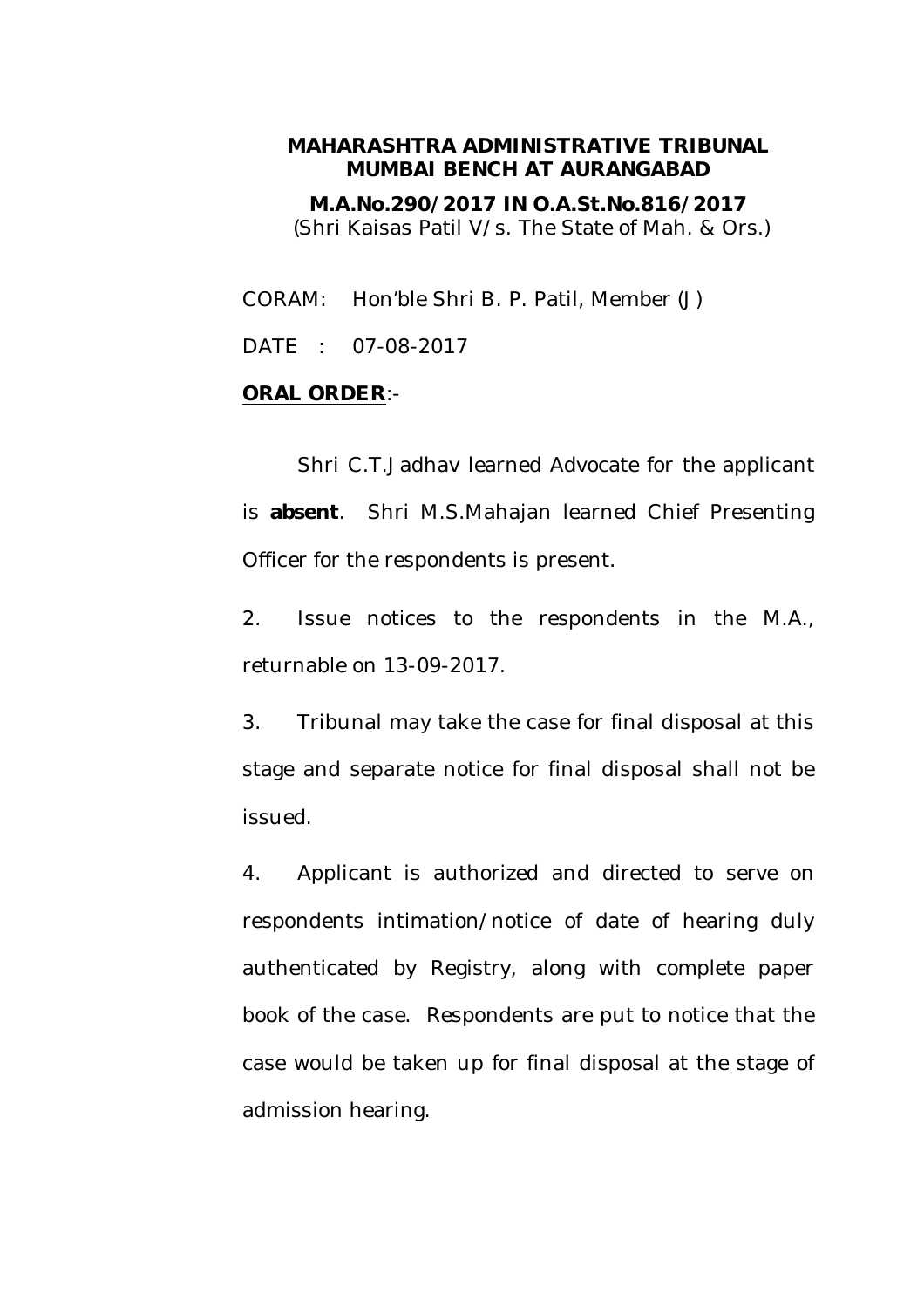5. This intimation/notice is ordered under Rule 11 of the Maharashtra Administrative Tribunal (Procedure) Rules, 1988, and the questions such as limitation and alternate remedy are kept open.

6. The service may be done by hand delivery, speed post, courier and acknowledgment be obtained and produced along with affidavit of compliance in the Registry before due date. Applicant is directed to file affidavit of compliance and notice.

- 7. S.O.to 13-09-2017.
- 8. Steno copy and Hamdast is allowed to both parties.

YUK ORAL ORDER 07-08-2017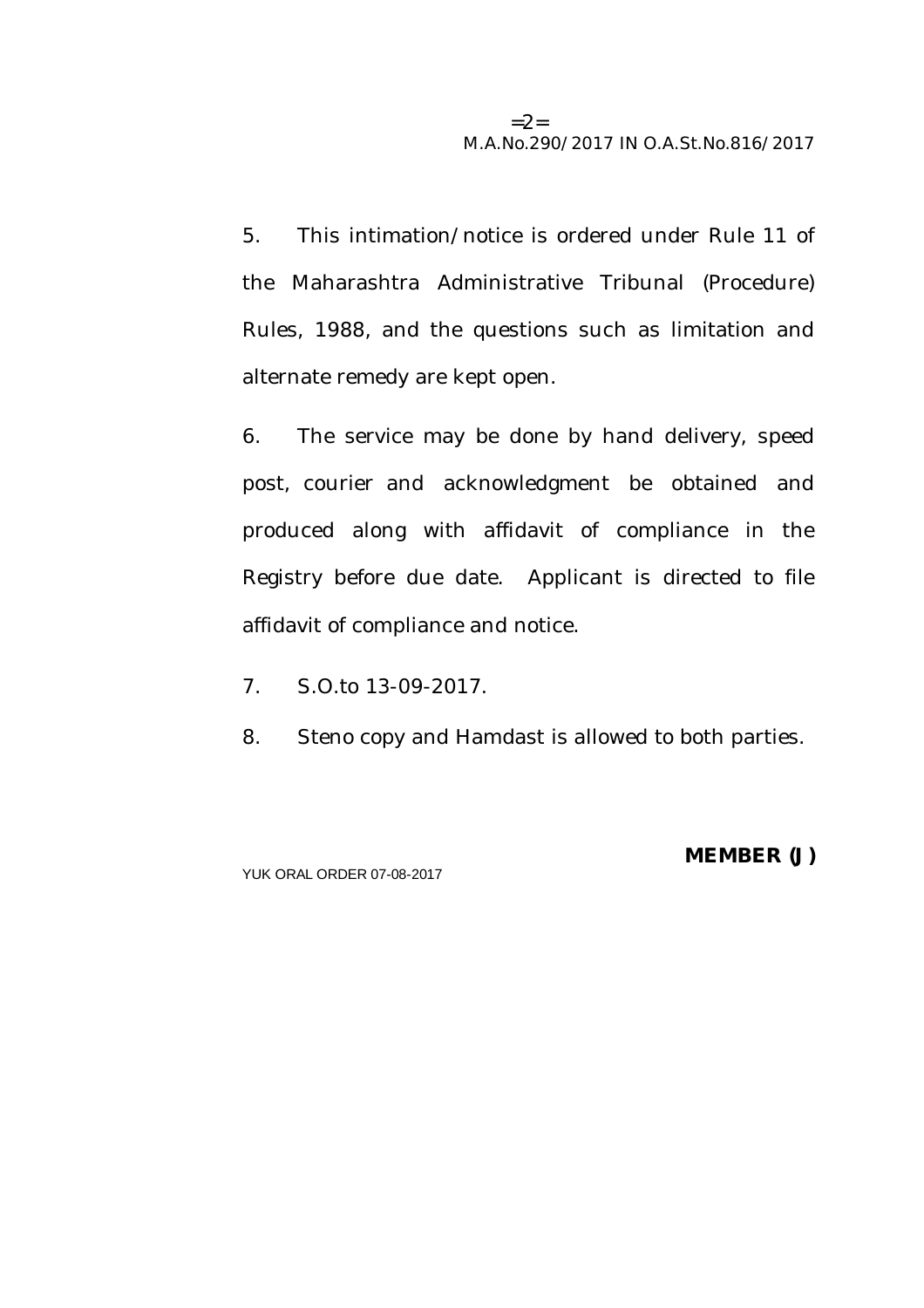**ORIGINAL APPLICATION NO.544/2016**

(Dr. Seema Kulkarni & Ors. V/s. The State of Maharashtra & Ors.)

CORAM: Hon'ble Shri B. P. Patil, Member (J)

DATE : 07-08-2017

#### **ORAL ORDER**:-

Heard Shri J.S.Deshmukh learned Advocate for the applicant and Smt. Resha Deshmukh learned Presenting Officer for the respondent no2.1 to 4. Shri K.U.More learned Advocate for respondent nos.5 and 6 is **absent**.

2. Learned P.O. seeks time to file affidavit in reply on behalf of the respondents. Time granted as a most last chance.

3. S.O. to 24-08-2017.

YUK ORAL ORDER 07-08-2017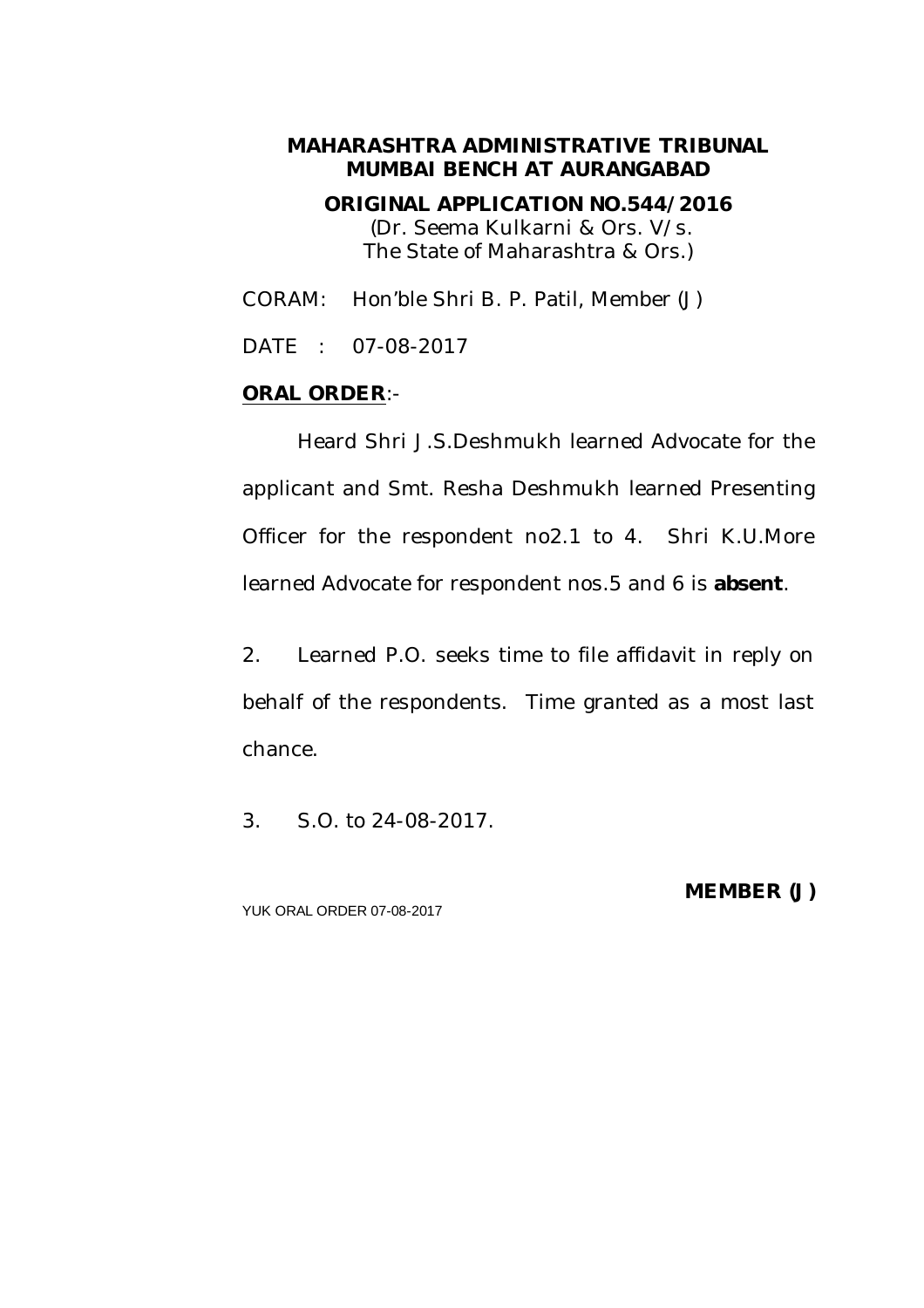#### **ORIGINAL APPLICATION NO.545/2016**

(Dr. Satish R. Runwal & Ors. V/s. The State of Mah. & Ors.)

CORAM: Hon'ble Shri B. P. Patil, Member (J)

DATE : 07-08-2017

#### **ORAL ORDER**:-

Heard Shri J.S.Deshmukh learned Advocate for the applicant and Shri D.R.Patil learned Presenting Officer for the respondents.

2. Earlier learned P.O. has filed affidavit in reply on behalf of respondent no.4.

3. Now, learned P.O. seeks time to file reply on behalf of other respondents. Time granted as a most last chance.

4. S.O.24-08-2017.

#### **MEMBER (J)**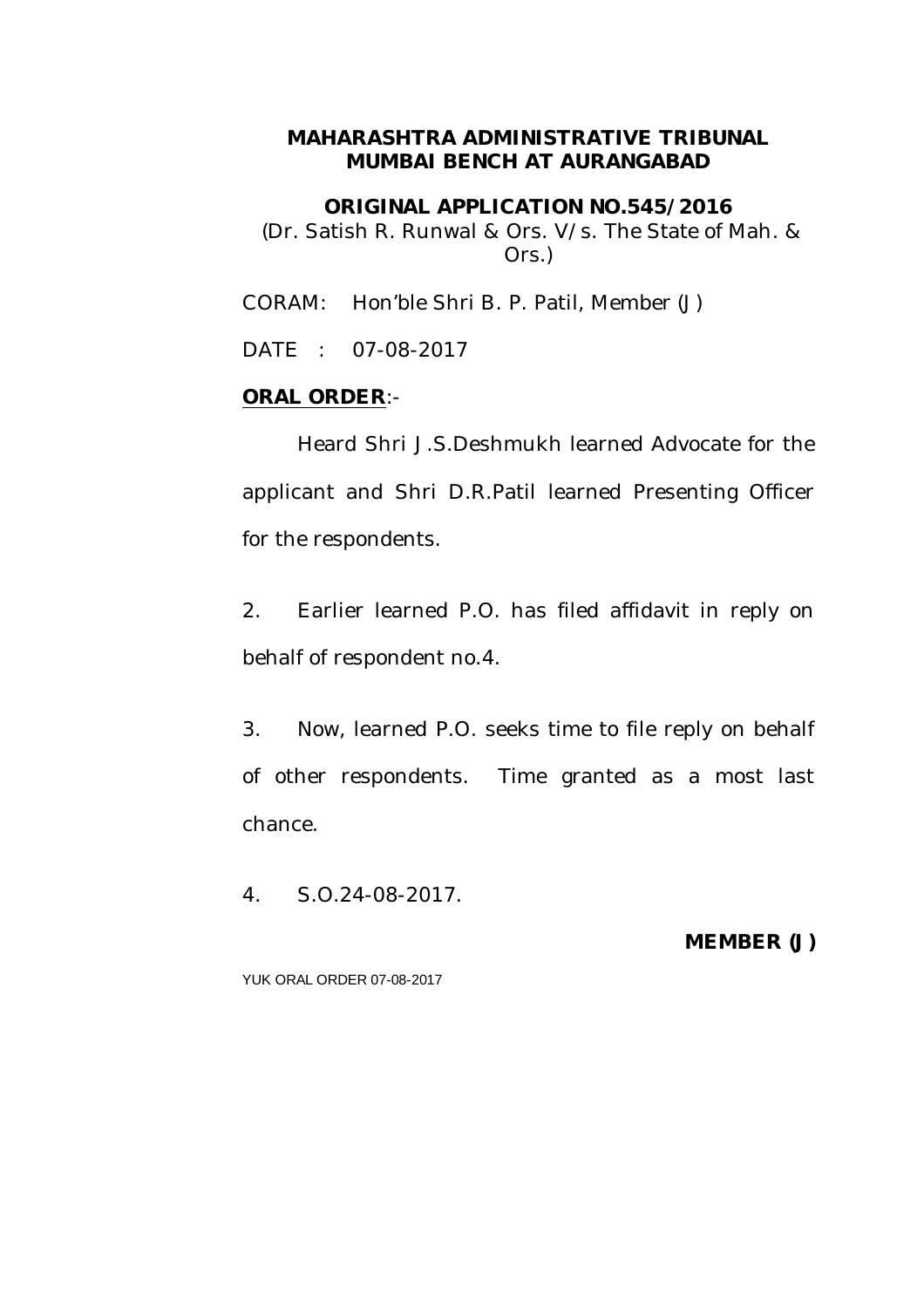#### **ORIGINAL APPLICATION NO.817/2016**

(Dr. Sanjay Joshi V/s. The State of Mah. & Ors.)

CORAM: Hon'ble Shri B. P. Patil, Member (J) DATE : 07-08-2017 **ORAL ORDER**:-

Heard Shri J.S.Deshmukh learned Advocate for the applicant, Smt. Deepali Deshpande learned Presenting Officer for the respondent nos.1 to 3 & 6, and Shri P.K.Wagh learned Advocate holding for Shri A.D.Aghav learned Advocate for respondent nos.4 and 5.

2. Affidavits in reply of respondent nos.3, 4, 5 and 6 are already on record.

3. Learned P.O. seeks time to file affidavit in reply on behalf of the respondent nos.1 & 2. Time granted as a most last chance.

4. S.O.24-08-2017.

YUK ORAL ORDER 07-08-2017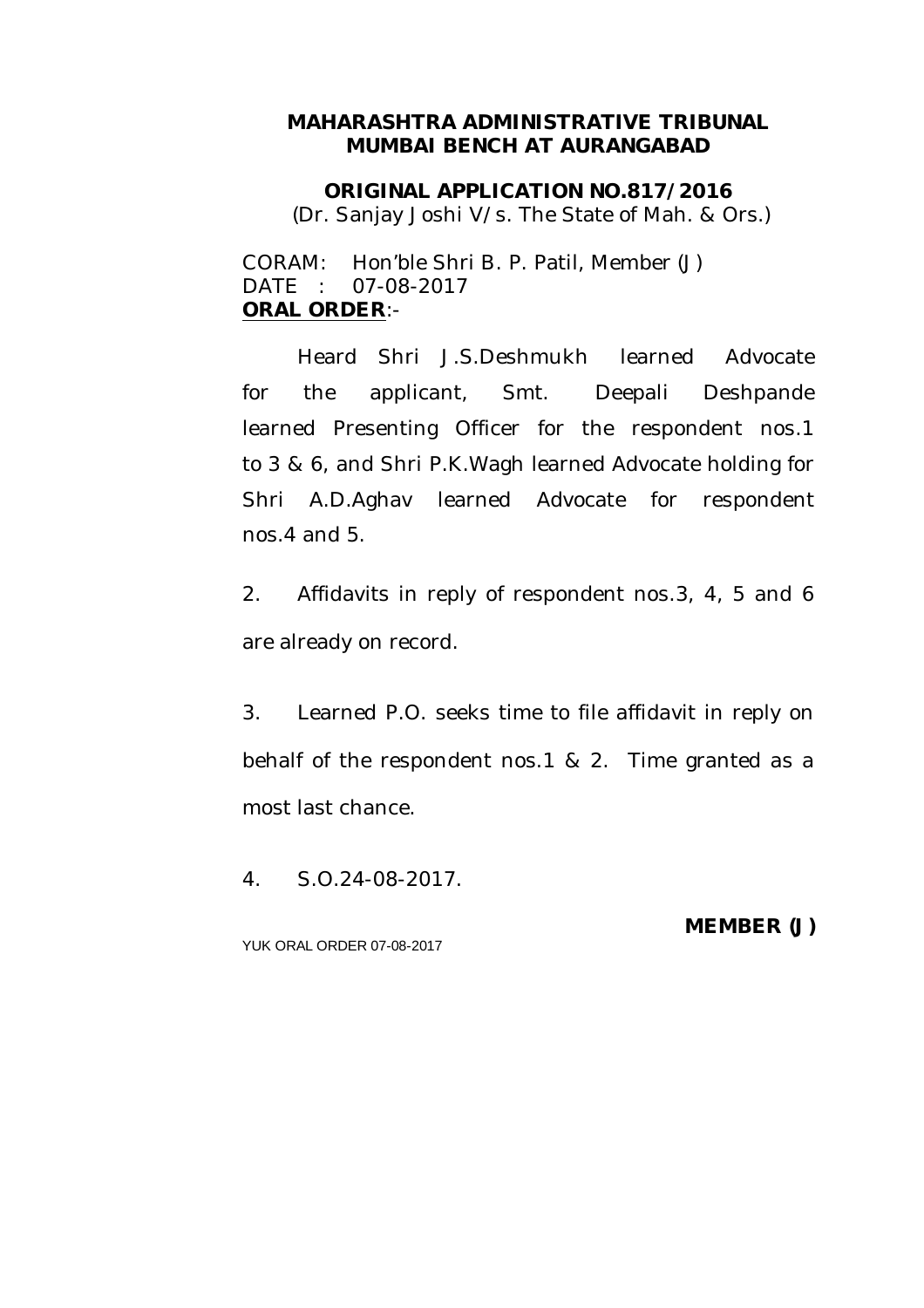**ORIGINAL APPLICATION NO.820/2016**

(Shri Surendra Todewale V/s. The State of Mah. & Ors.)

CORAM: Hon'ble Shri B. P. Patil, Member (J) DATE : 07-08-2017 **ORAL ORDER**:-

Heard Shri J.S.Deshmukh learned Advocate for the applicant, Shri D.R.Patil learned Presenting Officer for the respondent nos.1 to 3 & 6 and Shri S.R.Dheple learned Advocate for respondent nos.4 and 5.

2. Shri S.R.Dheple learned Advocate has filed Vakalatnama on behalf of respondent nos.4 and 5. It is taken on record.

3. Affidavits in reply of respondent nos.3, 4, 5 and 6 are already on record.

4. Learned P.O. seeks time to file affidavit in reply on behalf of the respondent nos.1 & 2. Time granted as a most last chance.

5. S.O.24-08-2017.

# **MEMBER (J)**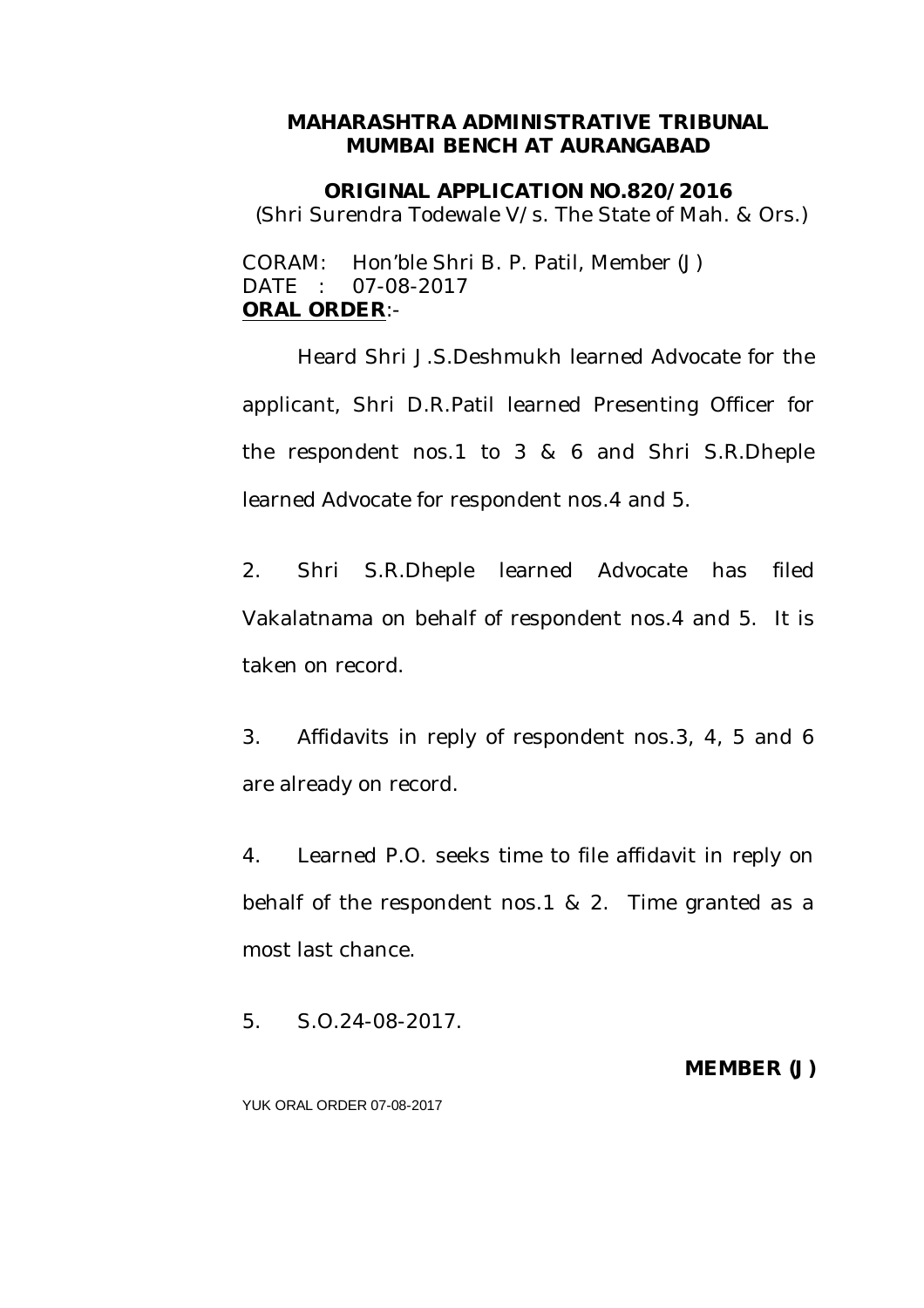**ORIGINAL APPLICATION NO.821/2016** (Smt. Basanti Mundhe V/s. The State of Mah. & Ors.) CORAM: Hon'ble Shri B. P. Patil, Member (J)

DATE : 07-08-2017

### **ORAL ORDER**:-

Heard Shri J.S.Deshmukh learned Advocate for the applicant, Smt. Priya Bharaswadkar learned Presenting Officer for the respondent nos.1 to 3 and Shri P.K.Wagh learned Advocate holding for Shri A.D.Aghav learned Advocate for respondent nos.4 and 5.

2. Learned P.O. files affidavits in reply on behalf of respondent nos.3 and 6. Those are taken on record. Copies thereof have been served on the other side.

3. Learned P.O. seeks time to file affidavit in reply on behalf other respondents. Time granted as a most last chance.

4. S.O.24-08-2017.

**MEMBER (J)**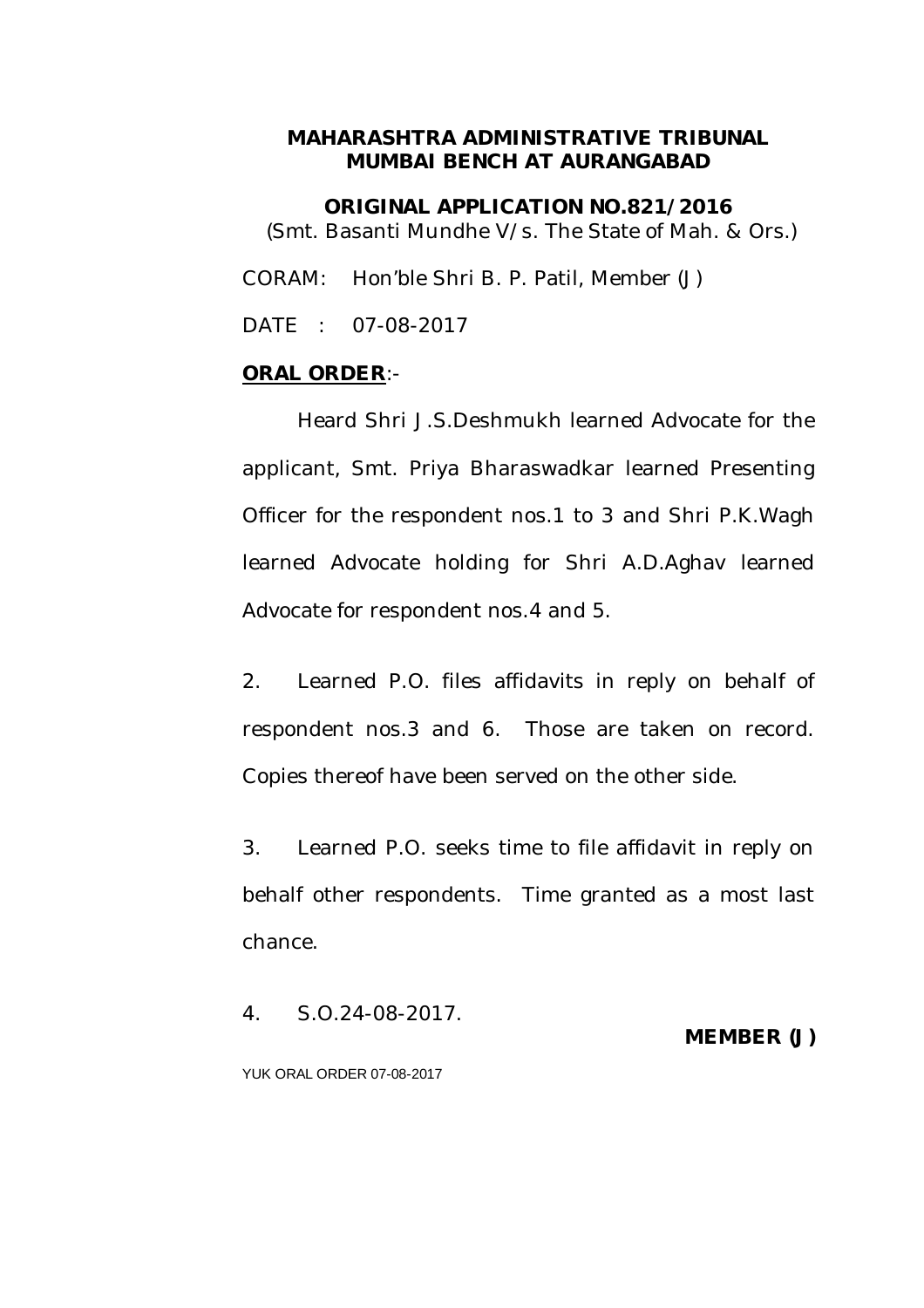**ORIGINAL APPLICATION NO.822/2016**

(Dr. Subhash Jadhav V/s. The State of Mah. & Ors.)

CORAM: Hon'ble Shri B. P. Patil, Member (J)

DATE : 07-08-2017

#### **ORAL ORDER**:-

Heard Shri J.S.Deshmukh learned Advocate for the applicant, Smt. Sanjivani Ghate learned Presenting Officer for the respondent nos.1 to 3 and Shri P.K.Wagh learned Advocate holding for Shri A.D.Aghav learned Advocate for respondent nos.4 and 5.

2. Learned Advocate for respondent nos.4 and 5 has filed additional affidavit in reply. It is taken on record. Copy thereof has been served on the other side.

3. Learned P.O. seeks time to file affidavit in reply on behalf of the respondent nos.1 to 3. Time granted as a most last chance.

4. S.O.24-08-2017.

#### **MEMBER (J)**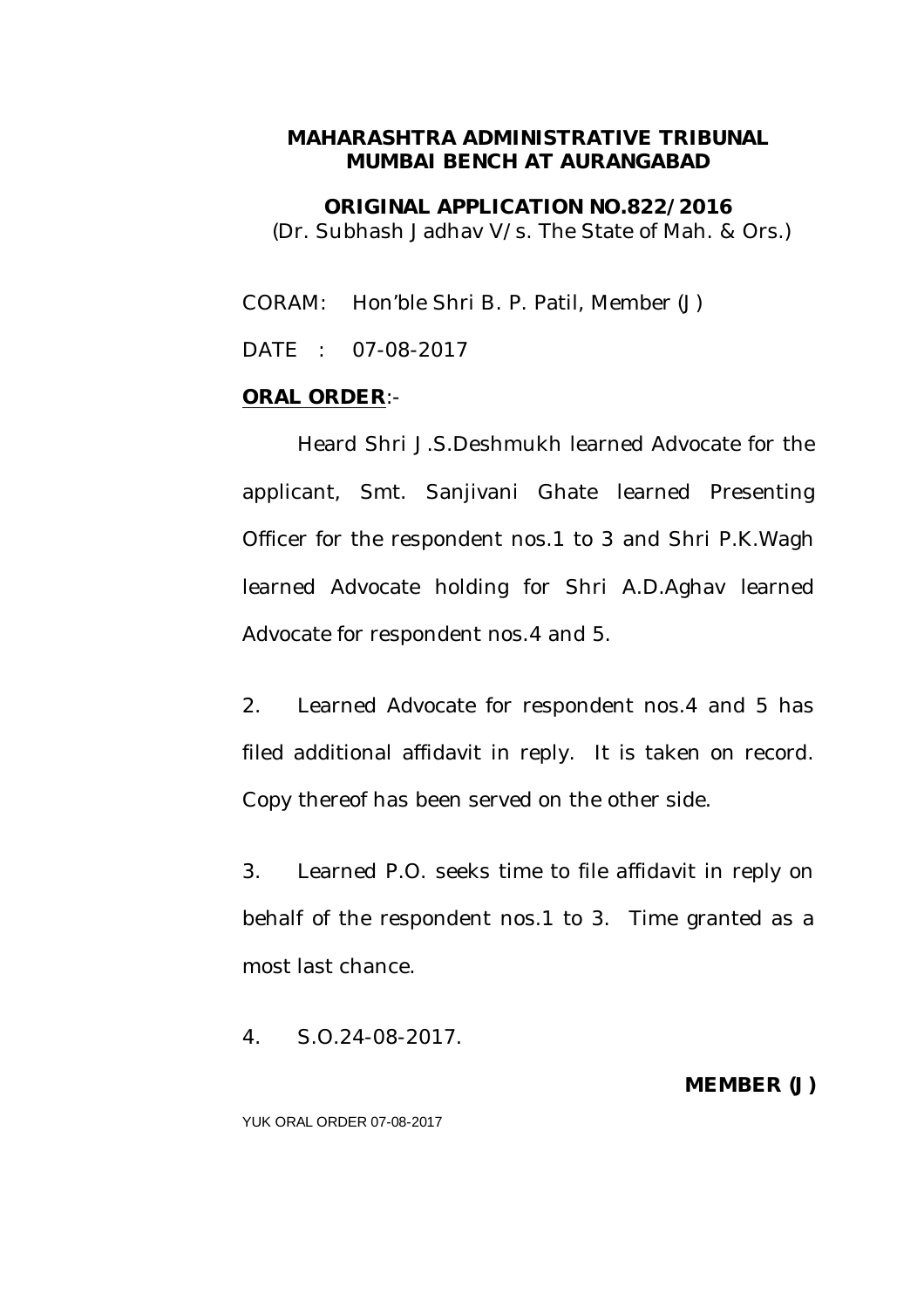**ORIGINAL APPLICATION NO.14/2017**

(Shri Ravindra Varade V/s. The State of Mah. & Ors.)

CORAM: Hon'ble Shri B. P. Patil, Member (J)

DATE : 07-08-2017

## **ORAL ORDER**:-

Heard Shri A.S.Deshmukh learned Advocate for the applicant and Smt. Deepali Deshpande learned Presenting Officer for the respondents.

2. Learned P.O. states that she will file reply on behalf of respondent nos.1 to 3 during the course of the day. She undertakes to serve copy of the reply on the other side.

3. S.O.04-09-2017.

YUK ORAL ORDER 07-08-2017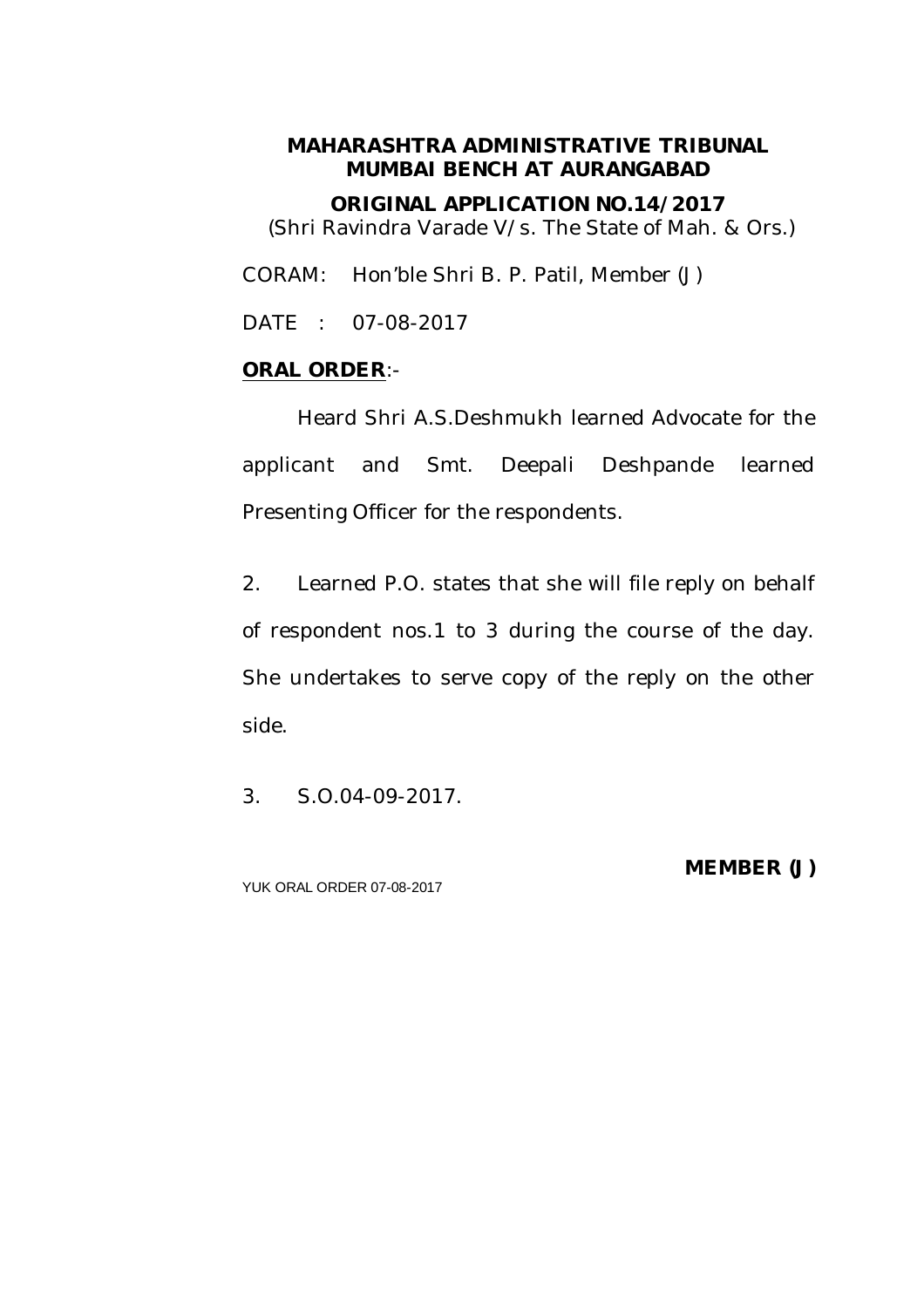## **ORIGINAL APPLICATION NO.15/2017**

(Shri Subhash Sonawane V/s. The State of Mah. & Ors.)

CORAM: Hon'ble Shri B. P. Patil, Member (J)

DATE : 07-08-2017

# **ORAL ORDER**:-

Heard Shri Sanjay Kolhare learned Advocate for the applicant and Smt. Resha Deshmukh learned Presenting Officer for the respondents.

2. Learned P.O. seeks time to file reply on behalf of the Accountant General. Time granted as a most last chance.

3. S.O.13-09-2017.

YUK ORAL ORDER 07-08-2017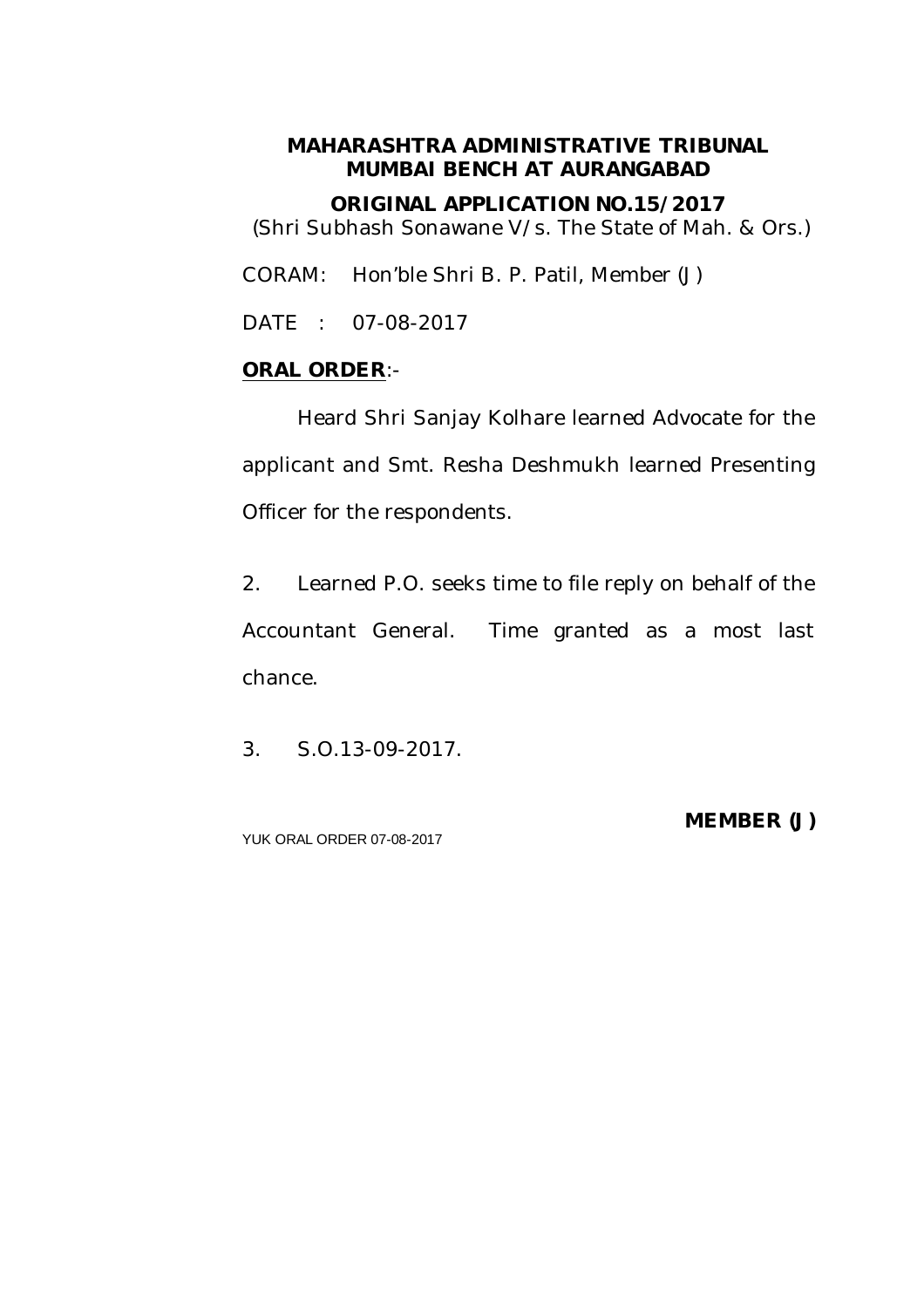**ORIGINAL APPLICATION NO.131/2017** (Anita Shinde V/s. The State of Mah. & Ors.)

CORAM: Hon'ble Shri B. P. Patil, Member (J)

DATE : 07-08-2017

### **ORAL ORDER**:-

Heard Shri D.K.Dagadkhair learned Advocate for the applicant and Shri I.S.Thorat learned Presenting Officer for the respondents.

2. Learned Advocate for the applicant has filed affidavit in rejoinder. It is taken on record. Copy thereof has been served on the other side.

3. S.O. to 11-09-2017.

YUK ORAL ORDER 07-08-2017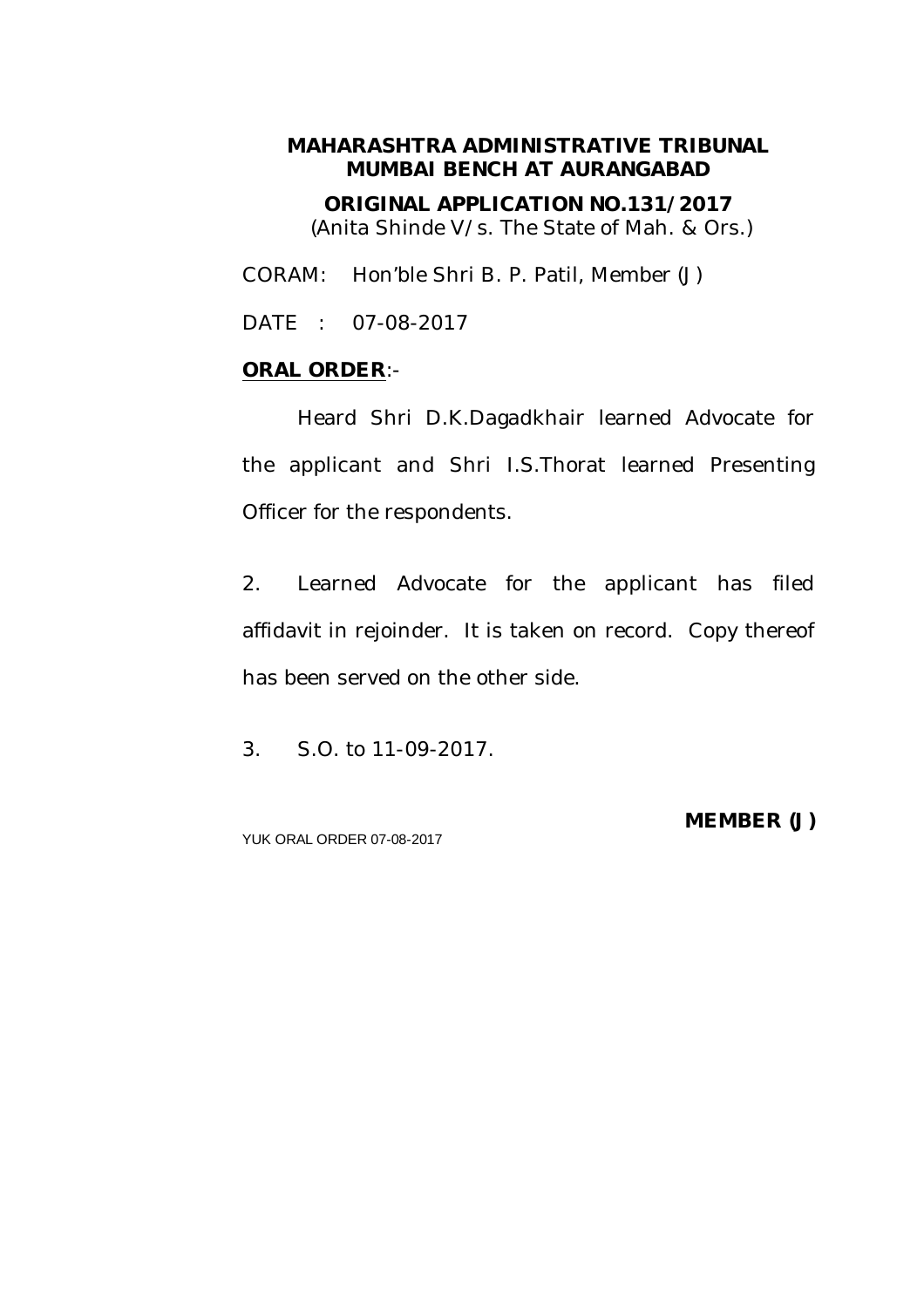**ORIGINAL APPLICATION NO.174/2017**

(Dr. Madhav Jadhav V/s. The State of Mah. & Ors.)

CORAM: Hon'ble Shri B. P. Patil, Member (J)

DATE : 07-08-2017

### **ORAL ORDER**:-

Heard Shri A.S.Deshmukh learned Advocate for the applicant and Shri M.S.Mahajan learned Chief Presenting Officer for the respondents.

2. Learned CPO seeks time to file reply on behalf of the respondent nos.2 to 4. Time granted as a most last chance.

3. S.O.01-09-2017.

YUK ORAL ORDER 07-08-2017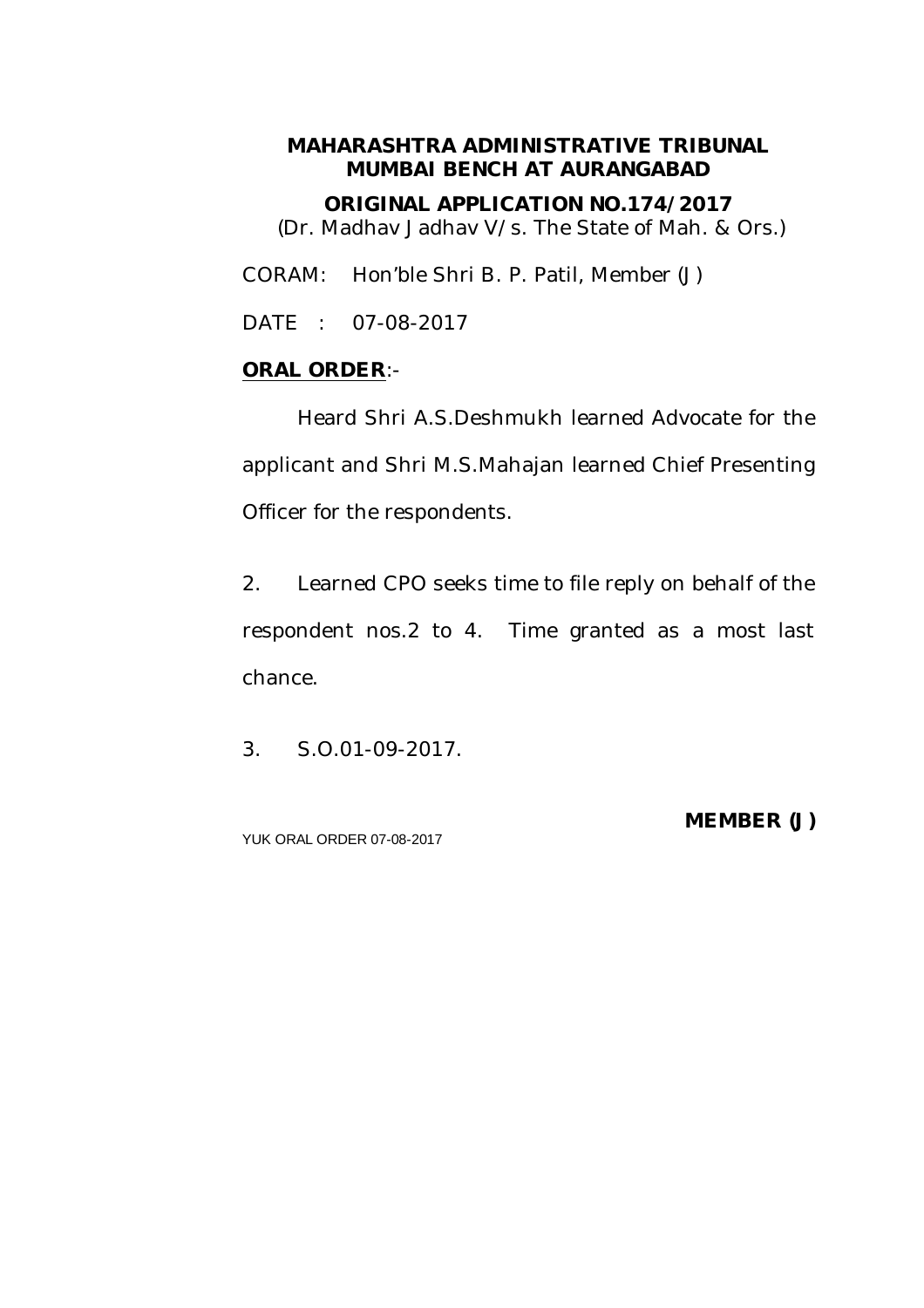**ORIGINAL APPLICATION NO.184/2017** (Shri Nadim Yunus Shaikh V/s. The State of Maharashtra & Ors.)

CORAM: Hon'ble Shri B. P. Patil, Member (J)

DATE : 07-08-2017

### **ORAL ORDER**:-

Heard Shri V.B.Wagh learned Advocate for the applicant and Smt. Resha Deshmukh learned Presenting Officer for the respondents.

2. Learned P.O. files affidavit in reply on behalf of respondent nos.2 and 3. It is taken on record. Copy thereof has been served on the other side.

3. S.O. 06-09-2017.

YUK ORAL ORDER 07-08-2017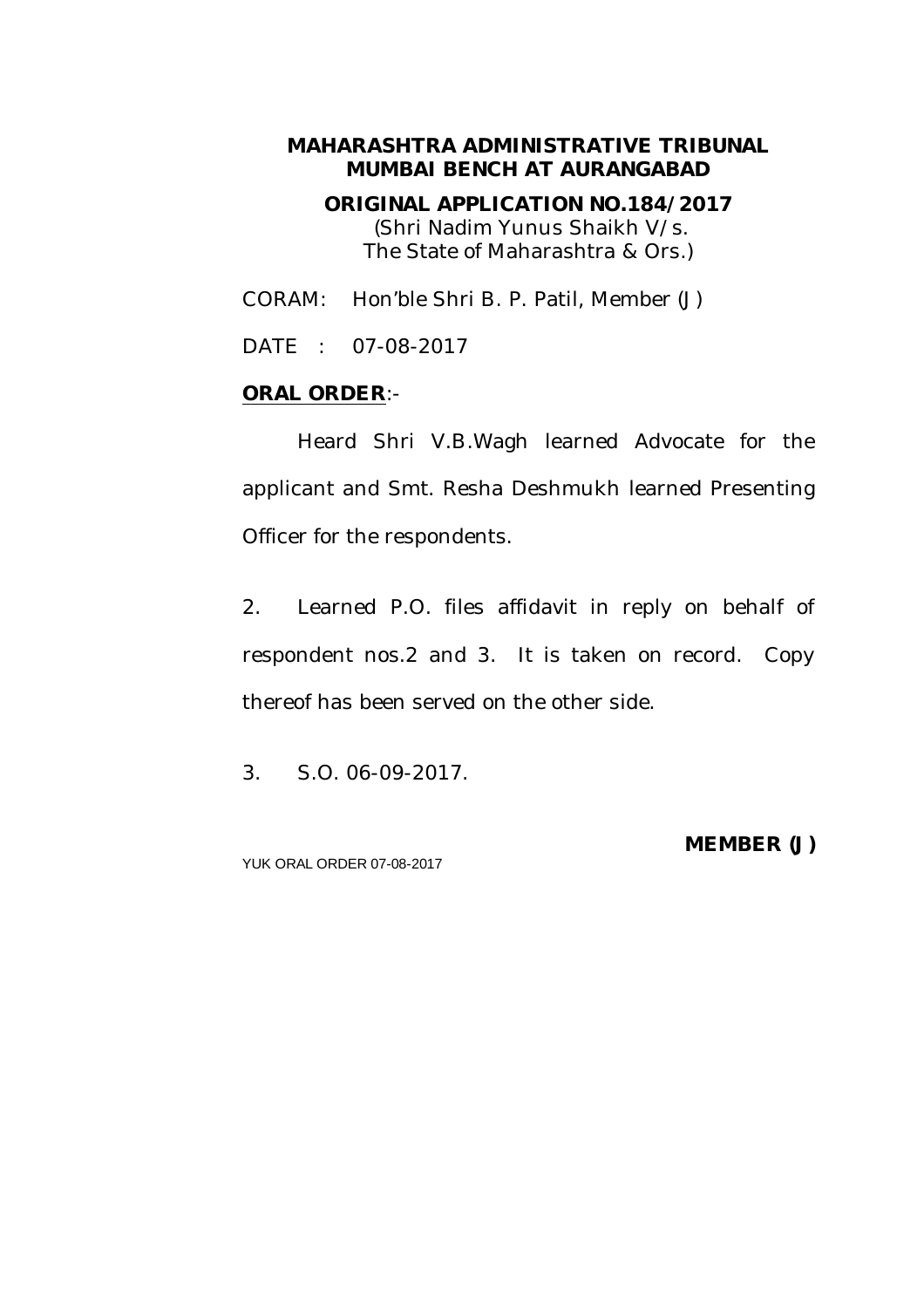**ORIGINAL APPLICATION NO.202/2017**

(Shri Ashok Wagh V/s. The State of Mah. & Ors.)

CORAM: Hon'ble Shri B. P. Patil, Member (J)

DATE : 07-08-2017

## **ORAL ORDER**:-

Heard Shri Ganesh Jadhav learned Advocate holding for Shri A.S.Shelke learned Advocate for the applicant and Shri V.R.Bhumkar learned Presenting Officer for the respondents.

2. Learned P.O. seeks time to file affidavit in reply on behalf of respondents. Time granted.

3. S.O. to 08-09-2017.

YUK ORAL ORDER 07-08-2017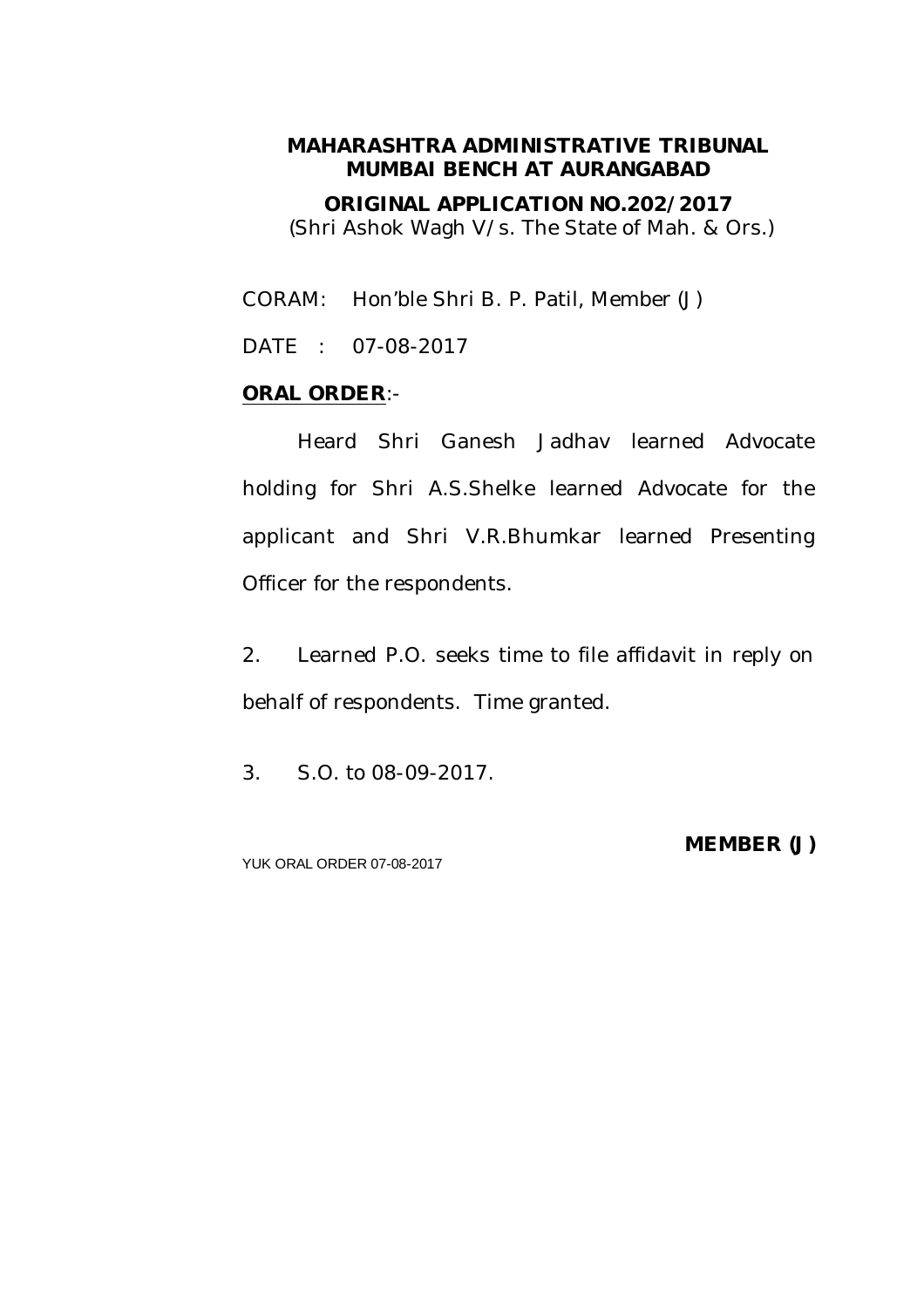**ORIGINAL APPLICATION NO.208/2017**

(Marathwada Sarva Shramik Sanghatana & Ors. V/s. The State of Maharashtra & Ors.)

CORAM: Hon'ble Shri B. P. Patil, Member (J)

DATE : 07-08-2017

#### **ORAL ORDER**:-

Heard Shri Ganesh Jadhav learned Advocate holding for Shri A.S.Shelke learned Advocate for the applicant and Smt. Priya Bharaswadkar learned Presenting Officer for the respondents.

2. Learned P.O. seeks time to file reply on behalf of the respondents. Time granted.

3. S.O. to 08-09-2017.

YUK ORAL ORDER 07-08-2017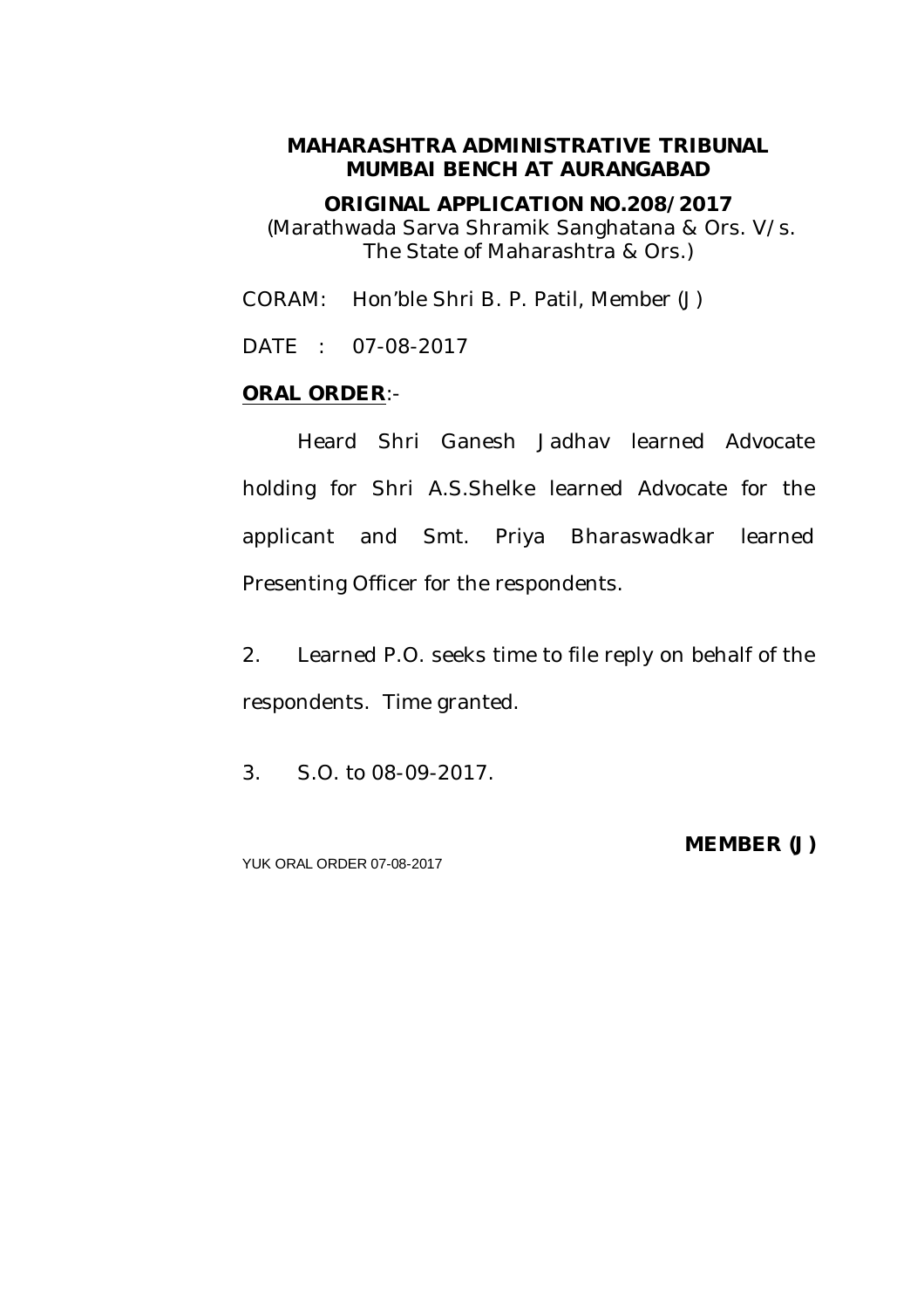**ORIGINAL APPLICATION NO.209/2017**

(Marathwada Sarva Shramik Sanghatana & Ors. V/s. The State of Maharashtra & Ors.)

CORAM: Hon'ble Shri B. P. Patil, Member (J)

DATE : 07-08-2017

#### **ORAL ORDER**:-

Heard Shri Ganesh Jadhav learned Advocate holding for Shri A.S.Shelke learned Advocate for the applicant and Smt. Priya Bharaswadkar learned Presenting Officer for the respondents.

2. Learned P.O. seeks time to file reply on behalf of the respondents. Time granted.

3. S.O. to 08-09-2017.

YUK ORAL ORDER 07-08-2017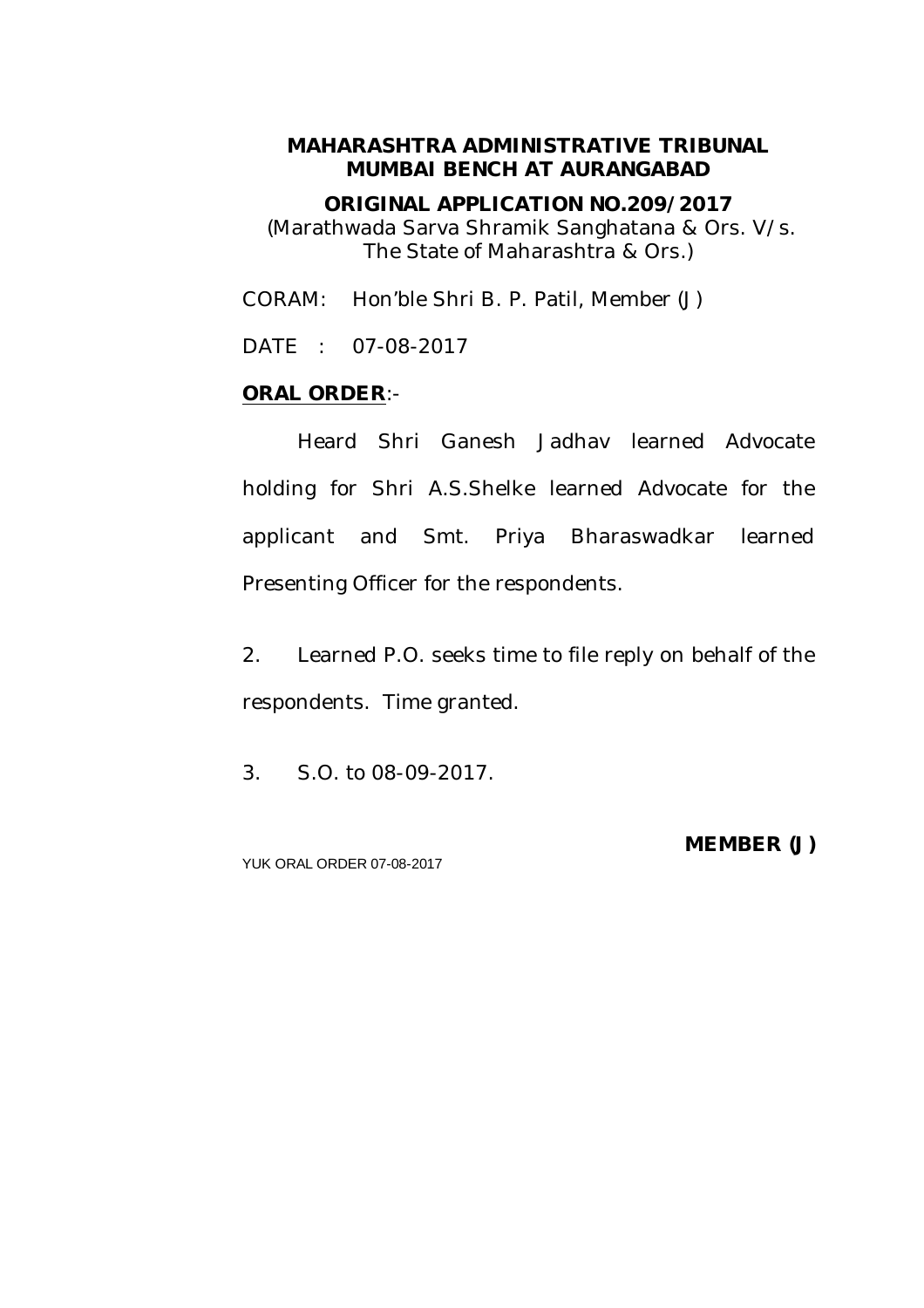**ORIGINAL APPLICATION NO.246/2017**

(Shri Deepak Shere V/s. The State of Mah. & Ors.)

CORAM: Hon'ble Shri B. P. Patil, Member (J)

DATE : 07-08-2017

## **ORAL ORDER**:-

Shri K.M.Nagarkar learned Advocate for the applicant is **absent**. Shri D.R.Patil learned Presenting Officer for the respondents is present.

2. Learned P.O. seeks time to file reply on behalf of the respondents. Time granted.

3. S.O. to 01-09-2017.

YUK ORAL ORDER 07-08-2017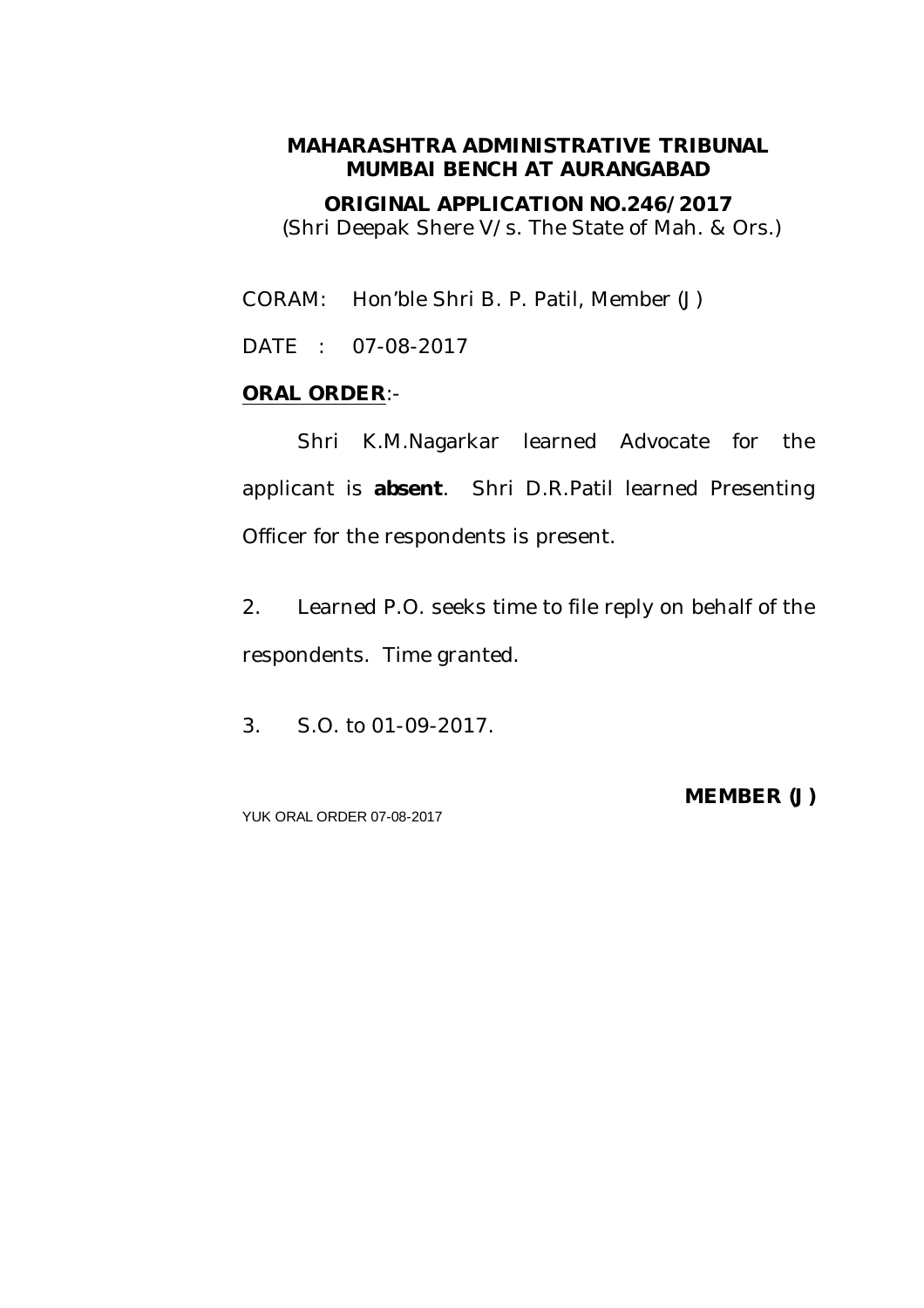### **ORIGINAL APPLICATION NO.247/2017**

(Dr. Md. Fazalul Haq V/s. The State of Mah. & Ors.)

CORAM: Hon'ble Shri B. P. Patil, Member (J)

DATE : 07-08-2017

#### **ORAL ORDER**:-

Heard Mr. Asif Ali learned Advocate holding for Ms. A.N.Ansari learned Advocate for the applicant and Mrs. Priya Bharaswadkar learned Presenting Officer for the respondents.

2. Learned P.O. seeks time to file affidavit in reply on behalf of the respondents. Time granted.

3. S.O. to 13-09-2017.

YUK ORAL ORDER 07-08-2017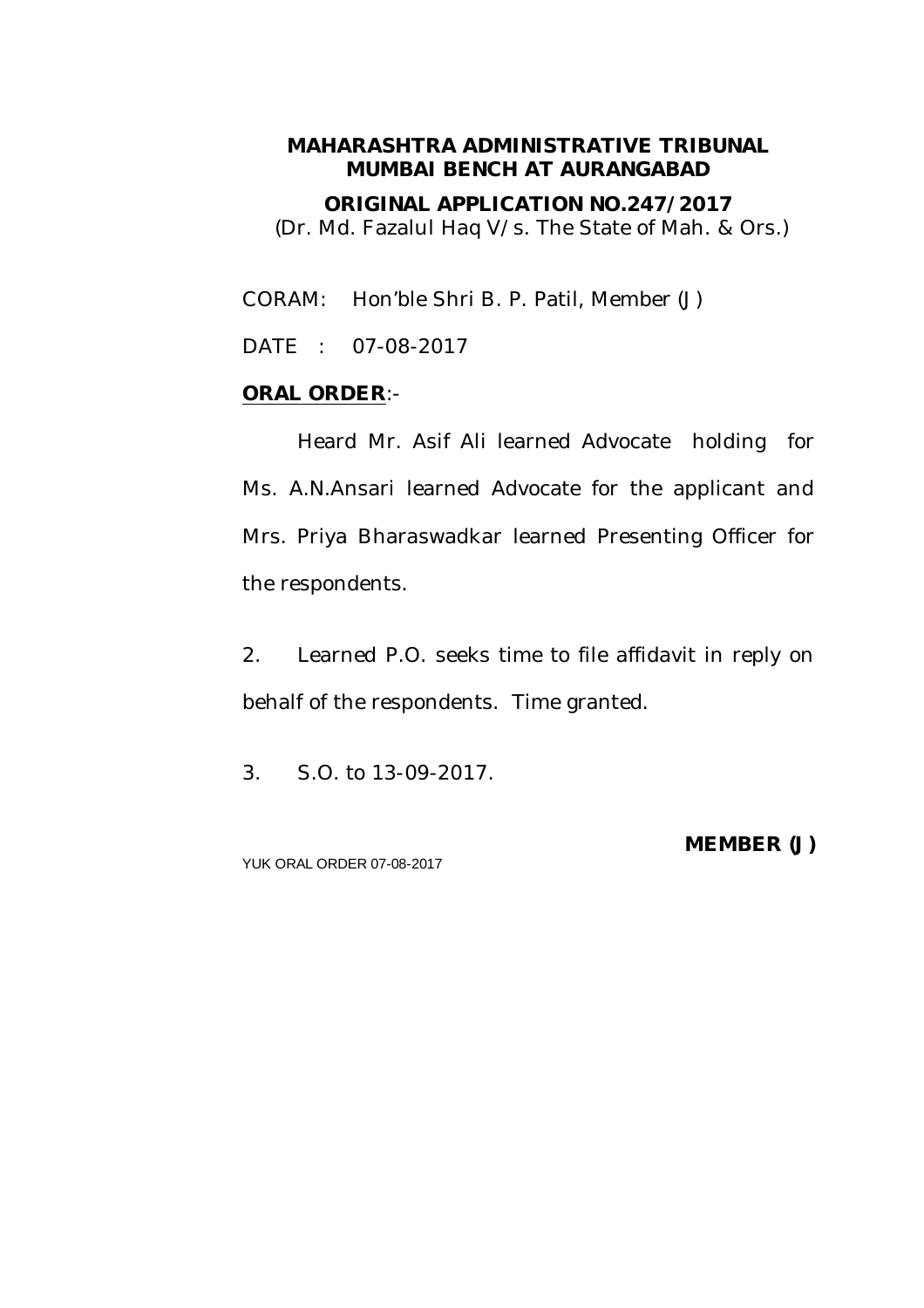**ORIGINAL APPLICATION NO.252/2017**

(Shri Akbar Hussain V/s. The State of Mah. & Ors.)

CORAM: Hon'ble Shri B. P. Patil, Member (J)

DATE : 07-08-2017

## **ORAL ORDER**:-

Shri Amol Kakde learned Advocate for the applicant is **absent**. Shri S.K.Shirse learned Presenting Officer for the respondents is present.

2. Learned P.O. seeks time to file affidavit in reply on behalf of the respondents. Time granted.

3. S.O. to 13-09-2017.

YUK ORAL ORDER 07-08-2017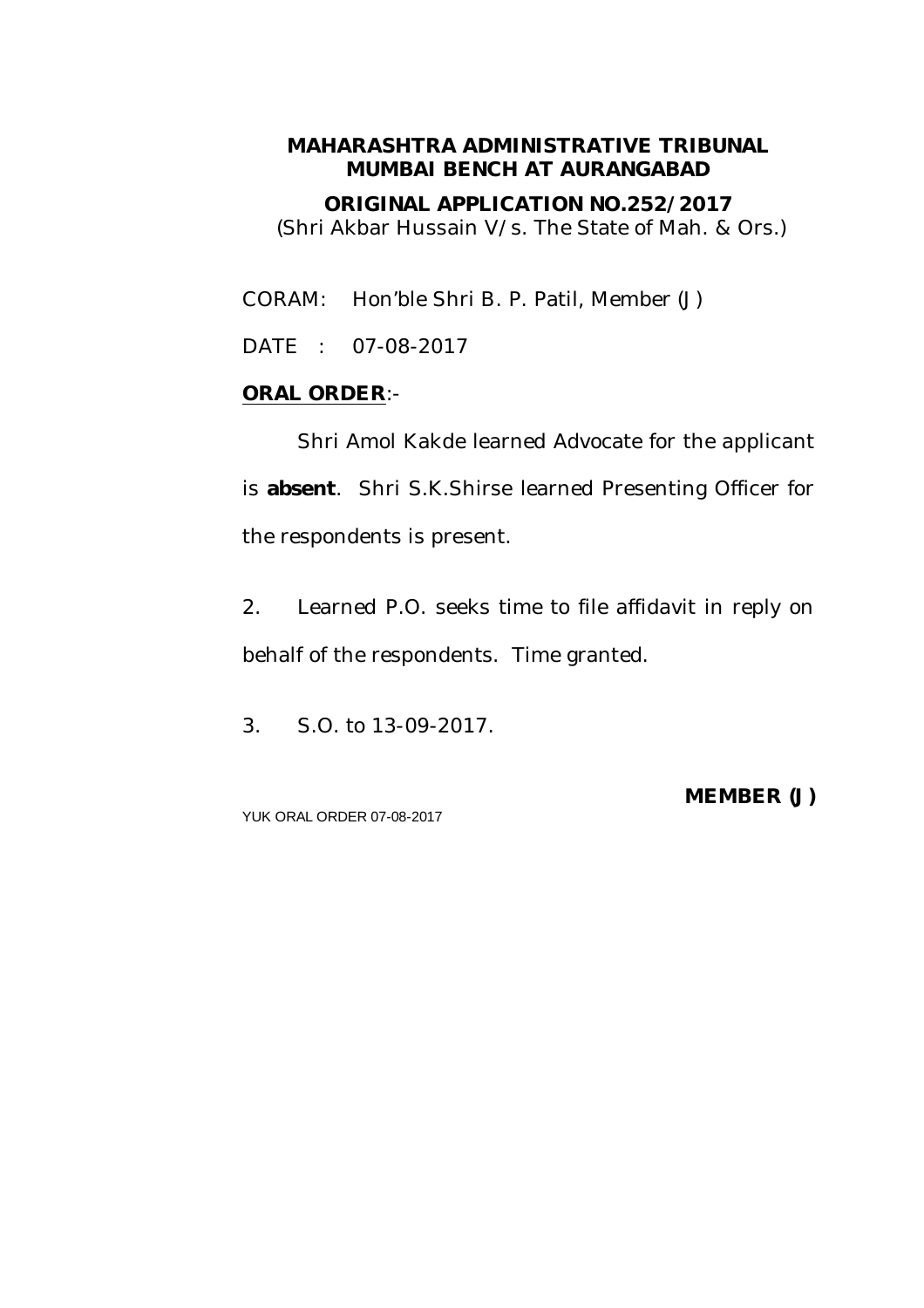**ORIGINAL APPLICATION NO.318/2016**

(Shri Shravan Khairnar V/s. The State of Mah. & Ors.)

CORAM: Hon'ble Shri B. P. Patil, Member (J)

DATE : 07-08-2017

## **ORAL ORDER**:-

Shri D.J.Patil learned Advocate for the applicant is **absent**. Shri M.S.Mahajan learned Chief Presenting Officer for the respondents is present.

2. Learned CPO seeks time to file reply on behalf of the respondents. Time granted.

3. S.O. to 14-09-2017.

YUK ORAL ORDER 07-08-2017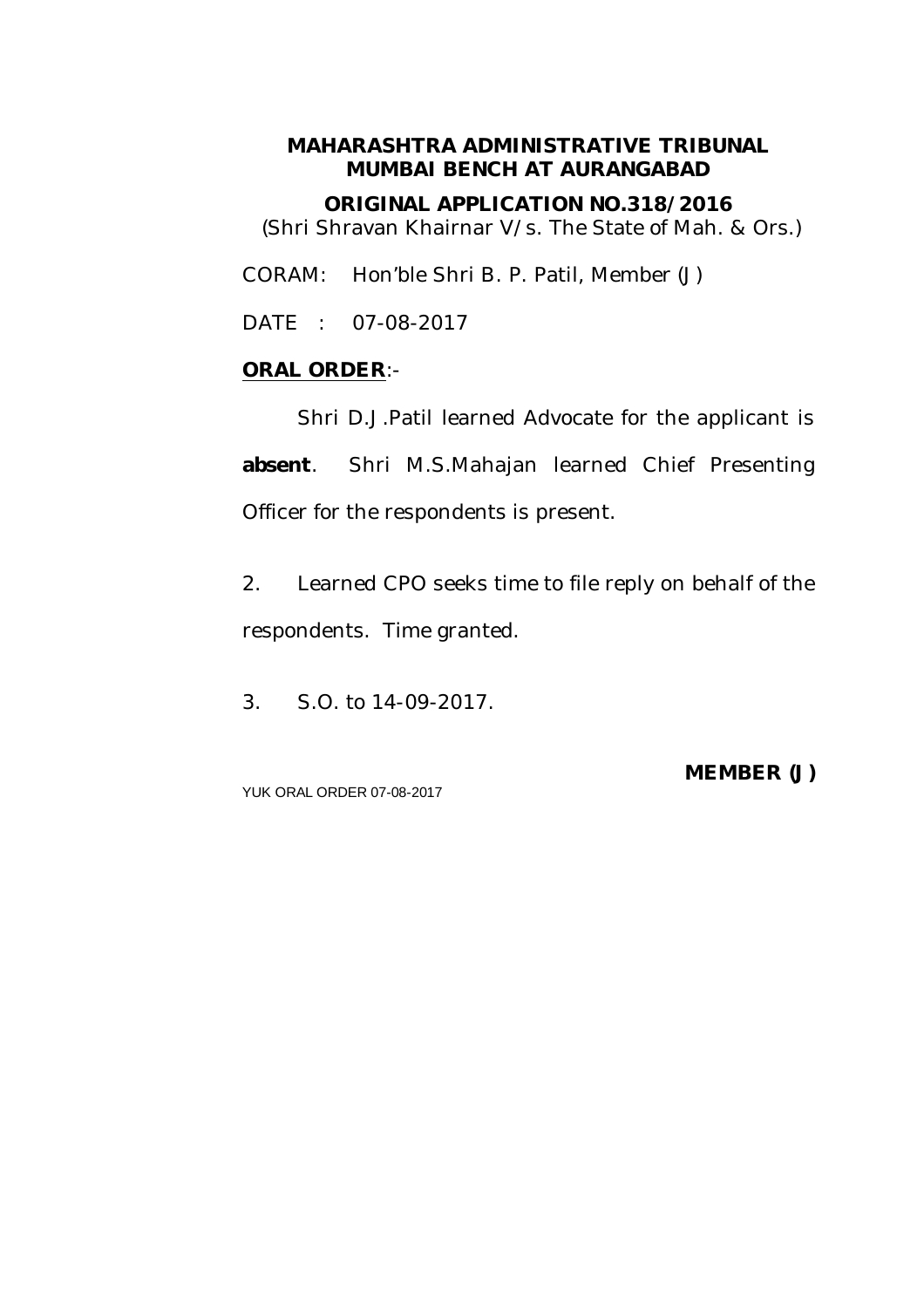**ORIGINAL APPLICATION NO.324/2017** 

(Dr. Vilas Vikhe Patil V/s. The State of Mah. & Ors.)

CORAM: Hon'ble Shri B. P. Patil, Member (J)

DATE : 07-08-2017

### **ORAL ORDER**:-

Heard Shri Vijay Deshmukh learned Advocate holding for Shri Gajanan Kadam learned Advocate for the applicant, Smt. Priya Bharaswadkar learned Presenting Officer for the respondent nos.1 to 4 and Shri S.R.Dheple learned Advocate for respondent nos.5 and 6.

2. Learned Advocate for the applicant has filed service affidavit. It is taken on record.

3. Learned P.O. as well as the learned Advocate for respondent nos.5 and 6 sought time to file reply. Time granted.

3. S.O. to 24-08-2017.

**MEMBER (J)**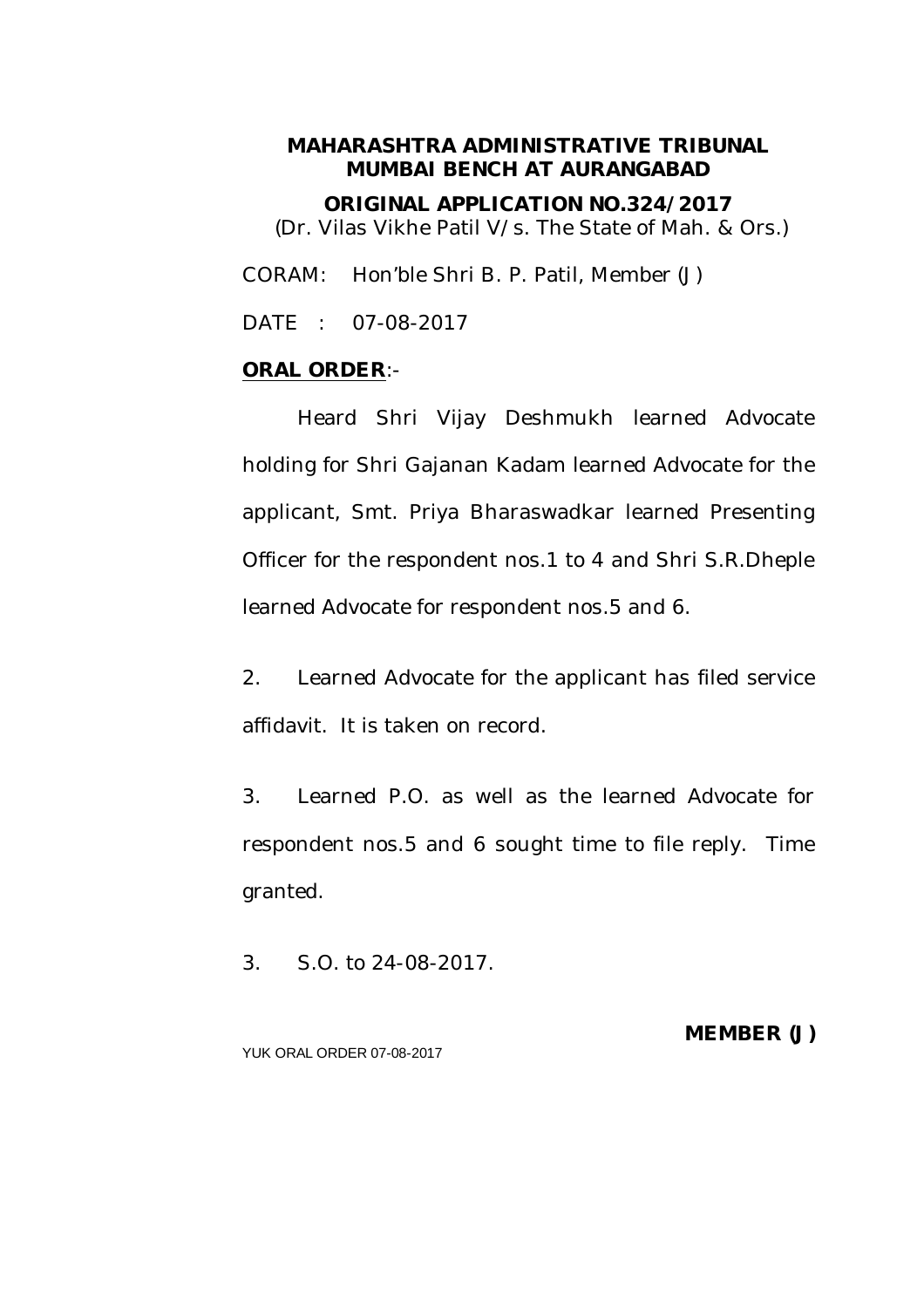**ORIGINAL APPLICATION NO.539/2017** (Dr. Sarika Damodhar Patil V/s. The State of Maharashtra & Ors.)

CORAM: Hon'ble Shri B. P. Patil, Member (J)

DATE : 07-08-2017

#### **ORAL ORDER**:-

Heard Shri V.B.Wagh learned Advocate for the applicant and Shri M.S.Mahajan learned Chief Presenting Officer for the respondents.

2. Learned Advocate for the applicant has submitted that the applicant is at the verge of retirement and she will retire in January, 2018. He has submitted that the applicant has been transferred from Jalna to Buldhana on administrative ground. He has submitted that her transfer is in violation of Section 5 of the Maharashtra Government Servants Regulation of Transfers and Prevention of Delay in Discharge of Official Duties Act, 2005 ("Transfer Act" for short). Therefore, he prayed to stay the transfer order so far as the applicant is concerned. He has further submitted that the applicant is not yet relieved, and therefore, he prayed to stay the impugned transfer order.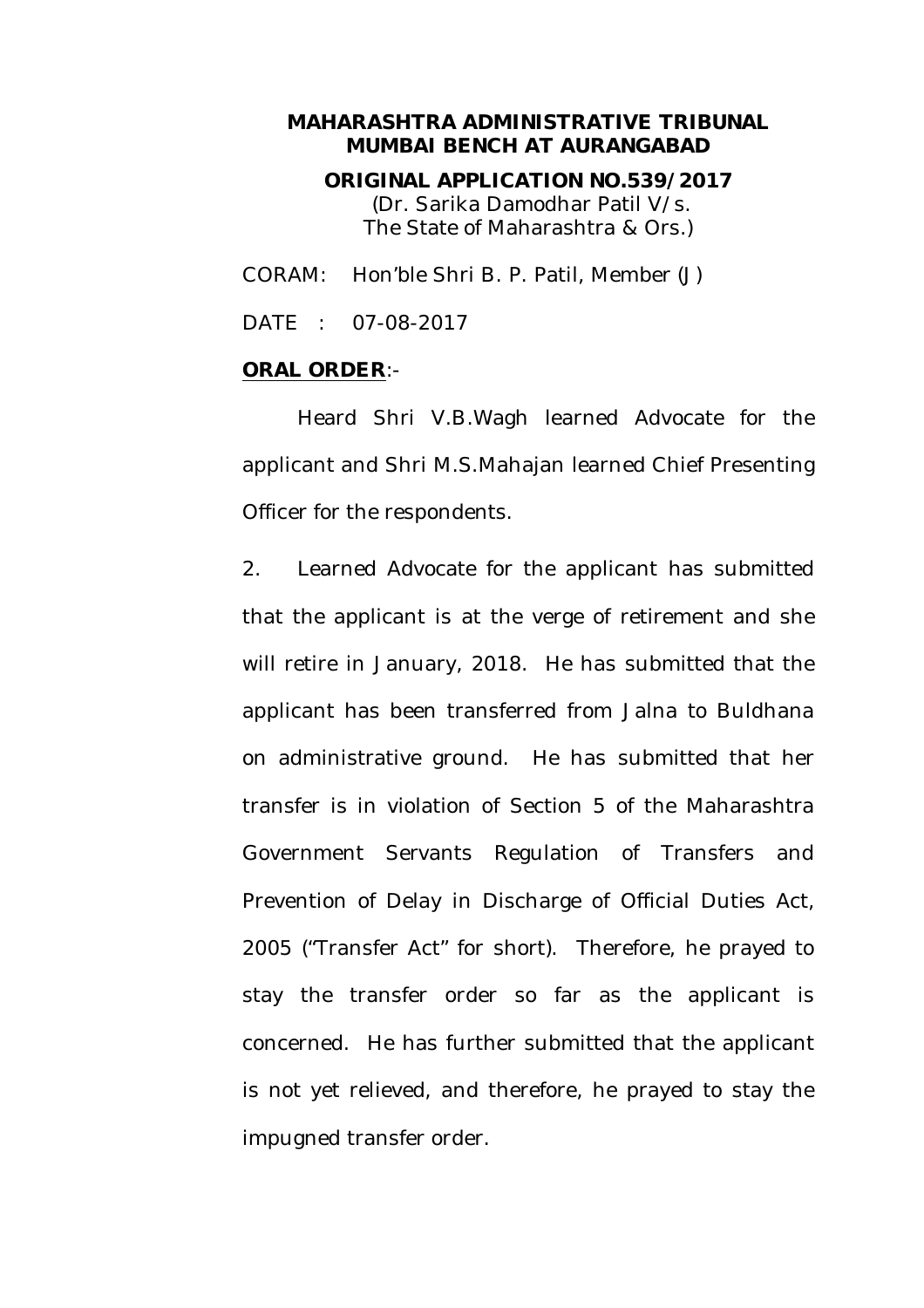3. Learned CPO has submitted that the applicant has been transferred in view of the provisions of S.4(4)(2) and S.4(5) of the Transfer Act and she has been relieved in morning. He has produced a communication dated 07-08-2017 received from Deputy Director, Health Services Aurangabad region by which the Deputy Director of Health Services, Aurangabad informed that she is relieved today in the morning on the basis of impugned order with direction to hand over charge of her post to Shri M.K.Rathod, Additional Civil Surgeon, Government Hospital, Jalna. He has further submitted that respondents want to file reply in detail. Therefore, he sought time to file reply.

4. On perusing record, it reveals that the impugned order of transfer is issued on 05-08-2017. In pursuance of the said order, applicant has been relieved on 07-08-2017 in the morning. Since the impugned order has been implemented, no question of granting interim relief as prayed for arises.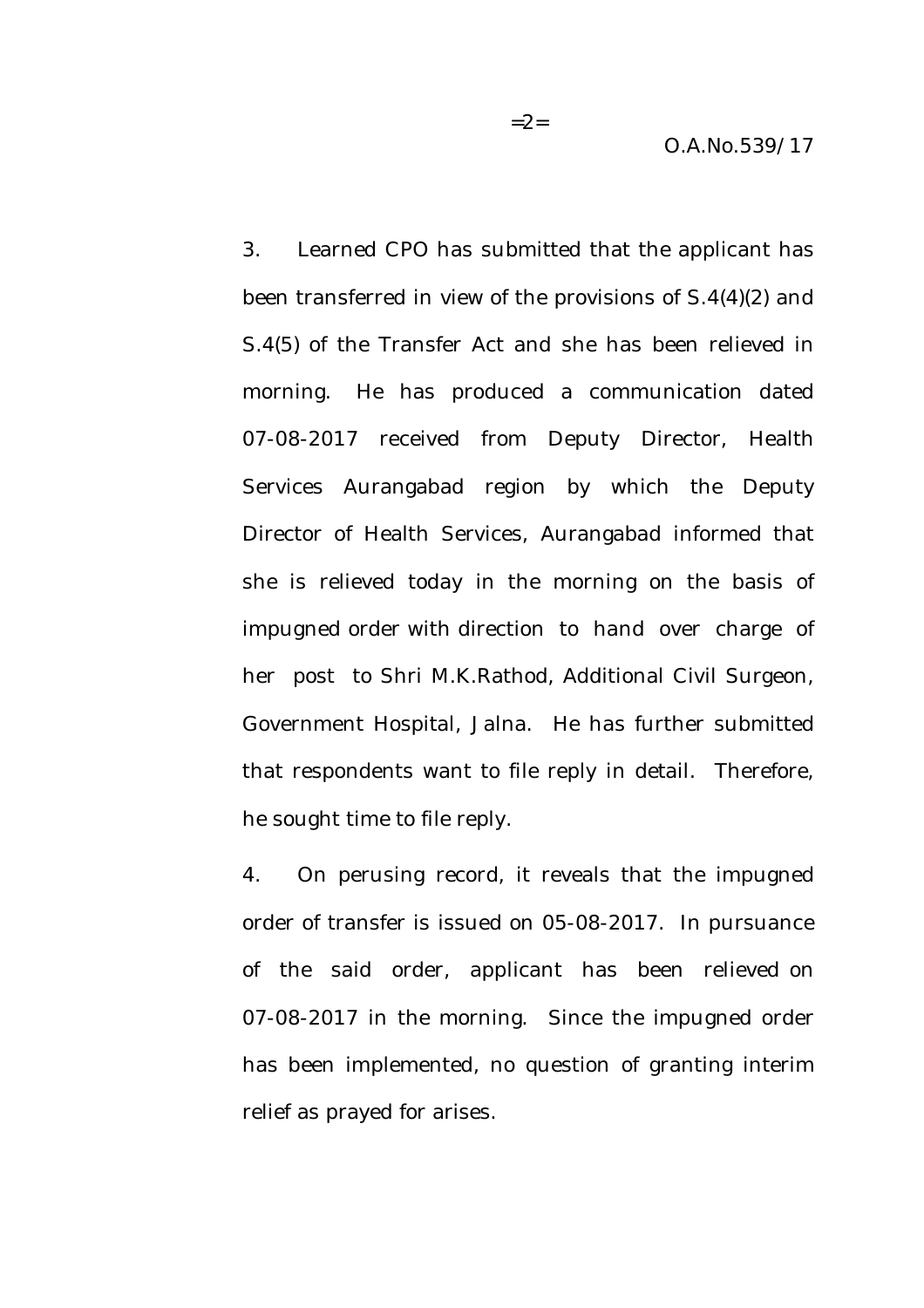5. It is also material to note that the applicant is present before the Tribunal. On enquiry, learned Advocate for the applicant submits that the applicant is on duty and she has attended office of the Deputy Director of Health Services, Aurangabad today for official purpose. It shows that the applicant has left headquarter for official purpose but attending the Tribunal for private purpose without obtaining permission of her higher authority. In these circumstances, it is just to direct the applicant to produce relevant document on record to verify the truth.

6. Hence, issue notices to the respondents, returnable on 11-08-2017.

7. Tribunal may take the case for final disposal at this stage and separate notice for final disposal shall not be issued.

8. Applicant is authorized and directed to serve on respondents intimation/notice of date of hearing duly authenticated by Registry, along with complete paper book of the case. Respondents are put to notice that the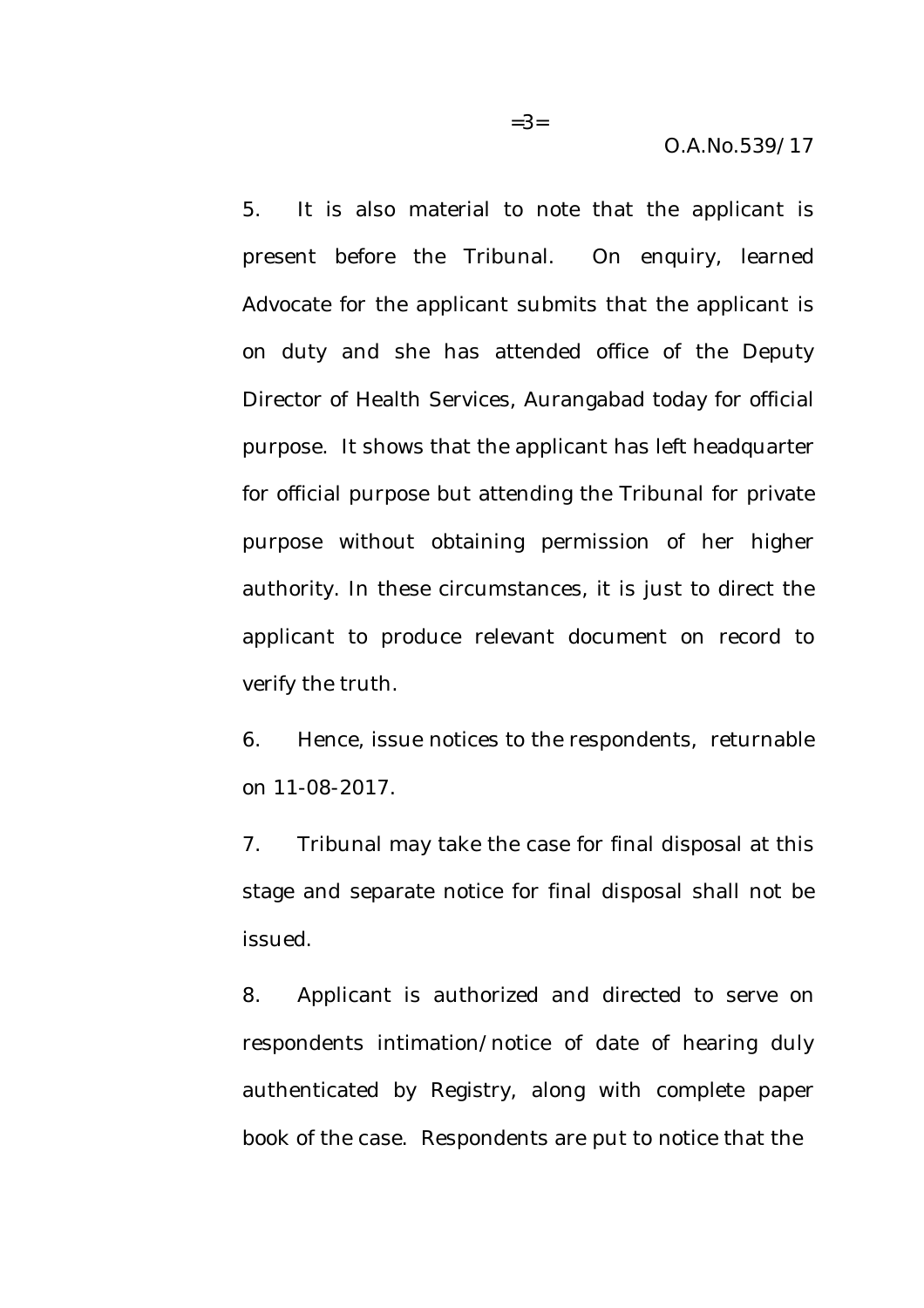case would be taken up for final disposal at the stage of admission hearing.

9. This intimation/notice is ordered under Rule 11 of the Maharashtra Administrative Tribunal (Procedure) Rules, 1988, and the questions such as limitation and alternate remedy are kept open.

10. The service may be done by hand delivery, speed post, courier and acknowledgment be obtained and produced along with affidavit of compliance in the Registry before due date. Applicant is directed to file affidavit of compliance and notice.

11. S.O.to 11-08-2017.

12. Steno copy and Hamdast is allowed to both parties.

YUK ORAL ORDER 07-08-2017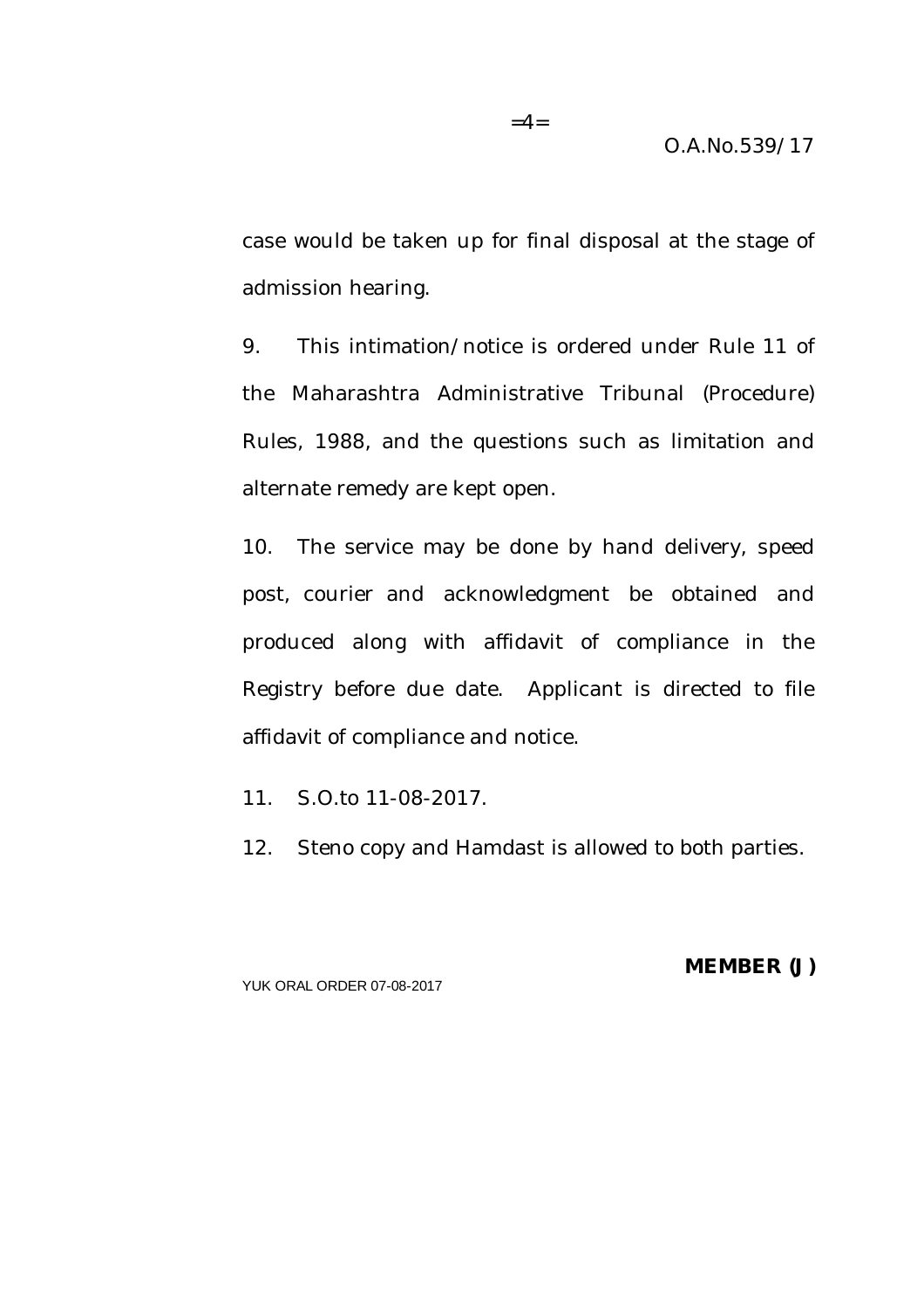**ORIGINAL APPLICATION NO.540/2017** (Dr. Sakahari Mahadu Sonwane V/s. The State of Maharashtra & Ors.)

CORAM: Hon'ble Shri B. P. Patil, Member (J)

DATE : 07-08-2017

### **ORAL ORDER**:-

Heard Shri V.B.Wagh learned Advocate for the applicant and Shri M.S.Mahajan learned Chief Presenting Officer for the respondents.

2. Issue notices to the respondents, returnable on 11-08-2017.

3. Tribunal may take the case for final disposal at this stage and separate notice for final disposal shall not be issued.

4. Applicant is authorized and directed to serve on respondents intimation/notice of date of hearing duly authenticated by Registry, along with complete paper book of the case. Respondents are put to notice that the case would be taken up for final disposal at the stage of admission hearing.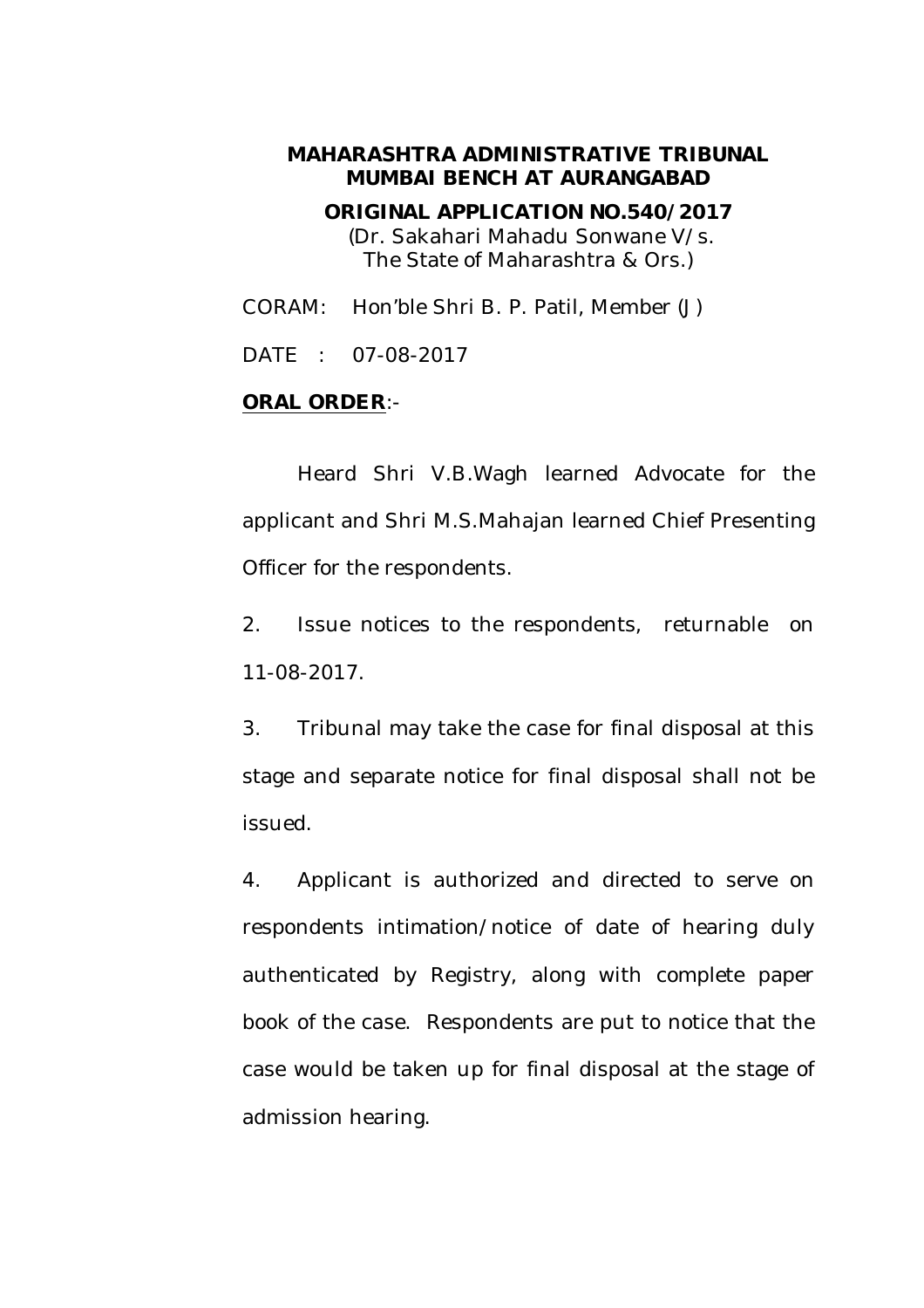5. This intimation/notice is ordered under Rule 11 of the Maharashtra Administrative Tribunal (Procedure) Rules, 1988, and the questions such as limitation and alternate remedy are kept open.

6. The service may be done by hand delivery, speed post, courier and acknowledgment be obtained and produced along with affidavit of compliance in the Registry before due date. Applicant is directed to file affidavit of compliance and notice.

- 7. S.O.to 11-08-2017.
- 8. Steno copy and Hamdast is allowed to both parties.

YUK ORAL ORDER 07-08-2017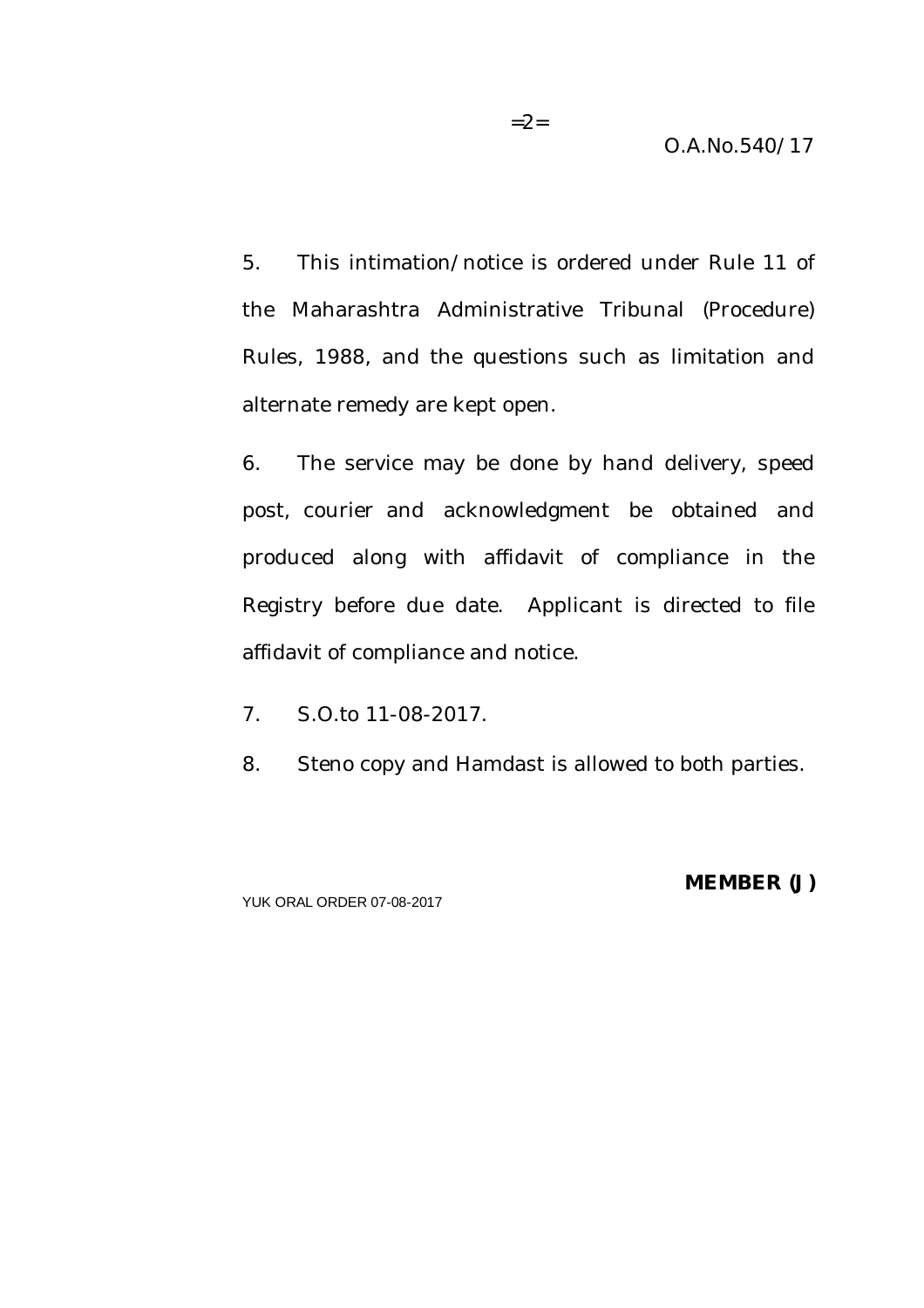**ORIGINAL APPLICATION NO.541/2017** (Dr. Manik Prabhakar Sangle V/s.

The State of Maharashtra & Ors.)

CORAM: Hon'ble Shri B. P. Patil, Member (J)

DATE : 07-08-2017

### **ORAL ORDER**:-

Heard Shri V.B.Wagh learned Advocate for the applicant and Smt. Priya Bharaswadkar learned Presenting Officer for the respondents.

2. Issue notices to the respondents, returnable on 11-08-2017.

3. Tribunal may take the case for final disposal at this stage and separate notice for final disposal shall not be issued.

4. Applicant is authorized and directed to serve on respondents intimation/notice of date of hearing duly authenticated by Registry, along with complete paper book of the case. Respondents are put to notice that the case would be taken up for final disposal at the stage of admission hearing.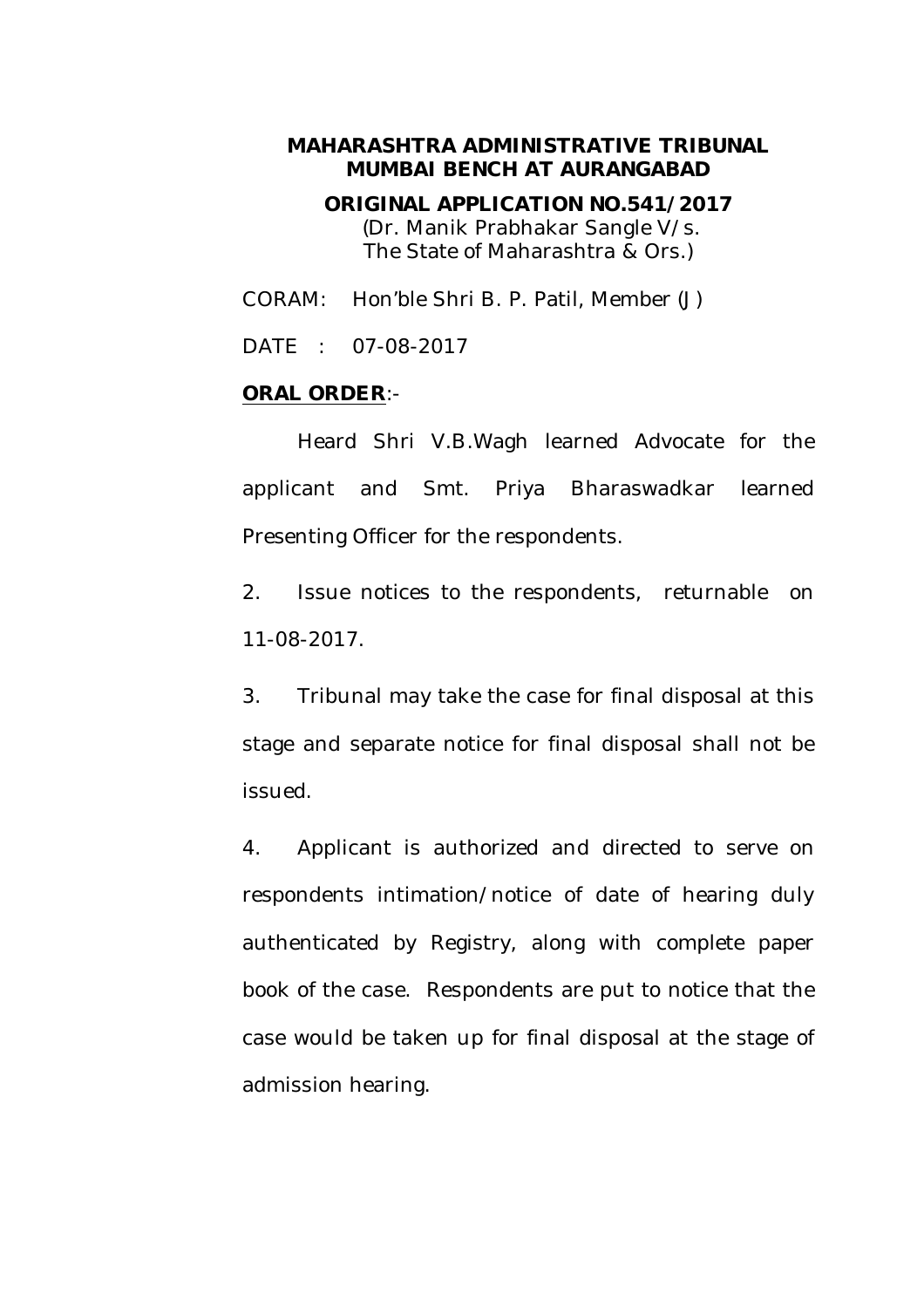5. This intimation/notice is ordered under Rule 11 of the Maharashtra Administrative Tribunal (Procedure) Rules, 1988, and the questions such as limitation and alternate remedy are kept open.

6. The service may be done by hand delivery, speed post, courier and acknowledgment be obtained and produced along with affidavit of compliance in the Registry before due date. Applicant is directed to file affidavit of compliance and notice.

- 7. S.O.to 11-08-2017.
- 8. Steno copy and Hamdast is allowed to both parties.

YUK ORAL ORDER 07-08-2017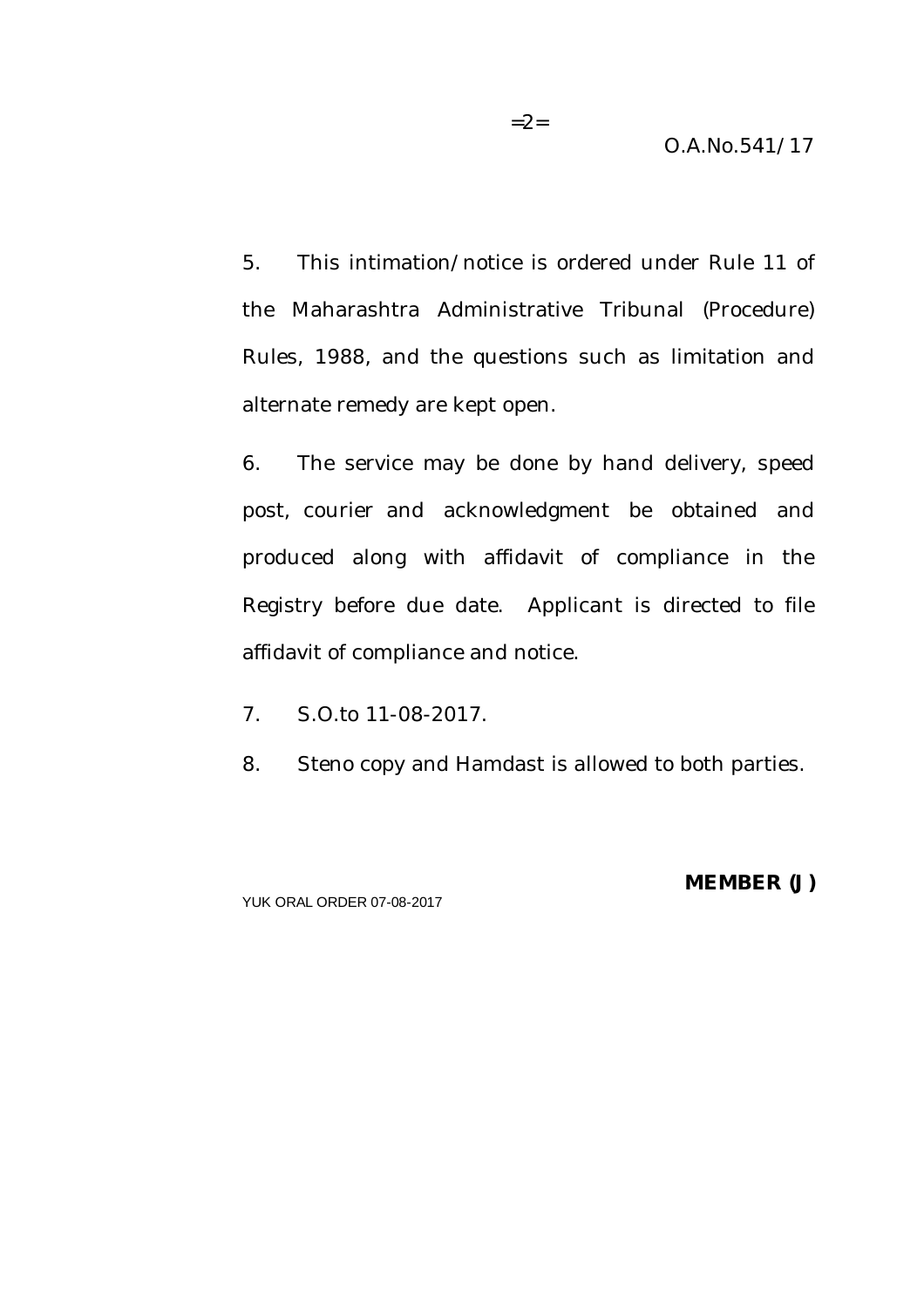**ORIGINAL APPLICATION NO.542/2017 WITH CAVEAT NO.26/2017** (Dr. Sunil Purushottam Bhamre V/s. The State of Maharashtra & Ors.)

CORAM: Hon'ble Shri B. P. Patil, Member (J)

DATE : 07-08-2017

#### **ORAL ORDER**:-

Heard Shri V.B.Wagh learned Advocate for the applicant, Shri N.U.Yadav learned Presenting Officer for the respondent nos.1 to 3 and Shri Shamsundar B. Patil learned Advocate for respondent no.4.

2. Issue notices to the respondents, returnable on 11-08-2017.

3. Tribunal may take the case for final disposal at this stage and separate notice for final disposal shall not be issued.

4. Applicant is authorized and directed to serve on respondents intimation/notice of date of hearing duly authenticated by Registry, along with complete paper book of the case. Respondents are put to notice that the case would be taken up for final disposal at the stage of admission hearing.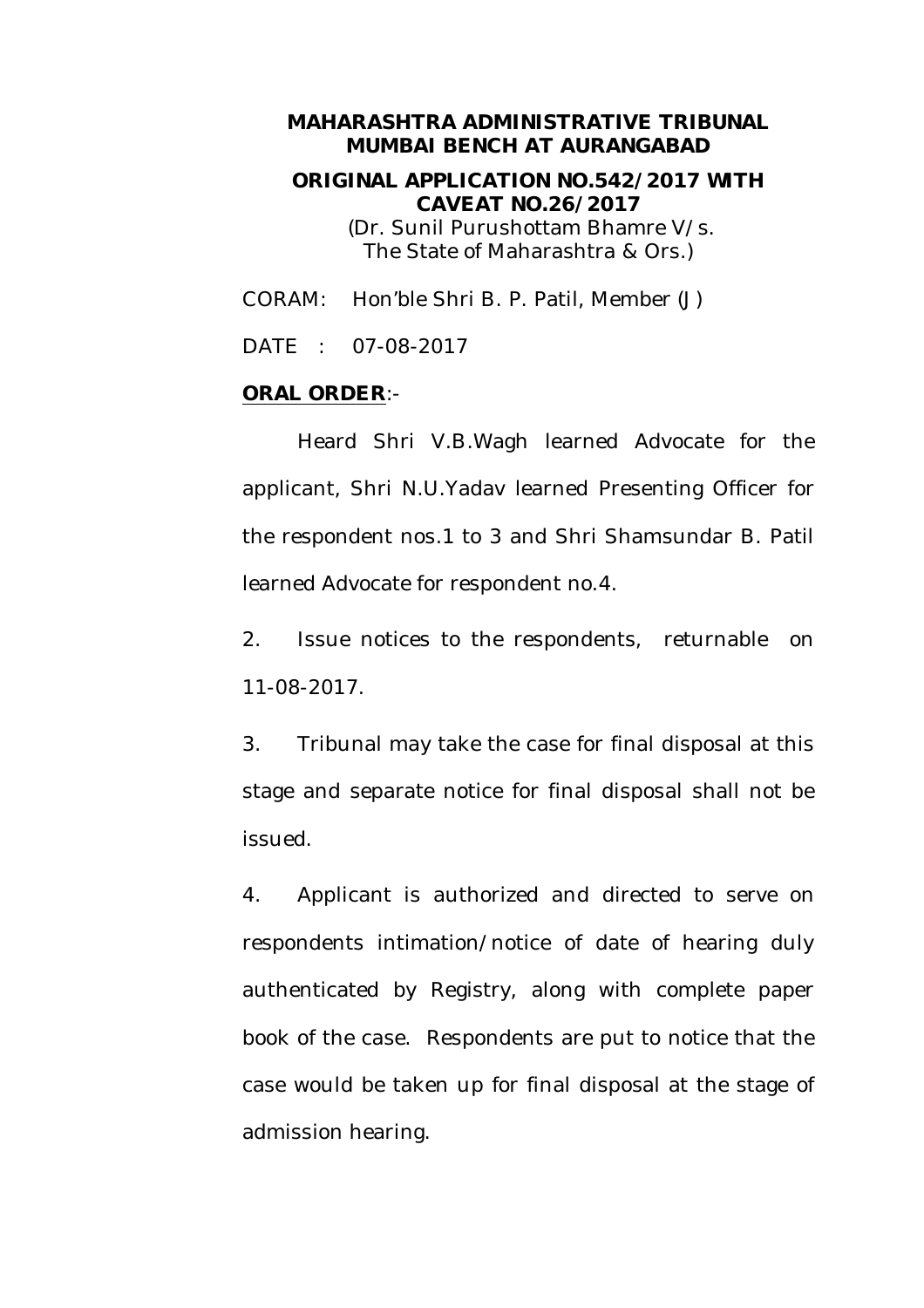O.A.No.542/2017 WITH Caveat No.26/2017

5. This intimation/notice is ordered under Rule 11 of the Maharashtra Administrative Tribunal (Procedure) Rules, 1988, and the questions such as limitation and alternate remedy are kept open.

6. The service may be done by hand delivery, speed post, courier and acknowledgment be obtained and produced along with affidavit of compliance in the Registry before due date. Applicant is directed to file affidavit of compliance and notice.

7. S.O.to 11-08-2017.

8. Steno copy and Hamdast is allowed to both parties.

YUK ORAL ORDER 07-08-2017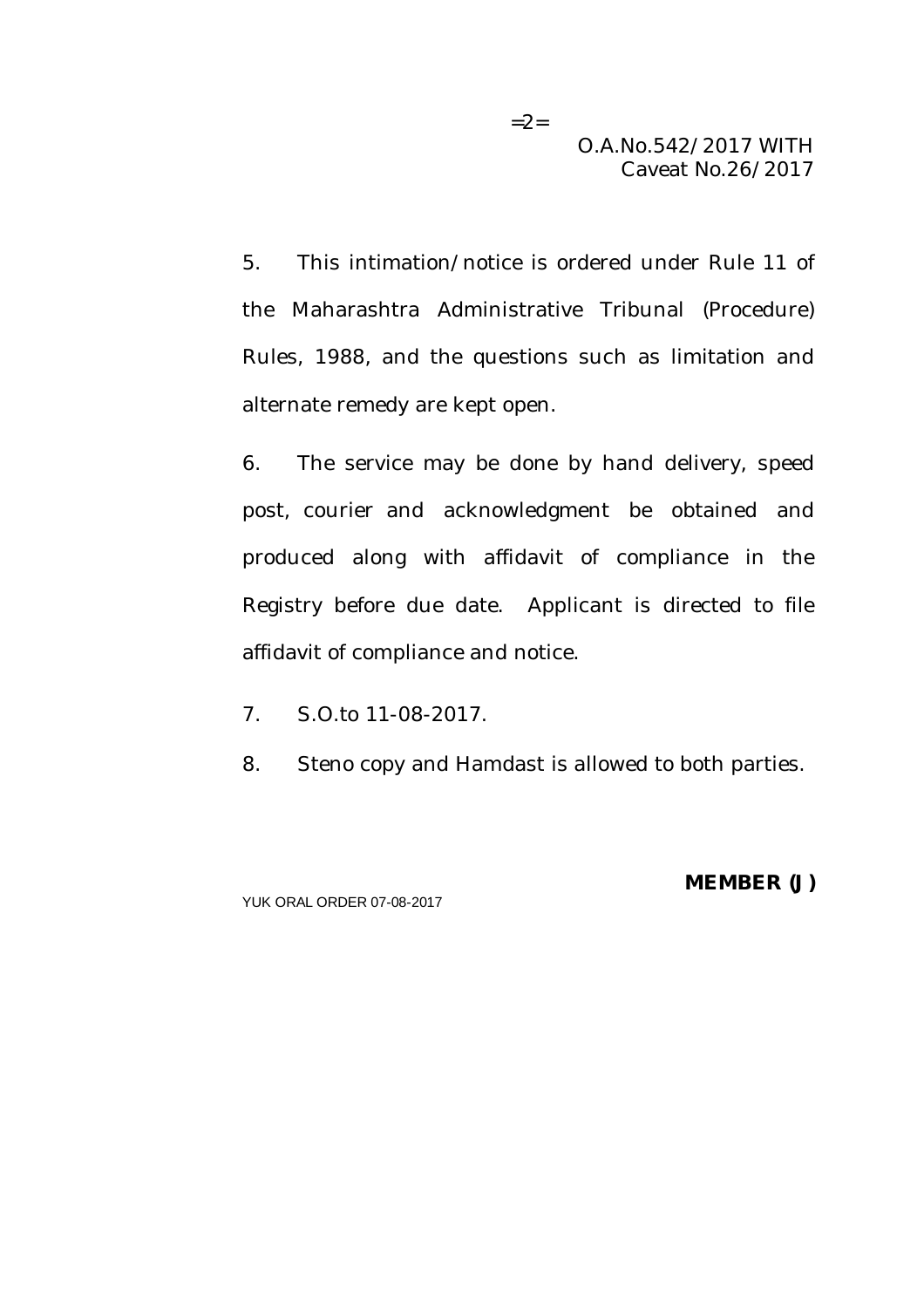**ORIGINAL APPLICATION ST. NO.1124/2017** (Dr. Archana Vasantrao Bhosle V/s. The State of Maharashtra & Ors.)

CORAM: Hon'ble Shri B. P. Patil, Member (J)

DATE : 07-08-2017

### **ORAL ORDER**:-

Heard Shri S.K.Chavan learned Advocate for the applicant and Shri M.S.Mahajan learned Chief Presenting Officer for the respondents.

2. Issue notices to the respondents, returnable on 11-08-2017.

3. Tribunal may take the case for final disposal at this stage and separate notice for final disposal shall not be issued.

4. Applicant is authorized and directed to serve on respondents intimation/notice of date of hearing duly authenticated by Registry, along with complete paper book of the case. Respondents are put to notice that the case would be taken up for final disposal at the stage of admission hearing.